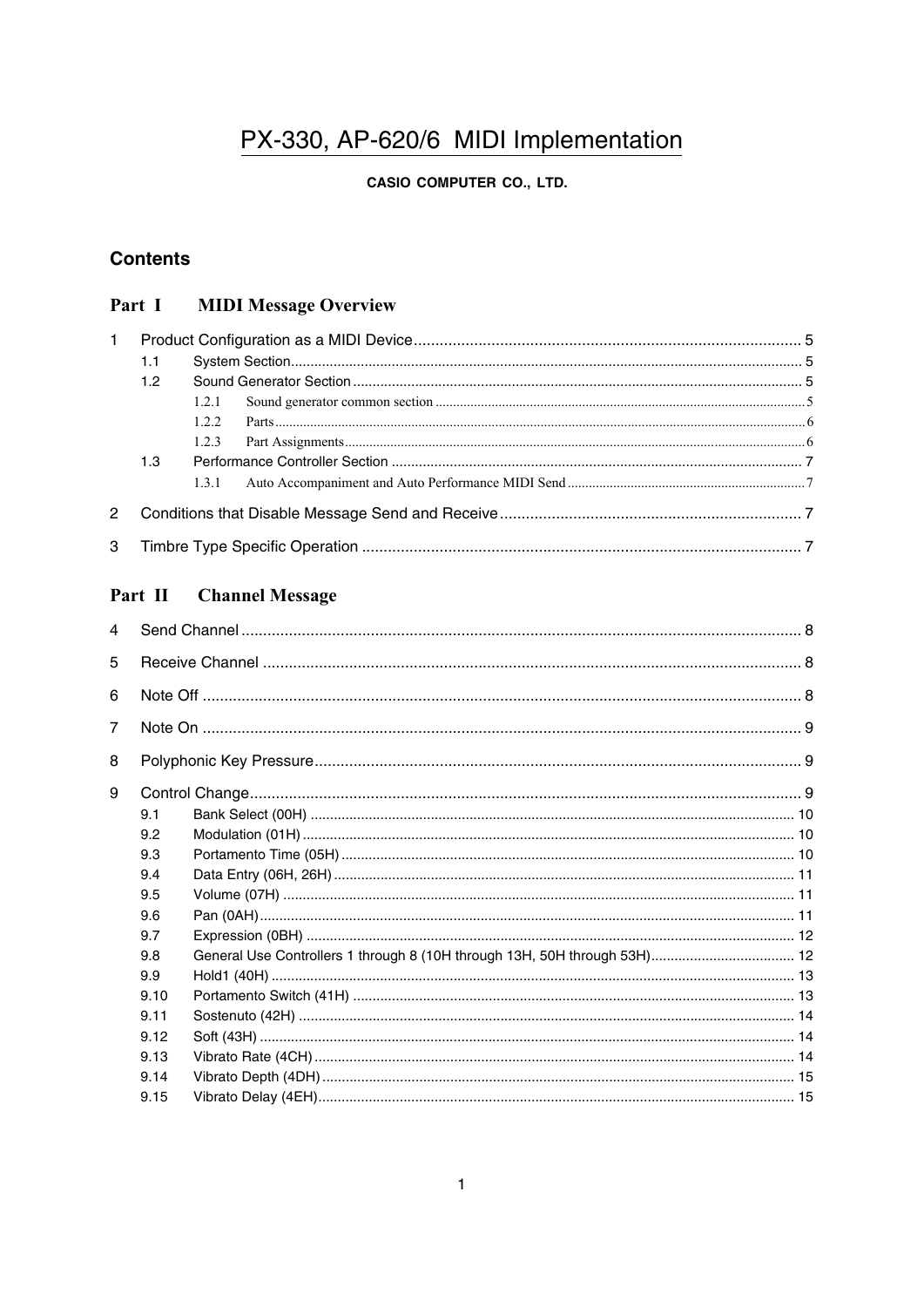|                 | 9.16 |        |  |  |  |  |
|-----------------|------|--------|--|--|--|--|
|                 | 9.17 |        |  |  |  |  |
|                 | 9.18 |        |  |  |  |  |
|                 | 9.19 |        |  |  |  |  |
|                 |      | 9.19.1 |  |  |  |  |
|                 | 9.20 |        |  |  |  |  |
|                 |      | 9.20.1 |  |  |  |  |
|                 |      | 9.20.2 |  |  |  |  |
|                 |      | 9.20.3 |  |  |  |  |
|                 |      | 9.20.4 |  |  |  |  |
|                 |      | 9.20.5 |  |  |  |  |
|                 | 9.21 |        |  |  |  |  |
|                 | 9.22 |        |  |  |  |  |
| 10 <sup>1</sup> |      |        |  |  |  |  |
|                 | 10.1 |        |  |  |  |  |
|                 | 10.2 |        |  |  |  |  |
|                 | 10.3 |        |  |  |  |  |
|                 | 10.4 |        |  |  |  |  |
|                 | 10.5 |        |  |  |  |  |
| 11              |      |        |  |  |  |  |
|                 | 11.1 |        |  |  |  |  |
|                 | 11.2 |        |  |  |  |  |
|                 |      | 1121   |  |  |  |  |
|                 |      | 11.2.2 |  |  |  |  |
|                 |      | 11.2.3 |  |  |  |  |
| 12 <sup>7</sup> |      |        |  |  |  |  |
|                 |      |        |  |  |  |  |
|                 |      |        |  |  |  |  |

## Part III System Messages

| 15.1 |        |  |  |  |  |
|------|--------|--|--|--|--|
|      | 15 1 1 |  |  |  |  |
|      | 15 1 2 |  |  |  |  |
|      | 15.1.3 |  |  |  |  |
|      | 15.1.4 |  |  |  |  |
|      | 1515   |  |  |  |  |
|      | 1516   |  |  |  |  |
|      | 15.1.7 |  |  |  |  |
|      |        |  |  |  |  |
| 15.2 |        |  |  |  |  |
|      |        |  |  |  |  |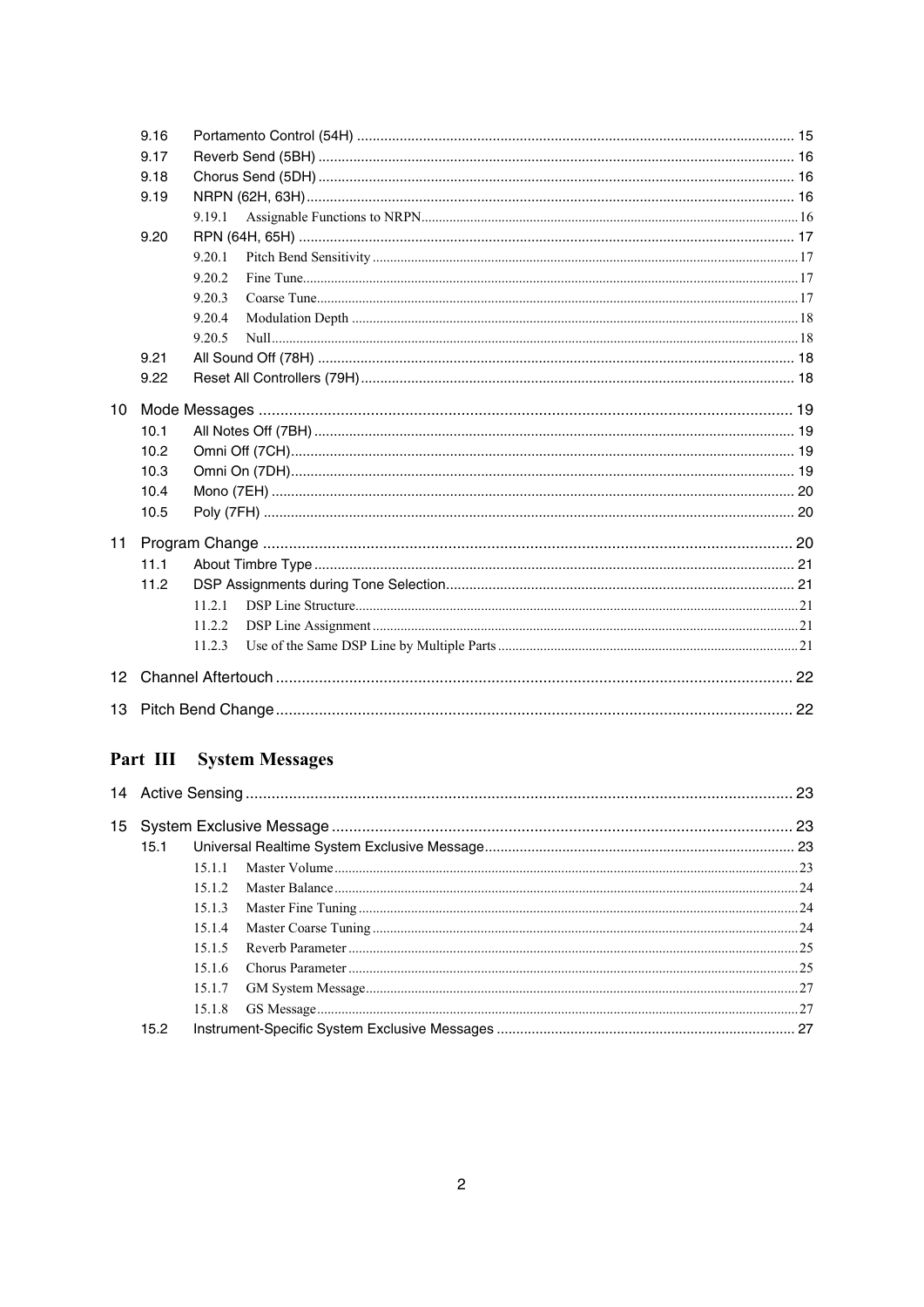| 16 |      |        |  |
|----|------|--------|--|
|    | 16.1 |        |  |
|    | 16.2 |        |  |
|    | 16.3 |        |  |
|    |      | 16.3.1 |  |
|    |      | 1632   |  |
|    |      | 16.3.3 |  |
|    |      | 16.3.4 |  |
|    |      | 16.3.5 |  |
|    |      | 16.3.6 |  |
|    |      | 16.3.7 |  |
|    |      | 16.3.8 |  |
|    |      | 16.3.9 |  |
|    |      |        |  |
|    |      |        |  |
|    |      |        |  |
|    |      |        |  |
|    |      |        |  |
| 17 |      |        |  |
|    | 17.1 |        |  |
|    |      | 17.1.1 |  |
|    | 17.2 |        |  |
|    |      | 17.2.1 |  |
|    |      | 17.2.2 |  |
|    |      |        |  |

## Part IV Instrument-Specific System Exclusive Messages

## Part V Parameter List

|    | 18.1 |  |  |  |  |
|----|------|--|--|--|--|
| 19 |      |  |  |  |  |
|    | 19.1 |  |  |  |  |
| 20 |      |  |  |  |  |
|    | 20.1 |  |  |  |  |
|    | 20.2 |  |  |  |  |
|    | 20.3 |  |  |  |  |
|    | 20.4 |  |  |  |  |
|    | 20.5 |  |  |  |  |
|    | 20.6 |  |  |  |  |
|    | 20.7 |  |  |  |  |
| 21 |      |  |  |  |  |
|    | 21.1 |  |  |  |  |
|    | 21.2 |  |  |  |  |
|    | 21.3 |  |  |  |  |
|    | 21.4 |  |  |  |  |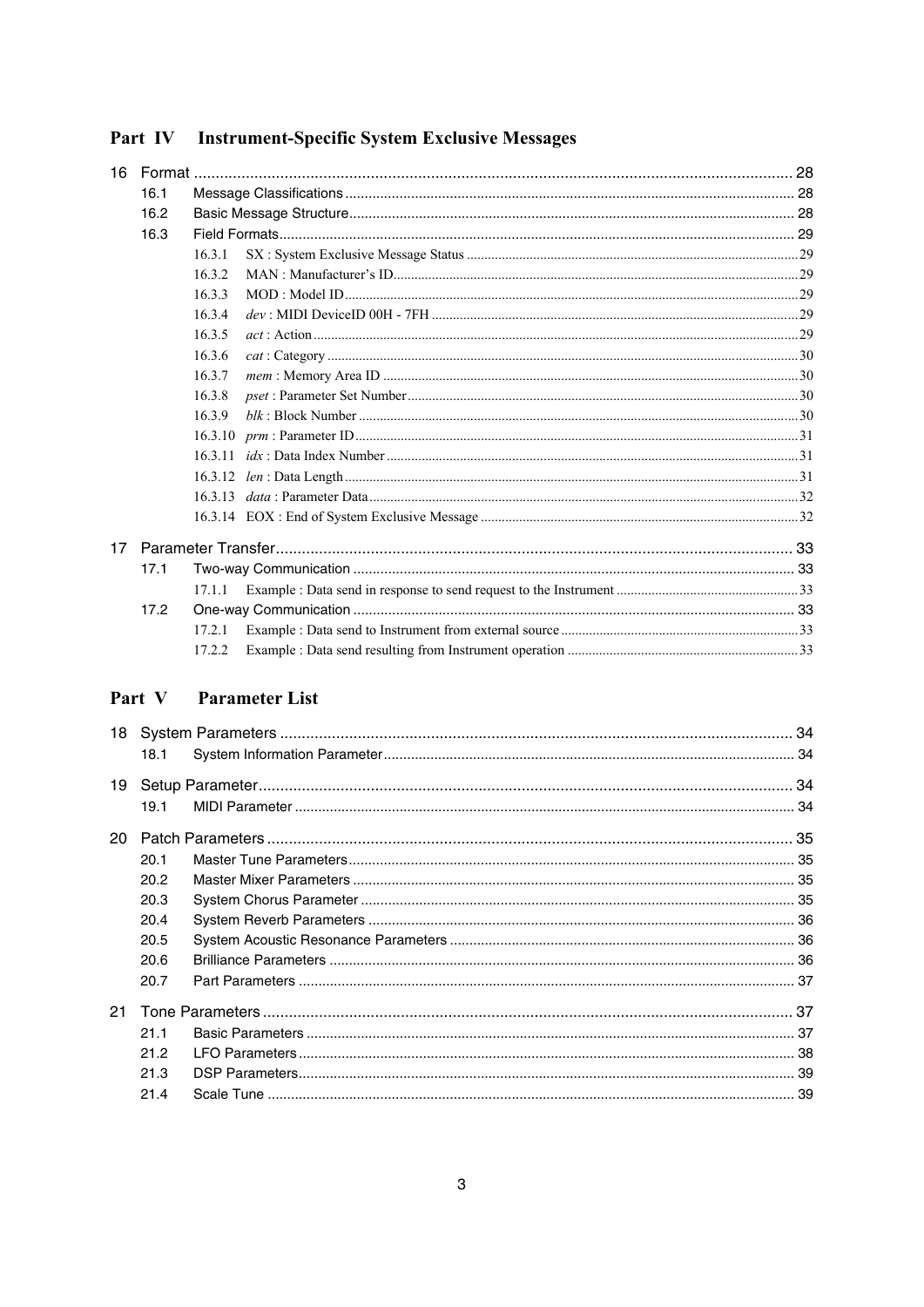|--|--|--|--|

## Part VI DSP Parameter List

| 24.1 |  |  |  |  |  |
|------|--|--|--|--|--|
| 24.2 |  |  |  |  |  |
|      |  |  |  |  |  |
| 25.1 |  |  |  |  |  |
| 25.2 |  |  |  |  |  |
| 25.3 |  |  |  |  |  |
| 25.4 |  |  |  |  |  |
| 25.5 |  |  |  |  |  |
| 25.6 |  |  |  |  |  |
| 25.7 |  |  |  |  |  |
| 25.8 |  |  |  |  |  |
|      |  |  |  |  |  |

## Part VII Setting Values and Send/Receive Values

| 26.1  |  |
|-------|--|
| 26.2  |  |
| 26.3  |  |
| 26.4  |  |
| 26.5  |  |
| 26.6  |  |
| 26.7  |  |
| 26.8  |  |
| 26.9  |  |
| 26.10 |  |
| 26.11 |  |
| 26.12 |  |
|       |  |

## Part VIII MIDI Implementation Notation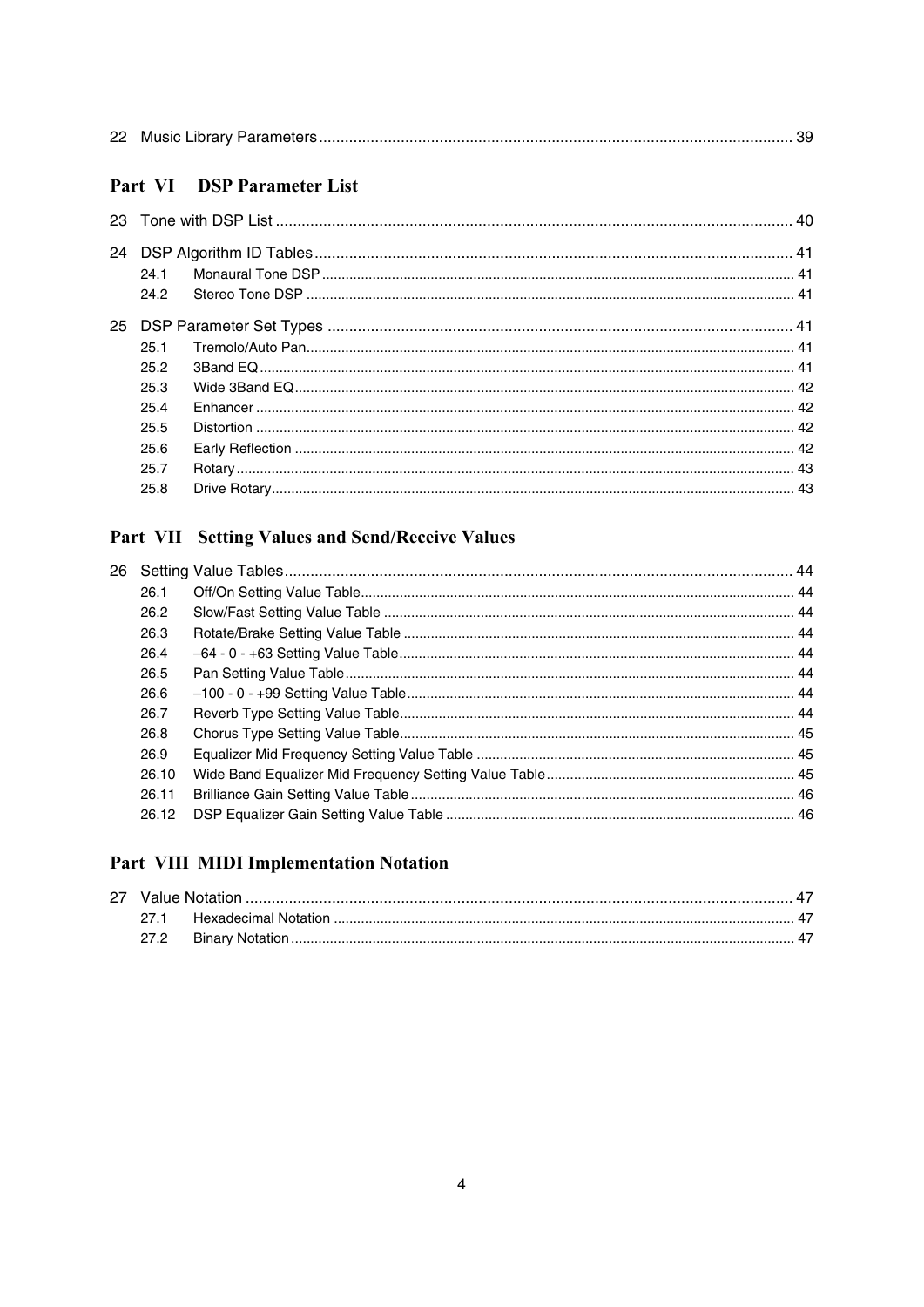# **Part I MIDI Message Overview**

## **1 Product Configuration as a MIDI Device**

As a MIDI device, the instrument consists of the System Section, Sound Generator Section, and Performance Controller Section described below.

Each of these sections sends and receives specific MIDI Messages in accordance with its function.

- System Section
	- Device settings
	- Function status
- Sound Generator Section
	- Common
		- Sound generator common section
		- System effects
		- Brilliance adjustment function
		- Mixer master
	- Parts
		- Sound generator instrument parts
		- DSP (insertion effects)
		- Mixer channel
	- Performance Controller Section
	- Keyboard
	- Pedal and other real-time controllers
	- Auto play function
	- Auto Accompaniment

### **1.1 System Section**

The System Section consists of a sound generator (sound source), a performance controller part (performance), and functions that are not directly related to Instrument play. In addition to manipulating Instrument setting parameters, this section is also used to exchange information.

## **1.2 Sound Generator Section**

The Sound Generator Section consists of a common part that does not depend on the channel and a part that is specific to each channel. Mainly it receives performance information and performs operations.

### **1.2.1 Sound generator common section**

The common section consists of sound generator setting blocks that do not depend on the sound generator part, such as system effects, mixer master control, etc.

These can be controlled by system exclusive messages that are basically exclusive to this particular Instrument, but several parameters also can be controlled by general universal system exclusive messages.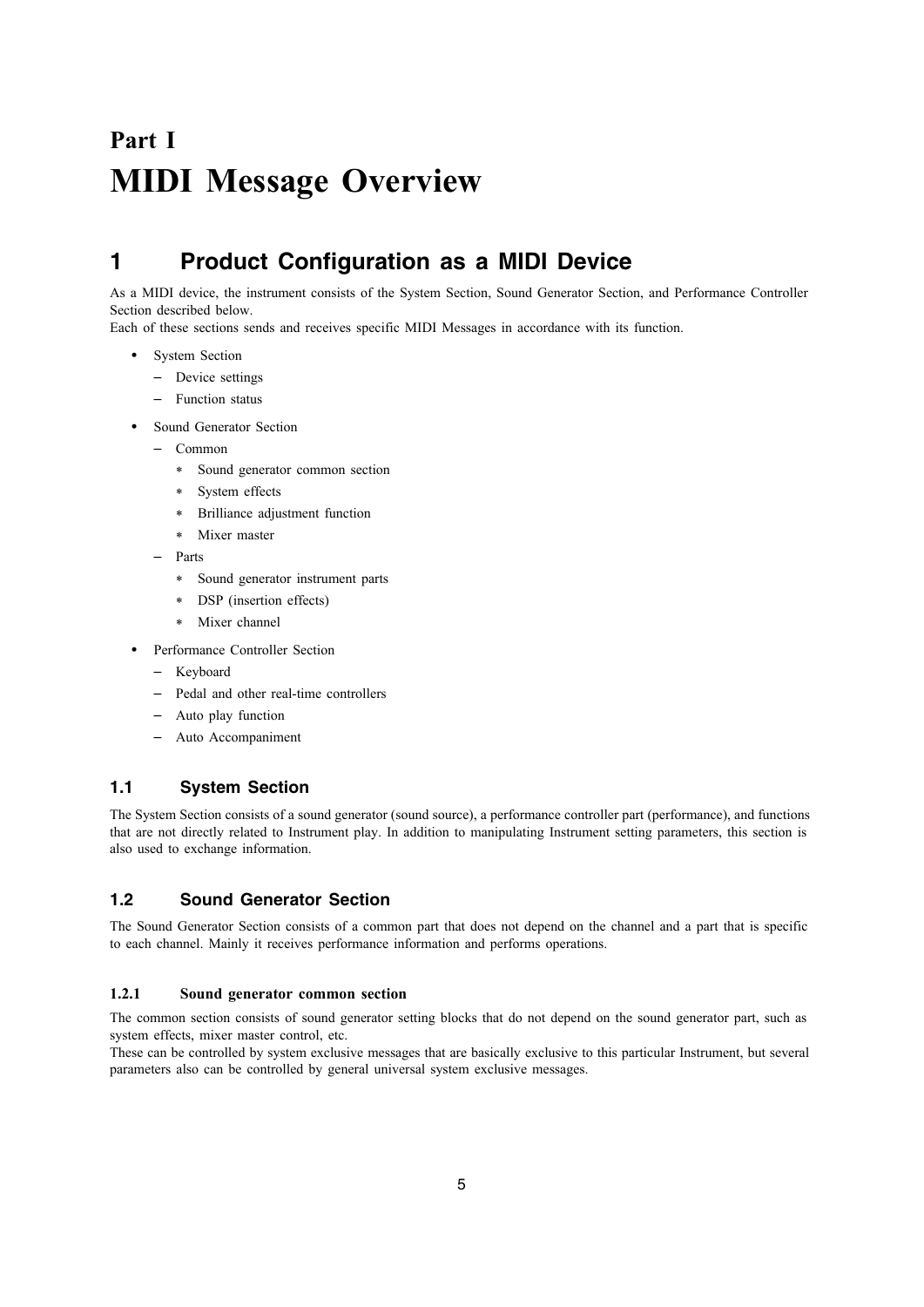### **1.2.2 Parts**

The settings of the sound generator parts can be changed using Instrument-specific system exclusive messages. This Instrument consists of 48 parts. Of these, channel messages can be used to perform note on operations and to change settings of only the C Group (C01 through C16).

The relationships between the channel message receive channel and part number are fixed, as shown in "1.2.3 Part Assignments".

| Part Number    | Part Name       | MIDI Receive Ch          | MIDI Send Ch             | Assigned Function  | Description                                             |
|----------------|-----------------|--------------------------|--------------------------|--------------------|---------------------------------------------------------|
| 0 <sup>0</sup> | A01             |                          | $01$ (Notel)             | Keyboard           | Upperl (main)<br>(Right-side keyboard in the Duet Mode) |
| 01             | A02             | $\overline{\phantom{a}}$ | 02                       | Keyboard           | Upper2 (Layer)                                          |
| 02             | A03             | $\overline{\phantom{a}}$ | 03                       | Keyboard           | Lowerl (Split)<br>(Left-side keyboard in the Duet Mode) |
| 03             | A04             | $\overline{\phantom{0}}$ | 08                       | Keyboard           | Harmonize (DSP not supported.)                          |
| 04             | A05             | $\overline{a}$           | 05                       | Recorder Play      | System track main                                       |
| 05             | A06             | -                        | 06                       | Recorder Play      | System track layer                                      |
| 06             | A07             | $\overline{\phantom{0}}$ | 07                       | Recorder Play      | System track split                                      |
| 07             | A08             | $\overline{\phantom{0}}$ | $\overline{\phantom{0}}$ | Metronome/Count    |                                                         |
| 08             | A09             | $\overline{\phantom{0}}$ | 09                       | Accompaniment      | Percussion (DSP not supported.)                         |
| 09             | A10             | -                        | 10                       | Accompaniment      | Drum (DSP not supported.)                               |
| 10             | A11             | $\overline{\phantom{0}}$ | 11                       | Accompaniment      | Bass (DSP not supported.)                               |
| 11             | A12             | -                        | 12                       | Accompaniment      | Chord 1 (DSP not supported.)                            |
| 12             | A13             | $\overline{a}$           | 13                       | Accompaniment      | Chord 2 (DSP not supported.)                            |
| 13             | A14             | $\overline{\phantom{a}}$ | 14                       | Accompaniment      | Chord 3 (DSP not supported.)                            |
| 14             | A15             | $\overline{\phantom{0}}$ | 15                       | Accompaniment      | Chord 4 (DSP not supported.)                            |
| 15             | A16             | $\overline{\phantom{0}}$ | 16                       | Accompaniment      | Chord 5 (DSP not supported.)                            |
| 16             | <b>B01</b>      | $\overline{\phantom{0}}$ | 01 (Note2)               | Recorder/Song Play | Ch.01                                                   |
| 17             | <b>B02</b>      | $\overline{\phantom{a}}$ | 02 (Note2)               | Recorder/Song Play | Ch.02                                                   |
| 18             | <b>B03</b>      | $\overline{\phantom{a}}$ | 03 (Note2)               | Recorder/Song Play | Ch. 03 (Left hand track)                                |
| 19             | <b>B04</b>      | $\overline{\phantom{0}}$ | 04 (Note2)               | Recorder/Song Play | Ch. 04 (Right hand track)                               |
| 20             | <b>B05</b>      | $\overline{\phantom{0}}$ | 05 (Note2)               | Recorder/Song Play | Ch.05                                                   |
| 21             | <b>B06</b>      | $\overline{\phantom{a}}$ | 06 (Note2)               | Recorder/Song Play | Ch.06                                                   |
| 22             | <b>B07</b>      | $\overline{a}$           | 07 (Note2)               | Recorder/Song Play | Ch.07                                                   |
| 23             | <b>B08</b>      | $\overline{\phantom{0}}$ | 08 (Note2)               | Recorder/Song Play | Ch.08                                                   |
| 24             | <b>B09</b>      | $\overline{\phantom{a}}$ | 09 (Note2)               | Recorder/Song Play | Ch.09                                                   |
| 25             | <b>B10</b>      | $\overline{\phantom{a}}$ | 10 (Note2)               | Recorder/Song Play | Ch.10                                                   |
| 26             | <b>B11</b>      | $\overline{\phantom{a}}$ | 11 (Note2)               | Recorder/Song Play | Ch.11                                                   |
| 27             | <b>B12</b>      | $\overline{\phantom{0}}$ | 12 (Note2)               | Recorder/Song Play | Ch.12                                                   |
| 28             | <b>B13</b>      | $\overline{\phantom{a}}$ | 13 (Note2)               | Recorder/Song Play | Ch.13                                                   |
| 29             | <b>B14</b>      | $\overline{\phantom{0}}$ | 14 (Note2)               | Recorder/Song Play | Ch.14                                                   |
| 30             | <b>B15</b>      | $\overline{\phantom{a}}$ | 15 (Note2)               | Recorder/Song Play | Ch.15                                                   |
| 31             | B16             | $\overline{\phantom{a}}$ | 16 (Note2)               | Recorder/Song Play | Ch.16                                                   |
| 32             | CO1             | 01                       | $\overline{\phantom{a}}$ | MIDI               | Ch.01                                                   |
| 33             | CO <sub>2</sub> | 02                       | $\qquad \qquad -$        | MIDI               | Ch.02                                                   |
| 34             | CO <sub>3</sub> | 03                       | $\overline{\phantom{a}}$ | MIDI               | Ch.03                                                   |
| 35             | CO <sub>4</sub> | 04                       | $\qquad \qquad -$        | MIDI               | Ch.04                                                   |
| 36             | CO <sub>5</sub> | 05                       | $\overline{\phantom{a}}$ | MIDI               | Ch.05                                                   |
| 37             | CO <sub>6</sub> | 06                       | $\overline{\phantom{a}}$ | MIDI               | Ch.06                                                   |
| 38             | CO7             | 07                       | $\overline{\phantom{a}}$ | MIDI               | Ch.07                                                   |
| 39             | CO8             | 08                       | $\overline{\phantom{a}}$ | MIDI               | Ch.08                                                   |
| 40             | CO <sub>9</sub> | 09                       | $\qquad \qquad -$        | MIDI               | Ch.09                                                   |
| 41             | C10             | 10                       | $\overline{\phantom{0}}$ | MIDI               | Ch.10                                                   |
| 42             | C11             | 11                       | $\overline{\phantom{a}}$ | MIDI               | Ch.11                                                   |
| 43             | C12             | 12                       | $\overline{\phantom{a}}$ | MIDI               | Ch.12                                                   |
| 44             | C13             | 13                       | $\overline{\phantom{a}}$ | MIDI               | Ch.13                                                   |
| 45             | C14             | 14                       | $\overline{\phantom{0}}$ | MIDI               | Ch.14                                                   |
| 46             | C15             | 15                       | $\overline{\phantom{a}}$ | MIDI               | Ch.15                                                   |
| 47             | C16             | 16                       | -                        | MIDI               | Ch.16                                                   |

### **1.2.3 Part Assignments**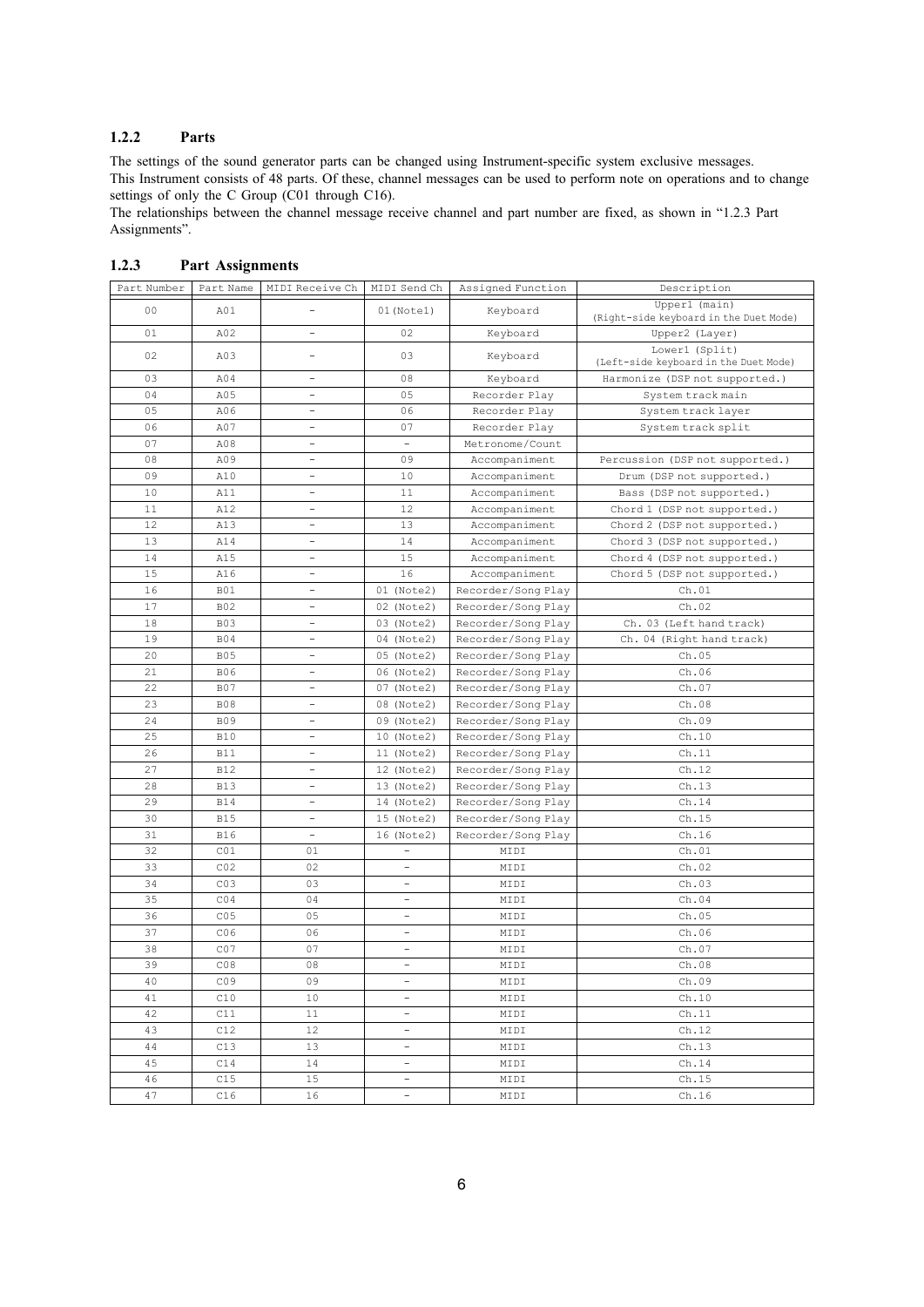**Note 1:**

Can be changed by the Keyboard Channel setting.

### **Note 2:**

Sent during recorder play only.

When there is no data recorded in the applicable recorder track, the MIDI information of the functions of parts with the same send channel (A01 through A16) is sent.

## **1.3 Performance Controller Section**

The Performance Controller Section consists of keyboard, pedal and other real-time controllers, as well as blocks that generate auto accompaniment, auto performance, and other performance information.

These messages are transmitted to the sound generator in accordance with operations, while they are also being sent out as MIDI messages.

The channel number of the sent message is in accordance with Instrument's part number.

### **1.3.1 Auto Accompaniment and Auto Performance MIDI Send**

This document what operation is sent by a message in the case of each message type. However, since there are so many messages sent by an auto accompaniment operation when auto performance and Accomp MIDI Out is turned on, those messages are not covered here.

## **2 Conditions that Disable Message Send and Receive**

All MIDI message send and receive is temporarily disabled in all of the following cases.

- During instrument startup
- During SD card formatting
- During user data initialization
- Immediately after the recorder is exited
- During storage of registration data
- While storage is selected as the USB device mode

## **3 Timbre Type Specific Operation**

The operation that is performed for a received message depends on the current Timbre Type setting (see "11.1 About Timbre Type"), which is the operation mode of each sound generator part. Applicable information is provided in the explanations for each message.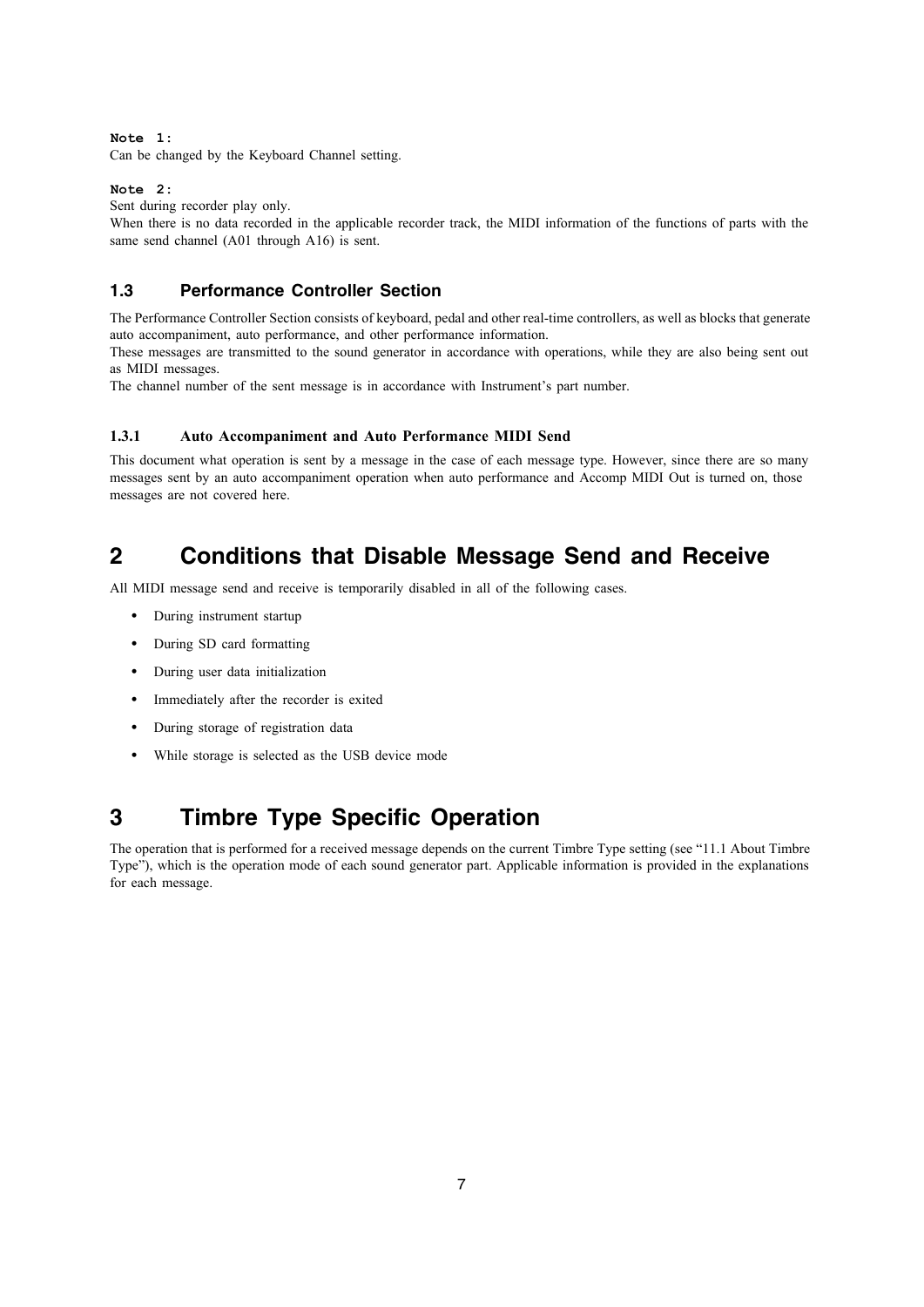# **Part II Channel Message**

## **4 Send Channel**

For information about the MIDI channels of the channel messages that are sent when this Instrument is played, see "1.2.3 Part Assignments".

Note, however, that the MIDI channel of the performance information that corresponds to the keyboard main part can be changed by the Keyboard Channel setting value.

## **5 Receive Channel**

For information about the MIDI channel numbers of channel messages received by each part, see "1.2.3 Part Assignments".

The MIDI channel number of a channel message that changes DSP settings also coincides with the MIDI channel of the part using the DSP. A channel message is not received by a part that is turned off by the Part Enable Parameter value explained under "20.7 Part Parameters".

## **6 Note Off**

**Format**

|                 | Send                | Receive                    |
|-----------------|---------------------|----------------------------|
| Message Format: | 8nH kkH vvH         | 8nH kkH vvH<br>9nH kkH 00H |
| n:              | MIDI Channel Number |                            |
| kk:             | Key Number          |                            |
| vv:             | 40H                 | Ignored                    |

**Send**

Sent when a key is released.

### **Receive**

Recognized as key release information. The velocity value is ignored.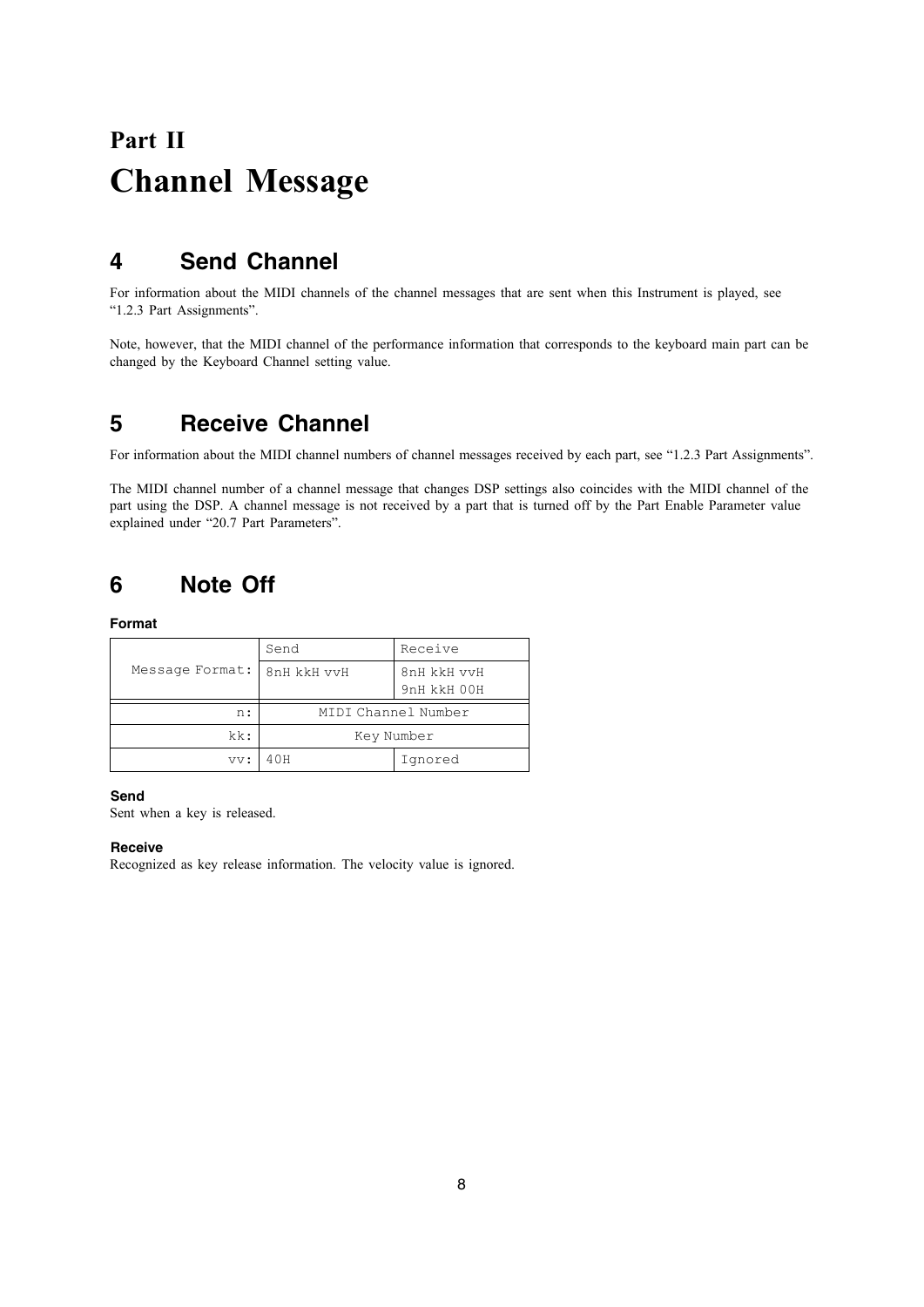## **7 Note On**

### **Format**

| Message Format: 9nH kkH vvH |                          |
|-----------------------------|--------------------------|
|                             | n:   MIDI Channel Number |
|                             | kk: Key Number           |
|                             | vv: Velocity             |

### **Send**

Sent when a key is pressed.

### **Receive**

Recognized as key press information.

## **8 Polyphonic Key Pressure**

### **Format**

| Message Format: AnH kkH vvH |                        |
|-----------------------------|------------------------|
|                             | n: MIDI Channel Number |
|                             | kk: Key Number         |
|                             | vv: Pressure Value     |

### **Send**

This message is not sent by this Instrument.

### **Receive**

This message is not received by this Instrument.

## **9 Control Change**

### **Format**

| Message Format: BnH ccH vvH |                          |
|-----------------------------|--------------------------|
|                             | n:   MIDI Channel Number |
|                             | cc: Control Number       |
|                             | vv: Value                |

### **Send**

Sent when a pedal or another controller operation is performed, when settings are changed, when the tone is changed, or when an auto performance, Auto Accompaniment, or other operation is performed.

### **Receive**

Receipt changes the controller and settings that correspond to the control number.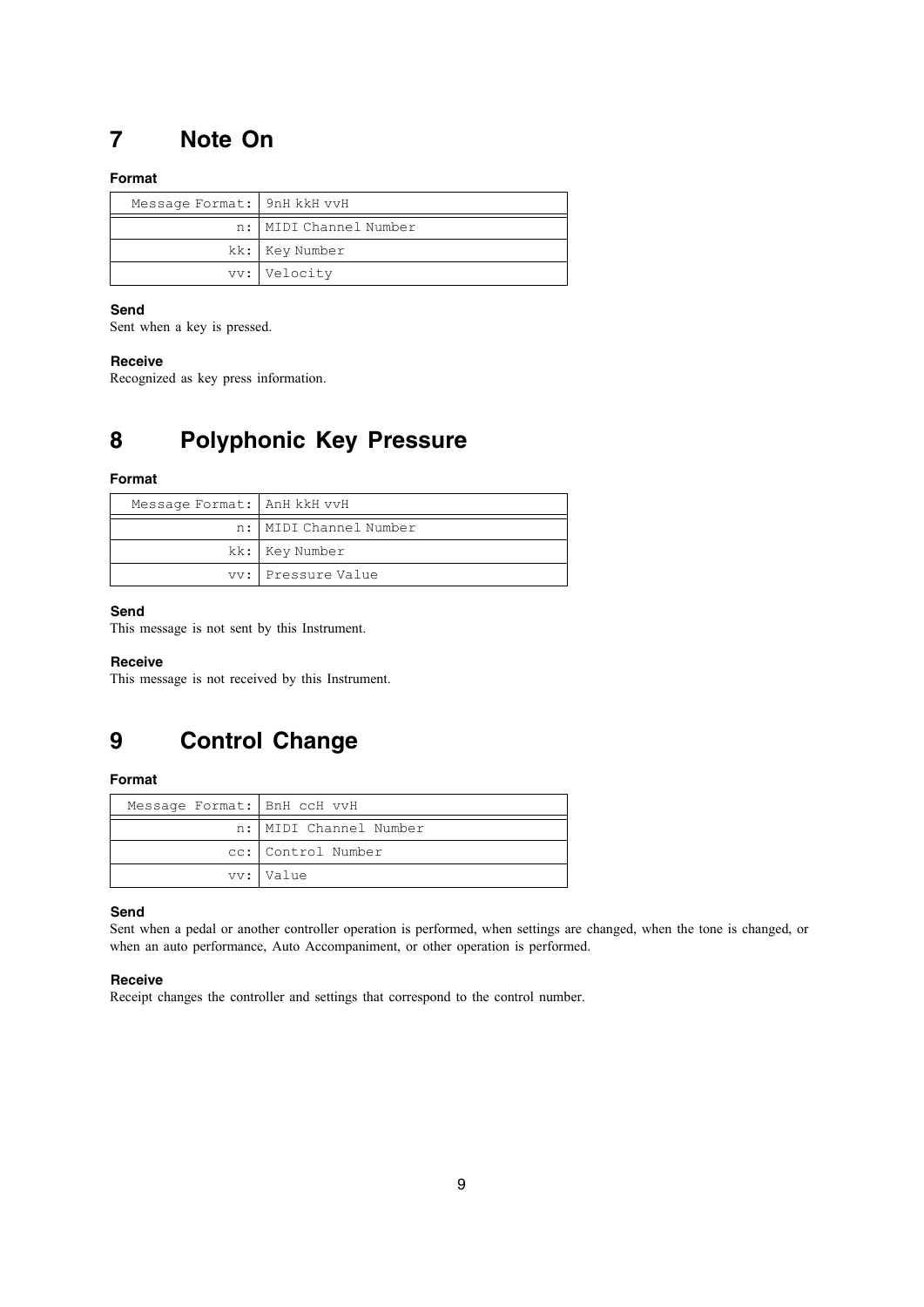## **9.1 Bank Select (00H)**

### **Format**

| Message Format:   BnH 00H mmH (MSB)<br>BnH 20H 11H (LSB) |
|----------------------------------------------------------|
| n:   MIDI Channel Number                                 |
| mm: Value                                                |
| 11: Send: 00H, Receive: Ignored                          |

### **Send**

Sent when a tone is selected.

For information about numbers, see the Tone List in the User's Guide.

### **Receive**

Receipt switches the tone bank number stored in Instrument memory. Note, however, that the tone is not changed until a Program Change message is received.

For details, see "11 Program Change". For information about numbers, see the Tone List in the User's Guide.

## **9.2 Modulation (01H)**

### **Format**

| Message Format: BnH 01H vvH |                        |
|-----------------------------|------------------------|
|                             | n: MIDI Channel Number |
|                             | vv: Value              |

### **Send**

This message is not sent by this Instrument.

### **Receive**

Receipt adds, to the voice being sounded, modulation of a depth specified by the value. In the case of a tone that already has modulation applied, receipt of this message increases the modulation depth. The modulation effect differs according to the tone being used.

## **9.3 Portamento Time (05H)**

### **Format**

| Message Format: BnH 05H vvH |                        |
|-----------------------------|------------------------|
|                             | n: MIDI Channel Number |
|                             | vv: Value              |

### **Send**

This message is not sent by this Instrument.

### **Receive**

Receipt changes the time it takes until pitch reaches the target portamento effect pitch.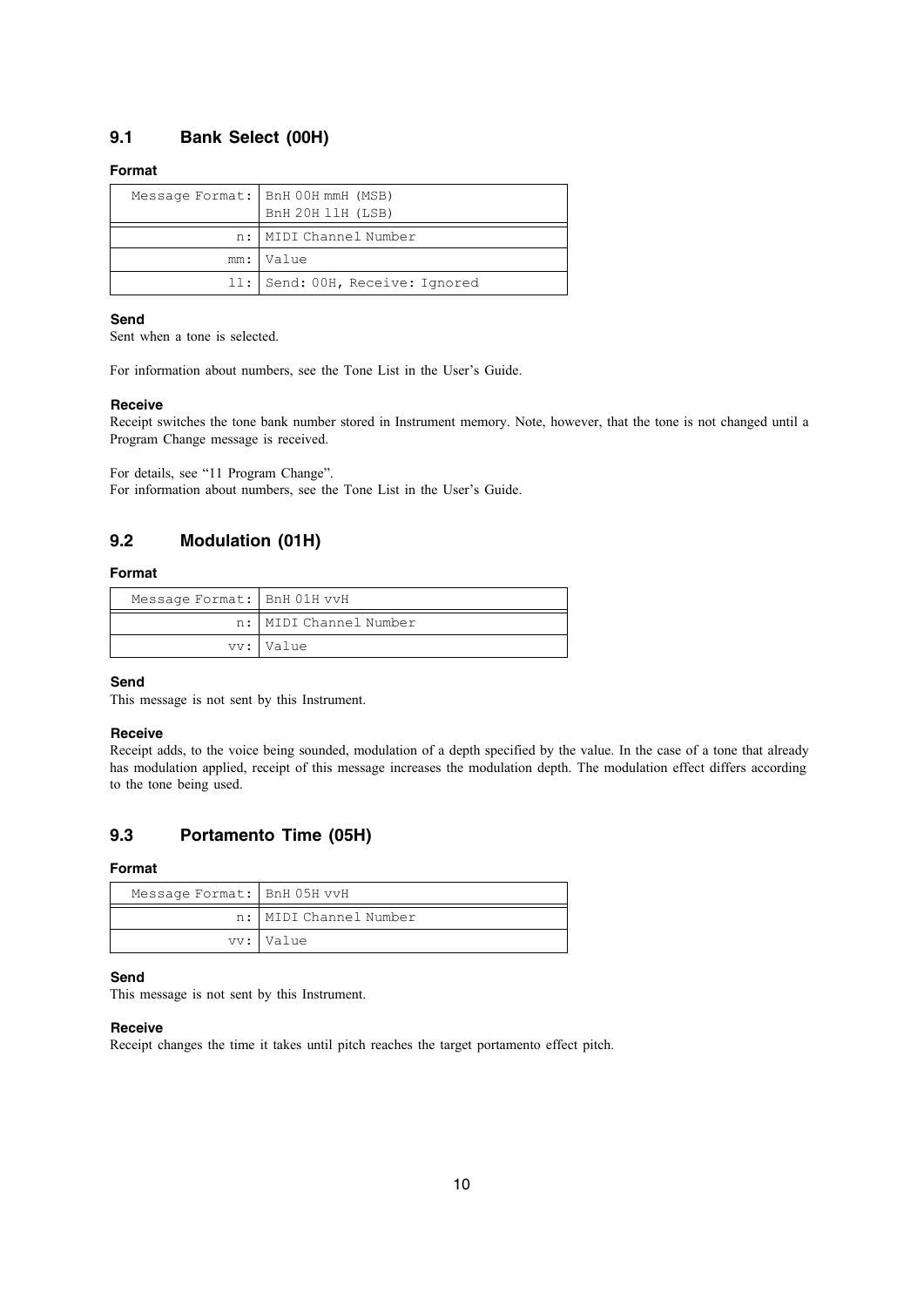## **9.4 Data Entry (06H, 26H)**

### **Format**

| Message Format:   BnH 06H vvH (MSB)<br>BnH 26H vvH (LSB) |
|----------------------------------------------------------|
| n:   MIDI Channel Number                                 |
| vv: Value                                                |

### **Send**

Sent when there is a change in the parameters assigned to NRPN and RPN.

For details about information assigned to parameters that correspond to NRPN and RPN, see "9.19 NRPN" and "9.20 RPN".

### **Receive**

Receipt changes the parameter assigned to RPN. This Instrument does not have a parameter that corresponds to NRPN.

## **9.5 Volume (07H)**

### **Format**

| Message Format: BnH 07H vvH |                        |
|-----------------------------|------------------------|
|                             | n: MIDI Channel Number |
|                             | vv: Value              |

### **Send**

Sent when layer balance is adjusted.

### **Receive**

Receipt changes the volume of the corresponding part.

## **9.6 Pan (0AH)**

### **Format**

| Message Format:   BnH 0AH vvH |                        |
|-------------------------------|------------------------|
|                               | n: MIDI Channel Number |
|                               | vv: Value (Notel)      |

### **Note 1:**

For information about the relationship between setting values and send/receive values, see "26.5 Pan Setting Value Table" in "Part VII Setting Values and Send/Receive Values".

### **Send**

Sent in the following cases.

- When Accomp MIDI Out is on
- When Music Library play is stopped

### **Receive**

Receipt changes the pan setting of the corresponding part.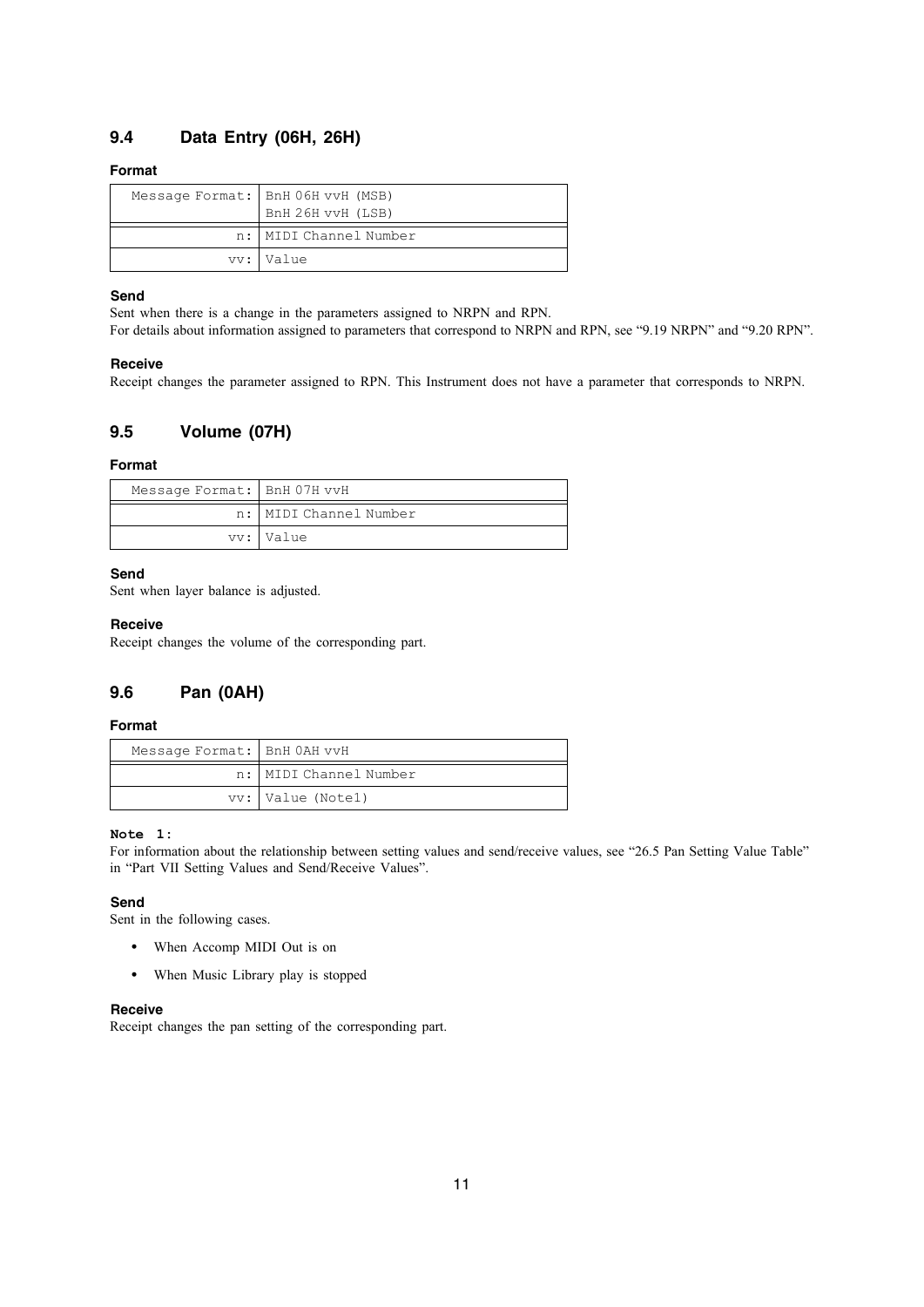## **9.7 Expression (0BH)**

### **Format**

| Message Format: BnH OBH vvH |                        |
|-----------------------------|------------------------|
|                             | n: MIDI Channel Number |
|                             | vv: Value              |

### **Send**

Sent in the following cases.

• When Accomp MIDI Out is on

### **Receive**

Receipt changes the Expression value.

## **9.8 General Use Controllers 1 through 8 (10H through 13H, 50H through 53H)**

These messages are used to control DSP operation.

### **Format**

| Message Format: | BnH 10H vvH                    | DSP Parameter7[0] |
|-----------------|--------------------------------|-------------------|
|                 | BnH 11H vvH                    | DSP Parameter7[1] |
|                 | BnH 12H vvH                    | DSP Parameter7[2] |
|                 | BnH 13H vvH                    | DSP Parameter7[3] |
|                 | BnH 50H vvH                    | DSP Parameter7[4] |
|                 | BnH 51H vvH                    | DSP Parameter7[5] |
|                 | BnH 52H vvH                    | DSP Parameter7[6] |
|                 | BnH 53H vvH                    | DSP Parameter7[7] |
|                 | n: MIDI Channel Number (Notel) |                   |
|                 | vv: Value                      |                   |

### **Send**

This message is not sent by this Instrument.

### **Receive**

Receipt change the value of Parameter7 [0-7] (7-Bit Parameter) explained under "21.3 DSP Parameters". Any message received that corresponds to the parameter of a number not being used by the currently selected DSP is ignored.

### **Note 1:**

Received values and parameter setting values

The range of the value of each DSP Parameter 7 array element depends on the selected DSP or array number. Unlike manipulation of a DSP parameter using a System Exclusive Message, a value received by this control change message is always in the range of 0 to 127, but the range is changed in accordance with the setting range of the applicable parameter setting. Because of this, it is impossible for a value to be outside of the range.

Conversion to the parameter setting value from the value received with the message can be represented in general terms by the expression shown below.

*Parameter* Setting Value = *Parameter* Minimum Value + (*Parameter* Maximum Value - *Parameter* Minimum Value) X Received Value 127

For details about Parameter 7 of each DSP, see the explanations under "VI DSP Parameter List".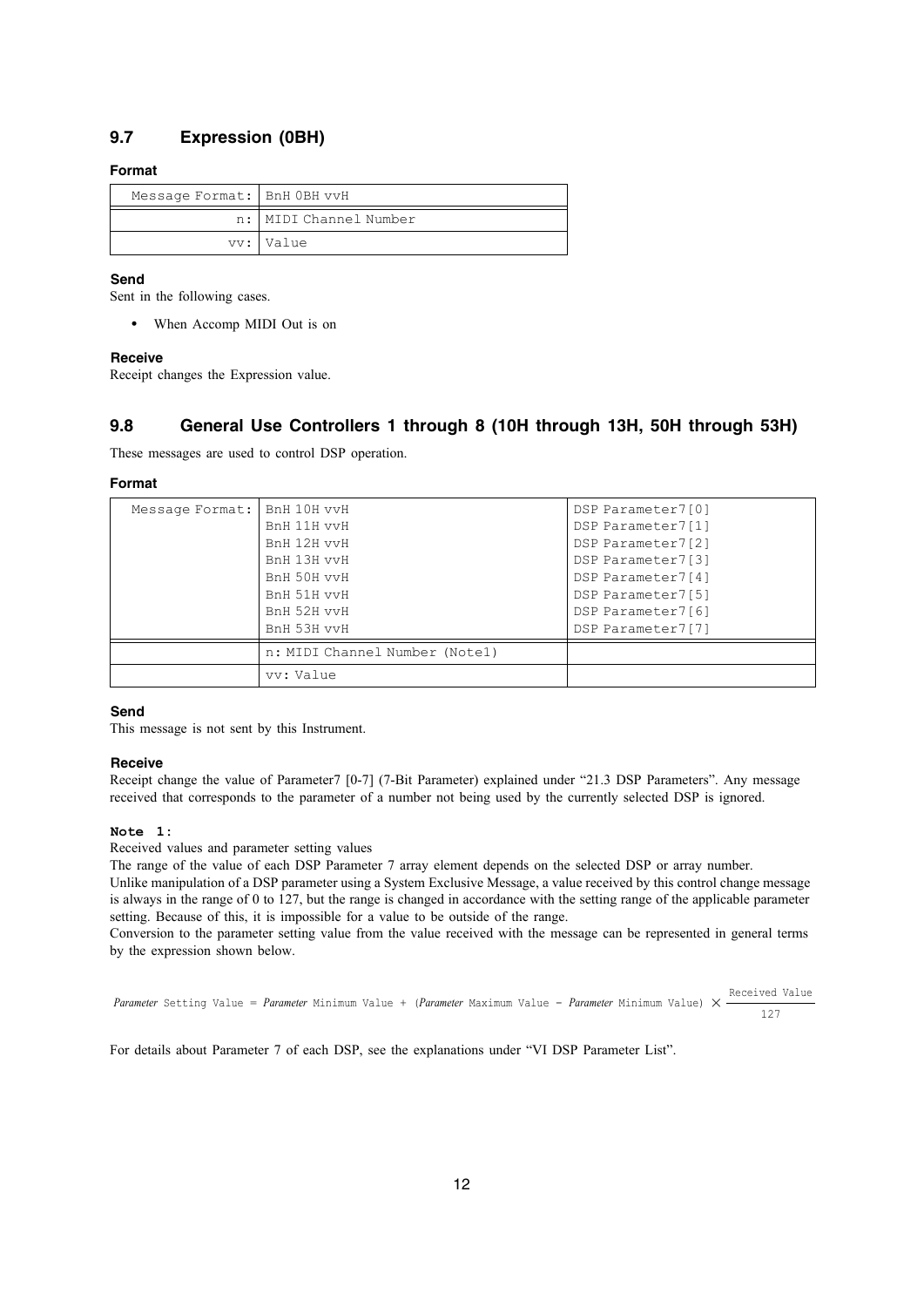## **9.9 Hold1 (40H)**

### **Format**

| Message Format:   BnH 40H vvH |                          |
|-------------------------------|--------------------------|
|                               | n:   MIDI Channel Number |
|                               | vv: Value                |

### **Send**

Sent in the following cases.

- When a pedal that has a sustain (damper) function is operated
- When Accomp MIDI Out is on

### **Receive**

Receipt performs an operation equivalent to a sustain (damper) pedal operation.

### **Timbre Type Specific Operation**

This operation differs in accordance with the Timbre Type (see "11.1 About Timber Type") setting.

- Timbre Type: Melody Sustain off/on control is performed in accordance with the value of the received message. For information about the relationship between setting values and send/receive values, see the "26.1 Off/On Setting Value Table" in "Part VII Setting Values and Send/Receive Values".
- Timbre Type: Piano or LM Piano

Continuous control of the following is performed in accordance with the value of the received message.

- Piano note decay rate
- Resonance characteristics and decay rate of Acoustic Resonance effect resonance note
- Timbre Type: Drum The received message does not affect sound source operation.

## **9.10 Portamento Switch (41H)**

### **Format**

| Message Format: BnH 41H vvH |                          |
|-----------------------------|--------------------------|
|                             | n:   MIDI Channel Number |
|                             | vv: Value (Notel)        |

### **Note 1:**

For information about the relationship between setting values and send/receive values, see the "26.1 Off/On Setting Value Table" in "Part VII Setting Values and Send/Receive Values".

### **Send**

This message is not sent by this Instrument.

### **Receive**

Receipt can be use to switch portamento between enabled (On) and disabled (Off).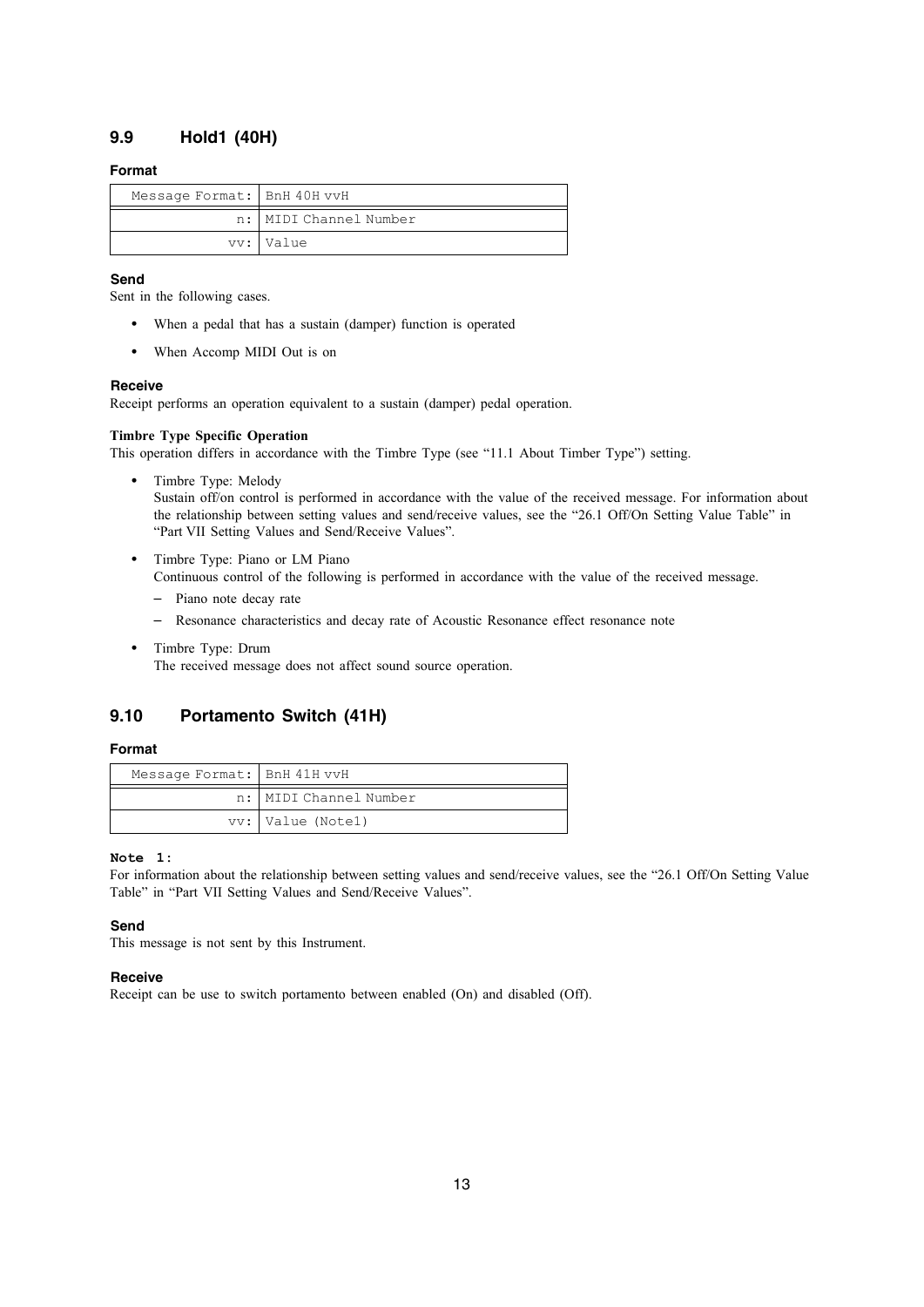## **9.11 Sostenuto (42H)**

### **Format**

| Message Format: BnH 42H vvH |                        |
|-----------------------------|------------------------|
|                             | n: MIDI Channel Number |
|                             | vy: Value (Notel)      |

### **Note 1:**

For information about the relationship between setting values and send/receive values, see the "26.1 Off/On Setting Value Table" in "Part VII Setting Values and Send/Receive Values".

### **Send**

Sent when a pedal that has a sostenuto function is operated.

### **Receive**

Receipt performs an operation equivalent to a sostenuto pedal operation.

### **9.12 Soft (43H)**

### **Format**

| Message Format:   BnH 43H vvH |                        |
|-------------------------------|------------------------|
|                               | n: MIDI Channel Number |
|                               | vv:   Value (Notel)    |

### **Note 1:**

For information about the relationship between setting values and send/receive values, see the "26.1 Off/On Setting Value Table" in "Part VII Setting Values and Send/Receive Values".

### **Send**

Sent when a pedal that has a soft function is operated.

#### **Receive**

Receipt performs an operation equivalent to a soft pedal operation.

## **9.13 Vibrato Rate (4CH)**

### **Format**

| Message Format: BnH 4CH vvH |                          |
|-----------------------------|--------------------------|
|                             | n:   MIDI Channel Number |
|                             | vv: Value (Notel)        |

#### **Note 1:**

For information about the relationship between setting values and send/receive values, see "26.4 –64 - 0 - +63 Setting Value Table" in "Part VII Setting Values and Send/Receive Values" of this document.

### **Send**

This message is not sent by this Instrument.

### **Receive**

Receipt changes the vibrato rate of the tone that is currently selected by the applicable part.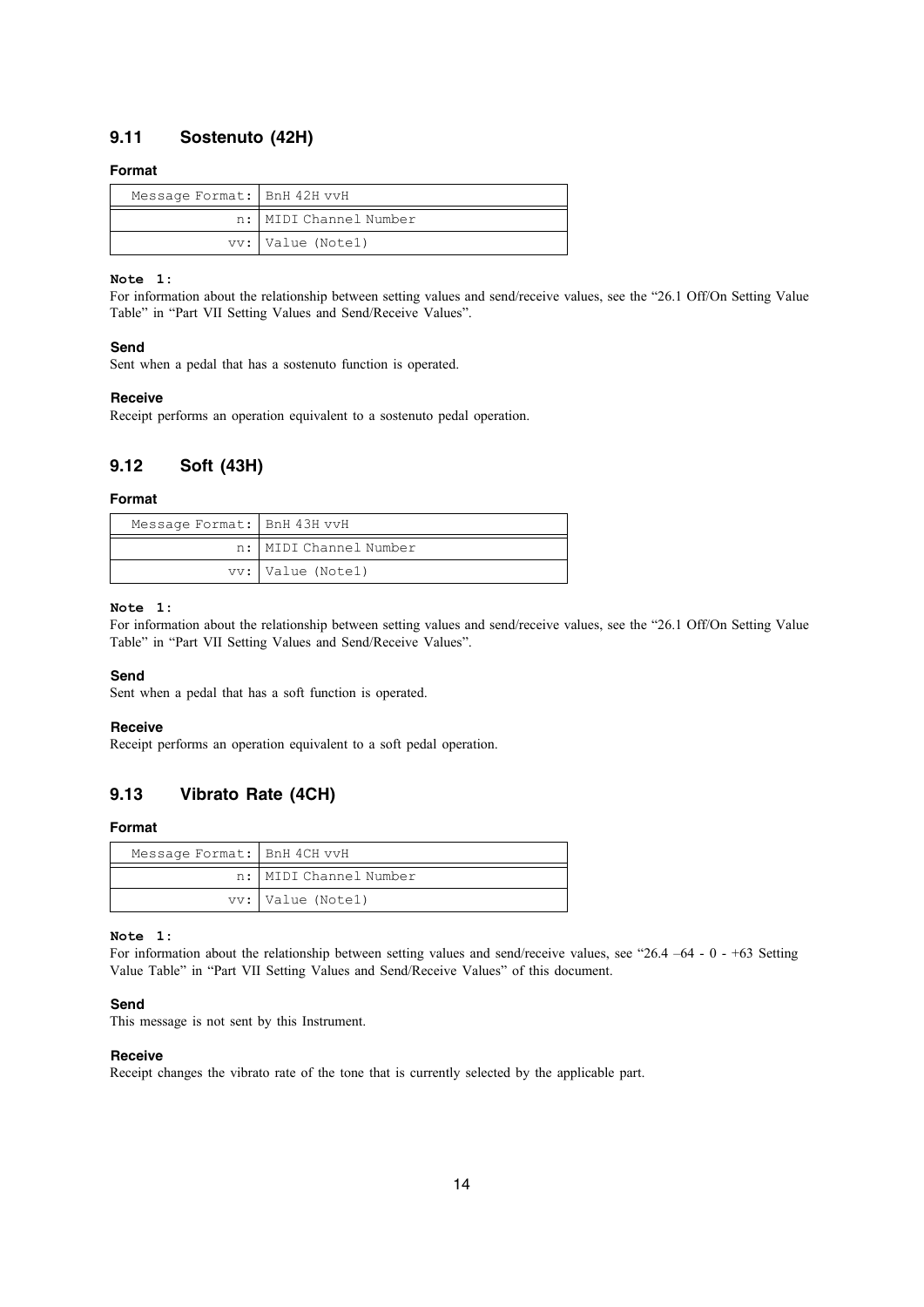## **9.14 Vibrato Depth (4DH)**

### **Format**

| Message Format: BnH 4DH vvH |                          |
|-----------------------------|--------------------------|
|                             | n:   MIDI Channel Number |
|                             | vv: Value (Notel)        |

#### **Note 1:**

For information about the relationship between setting values and send/receive values, see "26.4 –64 - 0 - +63 Setting Value Table" in "Part VII Setting Values and Send/Receive Values" of this document.

### **Send**

This message is not sent by this Instrument.

#### **Receive**

Receipt changes the vibrato auto depth of the tone that is currently selected by the applicable part.

## **9.15 Vibrato Delay (4EH)**

### **Format**

| Message Format: BnH 4EH vvH |                        |
|-----------------------------|------------------------|
|                             | n: MIDI Channel Number |
|                             | vv: Value (Notel)      |

### **Note 1:**

For information about the relationship between setting values and send/receive values, see "26.4 –64 - 0 - +63 Setting Value Table" in "Part VII Setting Values and Send/Receive Values" of this document.

### **Send**

This message is not sent by this Instrument.

### **Receive**

Receipt changes the vibrato auto delay of the tone that is currently selected by the applicable part.

## **9.16 Portamento Control (54H)**

#### **Format**

| Message Format:   BnH 54H vvH |                          |
|-------------------------------|--------------------------|
|                               | n:   MIDI Channel Number |
|                               | kk: Source Note Number   |

### **Send**

This message is not sent by this Instrument.

### **Receive**

Receipt of this message first stores the Source Note Number for the next note. When the next Note On is received, the portamento effect is applied to the note using this Source Note Number as the pitch start point and the Note On event key number as the end point. If there already is a note being sounded by Source Note Number at this time, the new note on is not performed and the portamento effect is applied to the pitch of the note being sounded. That is to say that legato play is performed.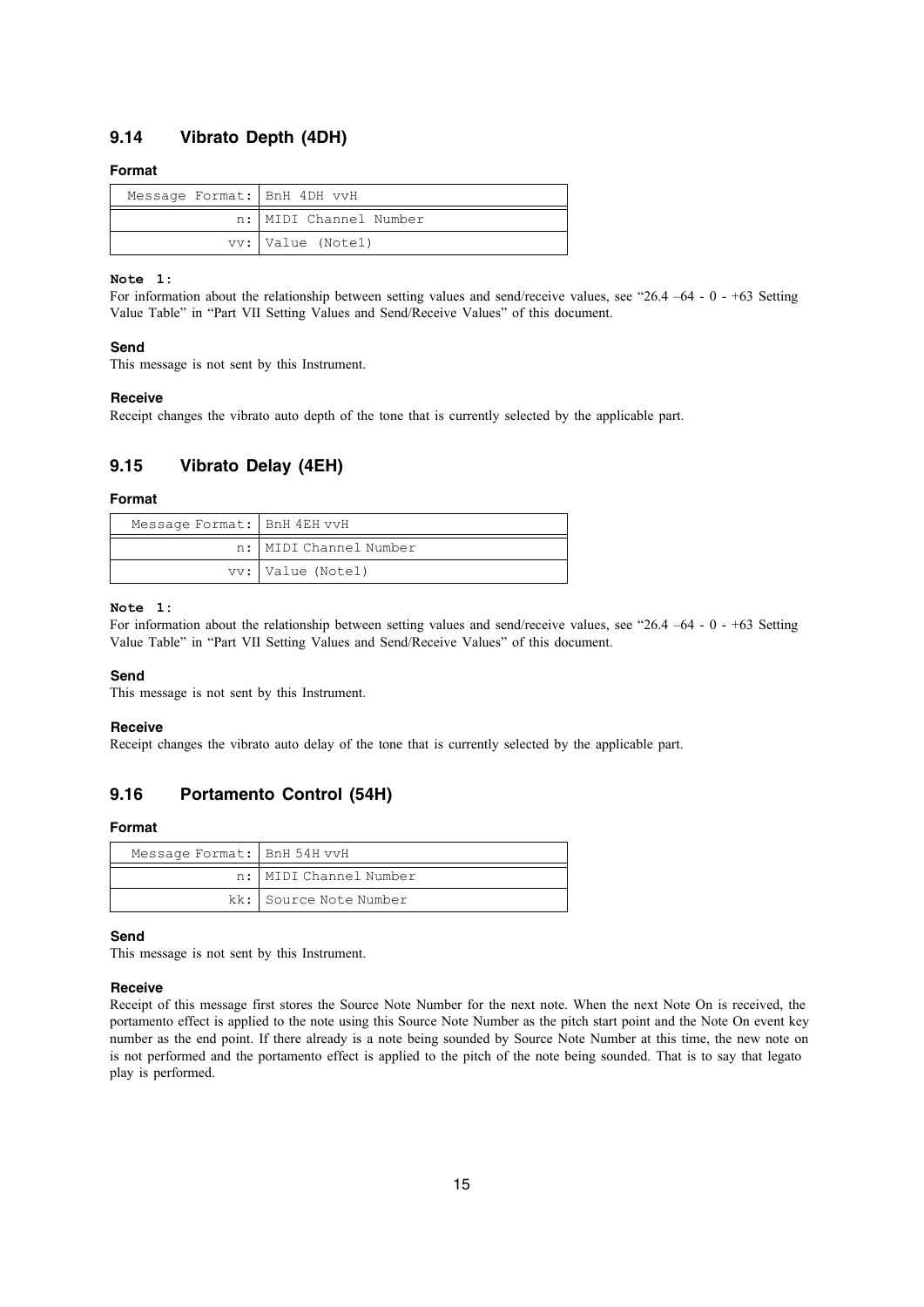## **9.17 Reverb Send (5BH)**

### **Format**

| Message Format: BnH 5BH vvH |                        |
|-----------------------------|------------------------|
|                             | n: MIDI Channel Number |
|                             | vv: Value              |

### **Send**

Sent when a GM tone is selected.

### **Receive**

Receipt changes Reverb Send.

## **9.18 Chorus Send (5DH)**

### **Format**

| Message Format: BnH 5DH vvH |                          |
|-----------------------------|--------------------------|
|                             | n:   MIDI Channel Number |
|                             | vv: Value                |

### **Send**

This message is sent at initialization, when the panel tone selection is changed, and when a chorus on/off operation is performed.

### **Receive**

Receipt changes Chorus Send.

## **9.19 NRPN (62H, 63H)**

### **Format**

| Message Format:   BnH 62H vvH (LSB)<br>BnH 63H vvH (MSB) |
|----------------------------------------------------------|
| n: MIDI Channel Number                                   |
| vv: Value                                                |

### **Send**

This message is not sent by this Instrument.

### **Receive**

This message is not received by this Instrument.

### **9.19.1 Assignable Functions to NRPN**

This Instrument does not assign any parameters to NRPN.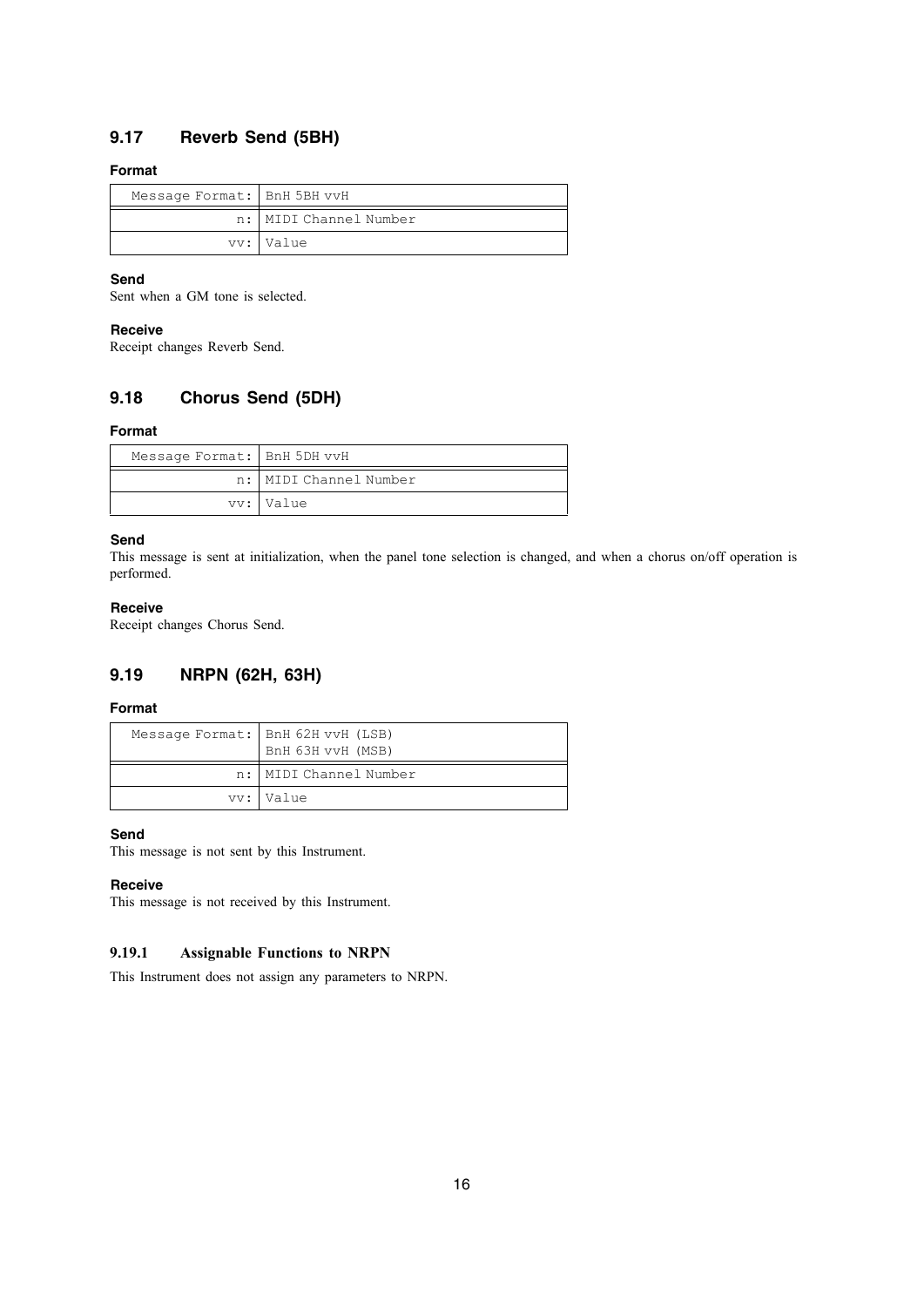## **9.20 RPN (64H, 65H)**

### **Format**

| Message Format:   BnH 64H vvH (LSB)<br>BnH 65H vvH (MSB) |
|----------------------------------------------------------|
| n:   MIDI Channel Number                                 |
| vv:   Value                                              |

The following are the parameters assigned to RPN by this Instrument.

### **9.20.1 Pitch Bend Sensitivity**

### **Format**

| Message Format:   BnH 64H 00H 65H 00H 06H mmH 26H 11H   |
|---------------------------------------------------------|
| n:   MIDI Channel Number                                |
| $mm:$ Value $0 - 24$<br>11: Send: 00H, Receive: Ignored |

### **Send**

Sent when the pitch bend range is changed. (PX-330)

### **Receive**

Receipt changes Pitch Bend Sensitivity.

### **9.20.2 Fine Tune**

### **Format**

| Message Format:   BnH 64H 01H 65H 00H 06H mmH 26H 11H |
|-------------------------------------------------------|
| n:   MIDI Channel Number                              |
| mm: Value MSB                                         |
| 11: Value LSB                                         |

## **Send**

This message is not sent by this Instrument.

### **Receive**

Receipt changes Channel Fine Tune.

### **9.20.3 Coarse Tune**

### **Format**

| Message Format:   BnH 64H 02H 65H 00H 06H mmH 26H 00H |
|-------------------------------------------------------|
| n: MIDI Channel Number                                |
| mm: Value                                             |

## **Send**

This message is not sent by this Instrument.

### **Receive**

Receipt changes Channel Coarse Tune.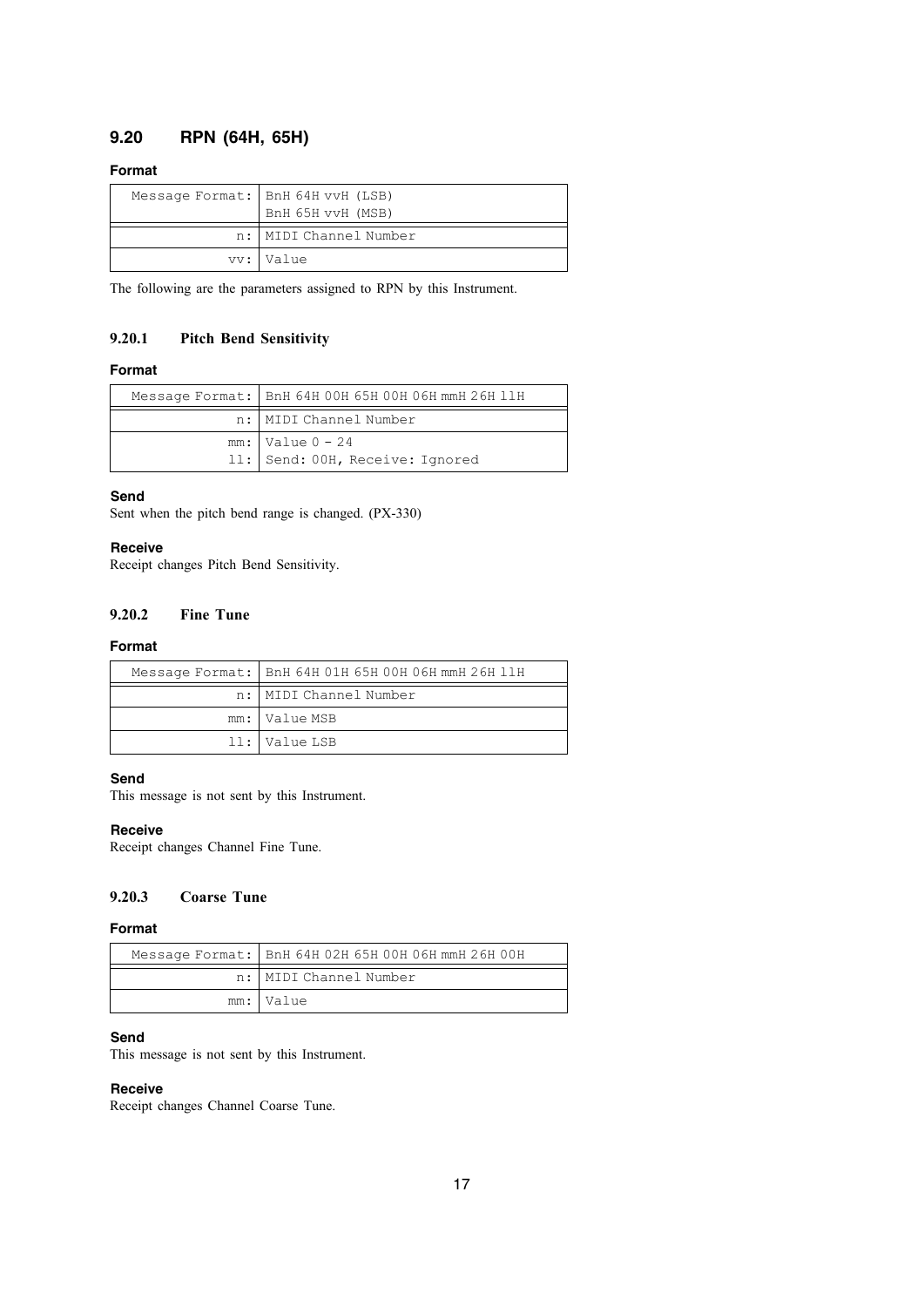### **9.20.4 Modulation Depth**

### **Format**

| Message Format:   BnH 64H 05H 65H 00H 06H mmH 26H 00H |
|-------------------------------------------------------|
| n: MIDI Channel Number                                |
| mm: Value                                             |

### **Send**

This message is never sent.

### **Receive**

Receipt changes the Vibrato Modulation Depth for the tone that is currently selected by the applicable part.

### **9.20.5 Null**

### **Format**

| Message Format:   BnH 64H 7FH 65H 7F |
|--------------------------------------|
| n:   MIDI Channel Number             |

### **Send**

This message is never sent.

### **Receive**

Receipt deselects RPN.

## **9.21 All Sound Off (78H)**

### **Format**

| Message Format: BnH 78H 00H |                        |
|-----------------------------|------------------------|
|                             | n: MIDI Channel Number |

### **Send**

Sent when an SD card is inserted or removed, and when an SD card operation is performed.

### **Receive**

Receipt stops all voices that are sounding.

## **9.22 Reset All Controllers (79H)**

### **Format**

| Message Format: BnH 79H 00H |                        |
|-----------------------------|------------------------|
|                             | n: MIDI Channel Number |

### **Send**

Sent in the following cases.

- When the keyboard channel is changed
- When a recorder function is used
- When another mode is entered from the rhythm mode

### **Receive**

Receipt initializes each performance controller.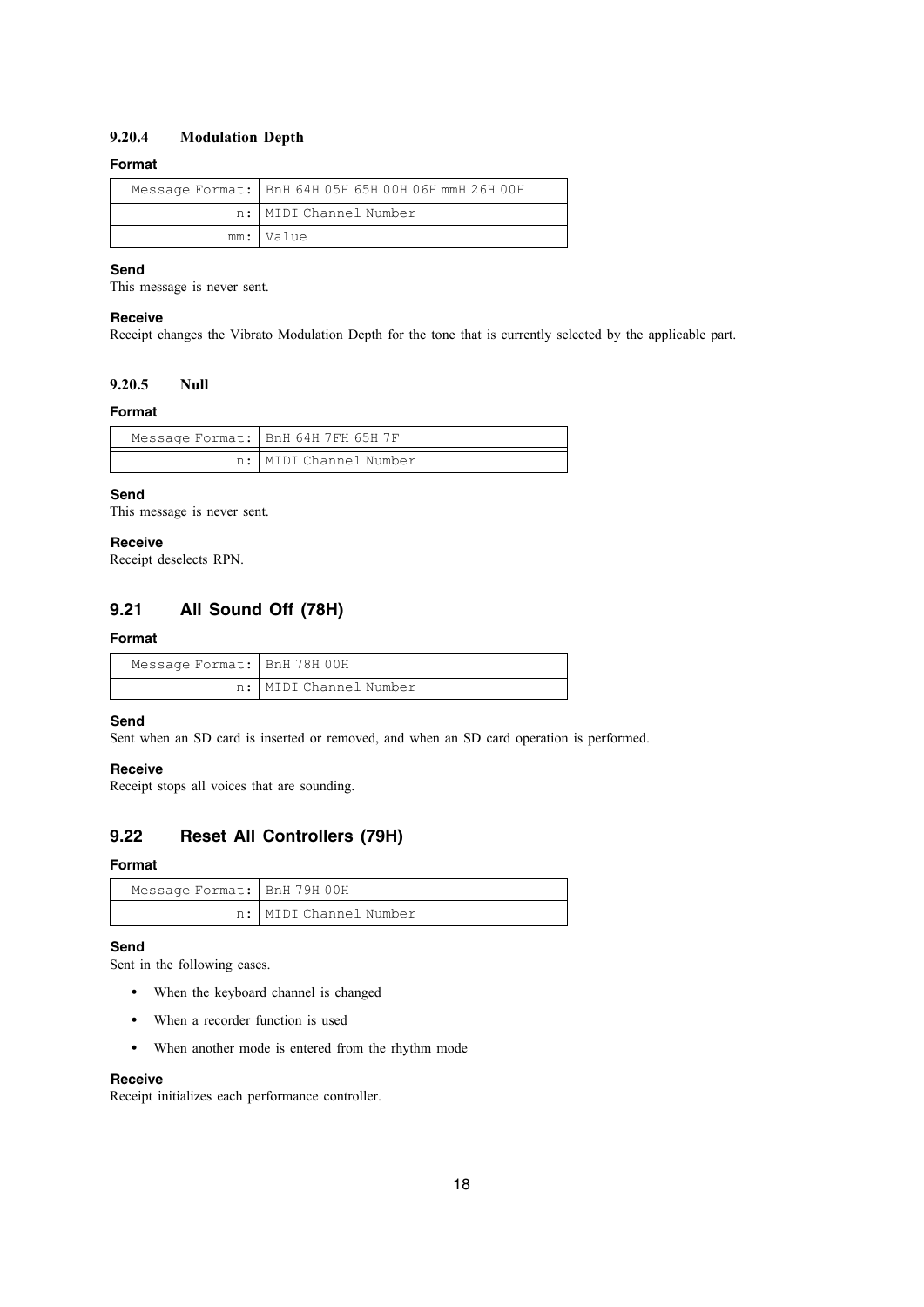## **10 Mode Messages**

## **10.1 All Notes Off (7BH)**

### **Format**

| Message Format: BnH 7BH 00H |                        |
|-----------------------------|------------------------|
|                             | n: MIDI Channel Number |

### **Send**

Sent in the following cases.

- When the keyboard channel is changed
- When a recorder function is used
- When another mode is entered from the rhythm mode

### **Receive**

Receipt of this message releases the currently sounding voice (same as releasing the keyboard key).

## **10.2 Omni Off (7CH)**

### **Format**

| Message Format: BnH 7CH 00H |                        |
|-----------------------------|------------------------|
|                             | n: MIDI Channel Number |

### **Send**

This message is never sent.

### **Receive**

Receipt of this message releases the currently sounding voice (same as releasing the keyboard key).

## **10.3 Omni On (7DH)**

### **Format**

| Message Format: BnH 7DH 00H |                        |
|-----------------------------|------------------------|
|                             | n: MIDI Channel Number |

### **Send**

This message is never sent.

### **Receive**

Receipt of this message releases the currently sounding voice (same as releasing the keyboard key).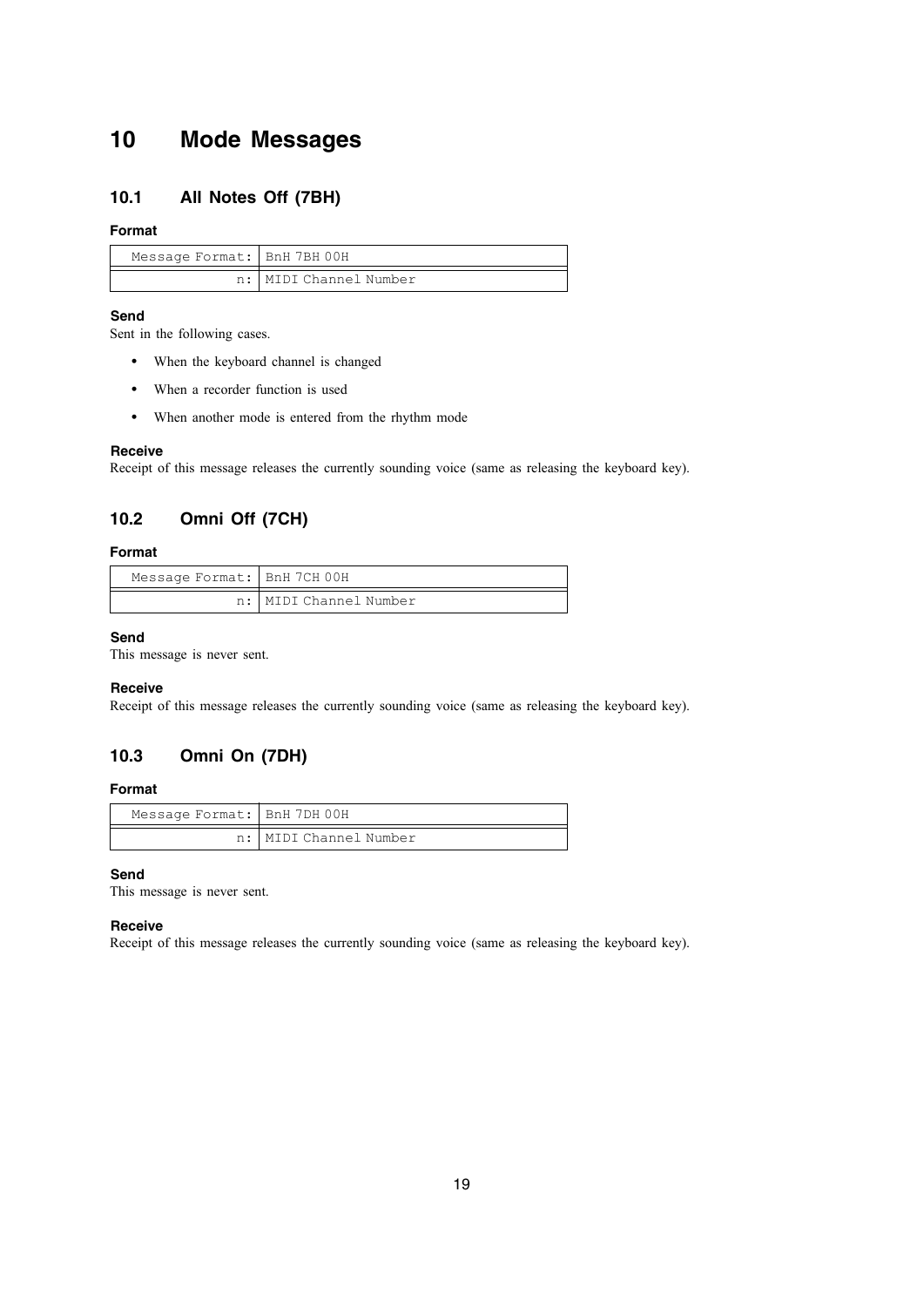## **10.4 Mono (7EH)**

### **Format**

| Message Format: BnH 7EH 00H |                        |
|-----------------------------|------------------------|
|                             | n: MIDI Channel Number |

### **Send**

This message is never sent.

### **Receive**

Receipt of this message stops the currently sounding voice.

## **10.5 Poly (7FH)**

### **Format**

| Message Format: BnH 7FH 00H |                          |
|-----------------------------|--------------------------|
|                             | n:   MIDI Channel Number |

### **Send**

This message is never sent.

### **Receive**

Receipt of this message stops the currently sounding voice.

## **11 Program Change**

### **Format**

| Message Format: CnH ppH |                        |
|-------------------------|------------------------|
|                         | n: MIDI Channel Number |
|                         | pp: Program Number     |

### **Send**

Sent when a tone is selected.

For information about numbers, see the Tone List in the User's Guide.

### **Receive**

Receipt changes the tone.

The selected tone is determined by the program value of this message and the Bank Select message value received prior to this message.

For information about the program number of the actually selected tone, see the Tone List in the User's Guide. Also note that receipt of this message may also change the Timbre Type parameter at the same time. For more information, see "11.1 About Timbre Type" below.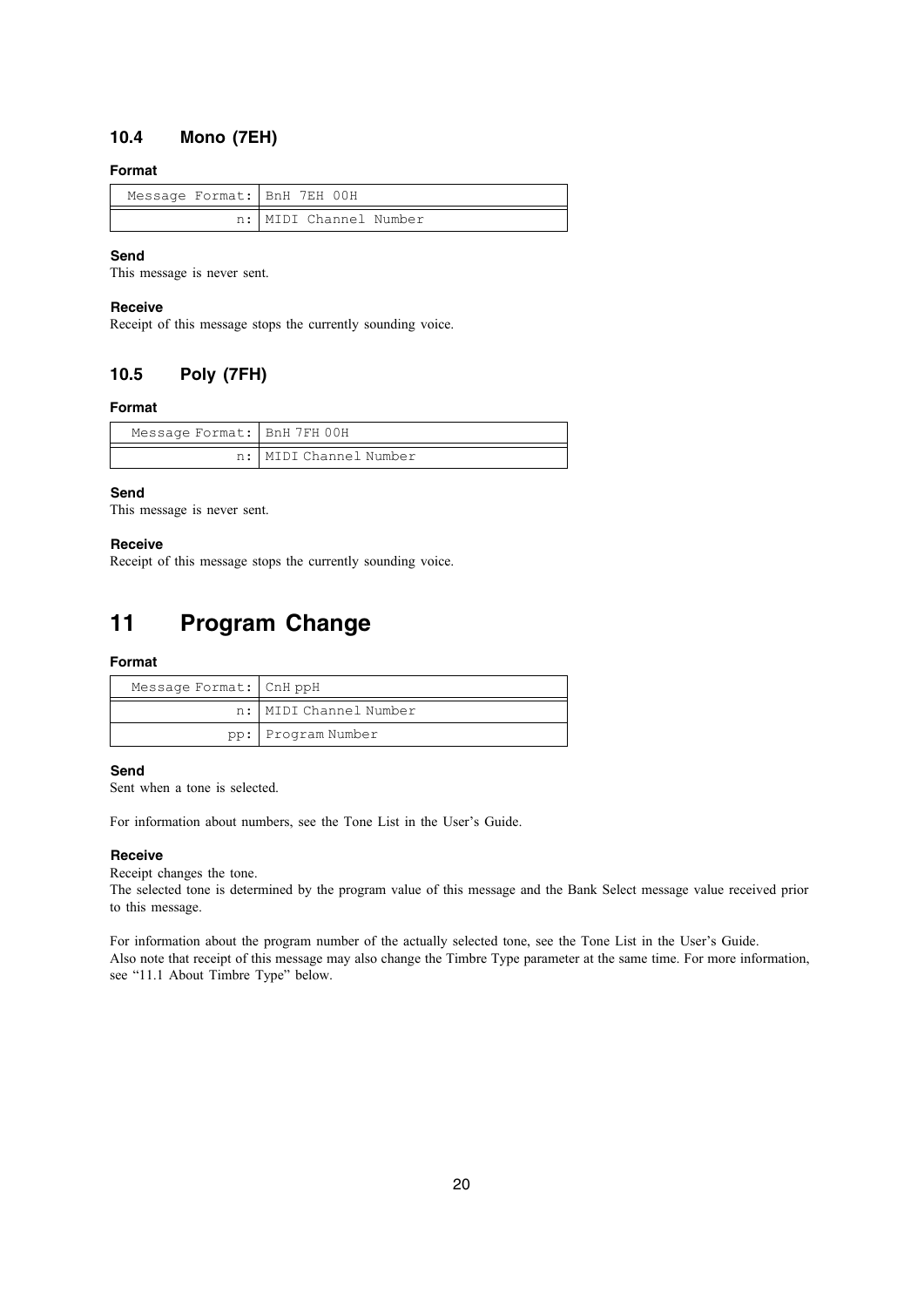### **11.1 About Timbre Type**

The tone selected by each part of this Instrument has a "Timbre Type" parameter that specifies the type of sound source for the tone. As explained under "21.1 Basic Parameters", there are four Timbre Types settings: Melody, LM Piano, Piano, and Drum. The operation for a received channel message differs according to the Timbre Type.

- Timbre Type: Melody This Timbre Type is for normal melody tones. The damper pedal performs on/off operations.
- Timbre Type: Piano or LM (Linear Morphing) Piano This Timbre Type is for piano tones. The decay rate of the voice being sounded and Acoustic Resonance effect characteristics are continually altered in accordance with the damper pedal position. The method for producing sound in response to the note messages also is different from that of the melody Timbre Type, and operation is optimized for piano.
- Timbre Type: Drum This Timbre Type is for drum sounds. The method for producing sound is optimized for drums. The damper pedal and sostenuto pedal do not work for sounds that do not recognize Note Off. The tuning setting also does not affect this Timbre Type.

## **11.2 DSP Assignments during Tone Selection**

### **11.2.1 DSP Line Structure**

Though the Instrument has four DSP lines that can be used simultaneously, selecting a tone that uses DSP causes the required number of DSP lines to become reserved so the tone is configured with the requisite DSP. Tones listed under "24.1 Monaural Tone DSP" use only one DSP line, while the tones under "24.2 Stereo Tone DSP" use two DSP lines.

For information about tones that use DSP, see "23 Tone with DSP List".

### **11.2.2 DSP Line Assignment**

Selecting multiple tones with DSP at the same time creates the possibility that there will not be enough DSP lines. In this case, the last selected tone with DSP is given priority. Some DSP line(s) already being used will be released so they can be assigned to the newly selected tone.

### **11.2.3 Use of the Same DSP Line by Multiple Parts**

When all of the settings below are the same for multiple parts that select tones that use DSP, the same DSP line is assigned to all of the parts in order to maximize DSP line availability. Note, however, that a DSP cannot be shared simultaneously between parts A01 through B16, and parts C01 through C16.

- Tone Number
- Part Volume
- Part Pan
- All DSP parameters

After the same DSP line is assigned to different parts as described here, Part Volume, Pan, Reverb Send, Chorus Send, Acoustic Resonance Send, and all DSP parameter settings are common to all parts. Note that changing the settings on any part will also affect all of the other parts that are sharing the DSP line.

To assign the parts to a different DSP line, you need to change one of the parameters listed above before selecting the tone.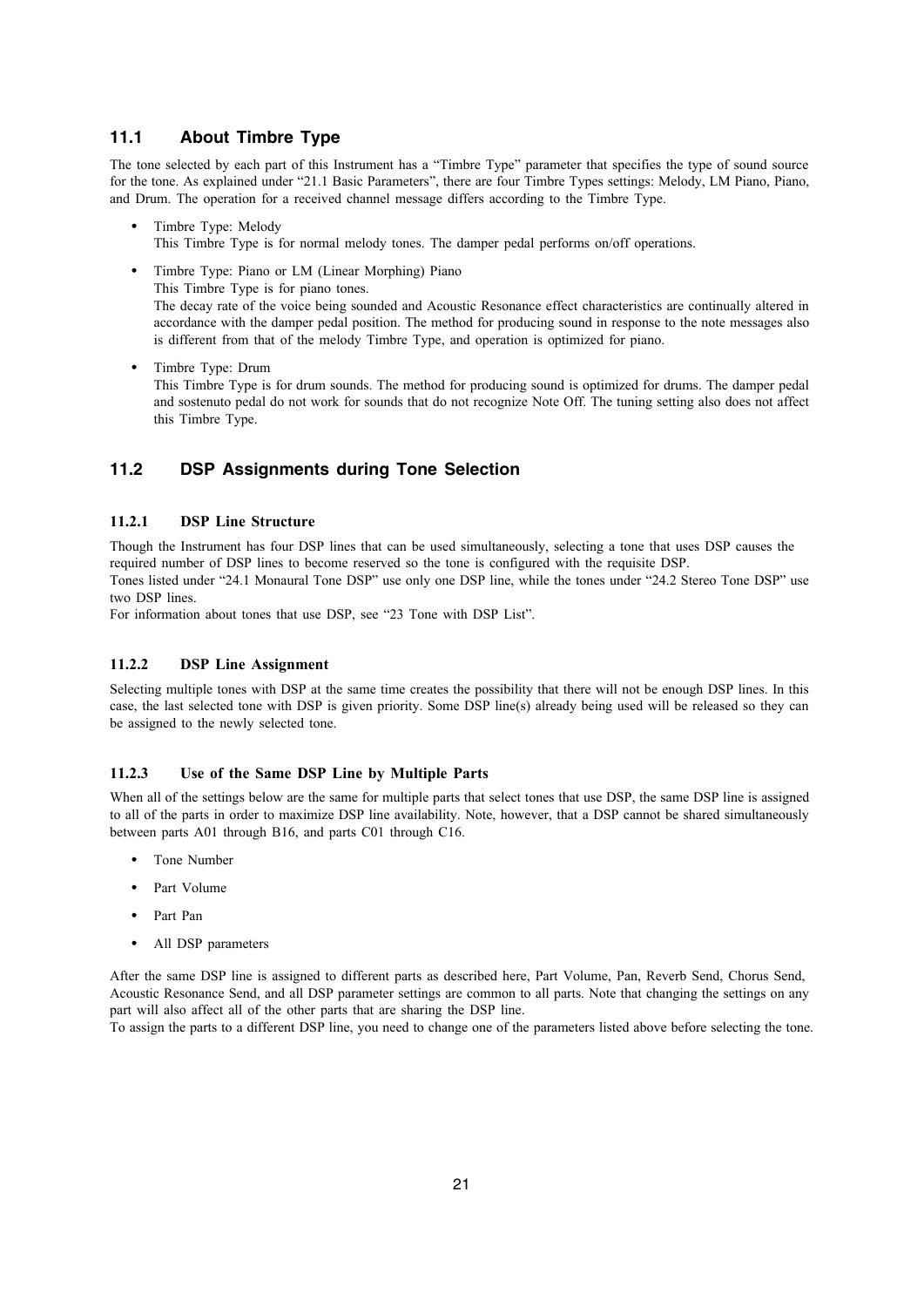## **12 Channel Aftertouch**

### **Format**

| Message Format:   DnH vvH |                        |
|---------------------------|------------------------|
|                           | n: MIDI Channel Number |
|                           | vv: Value              |

### **Send**

This message is not sent by this Instrument.

### **Receive**

Receipt of this message adds modulation to the voice that is sounding. The modulation effect differs according to the tone being used.

## **13 Pitch Bend Change**

### **Format**

| Message Format: EnH 11H mmH |                          |
|-----------------------------|--------------------------|
|                             | n:   MIDI Channel Number |
|                             | 11: Value LSB            |
|                             | mm:   Value MSB          |

### **Send**

Sent when the bend wheel is operated. (PX-330)

### **Receive**

Receipt of this message changes the pitch of the currently sounding voice. Pitch bend change sensitivity depends on the pitch bend sensitivity configured with RPN.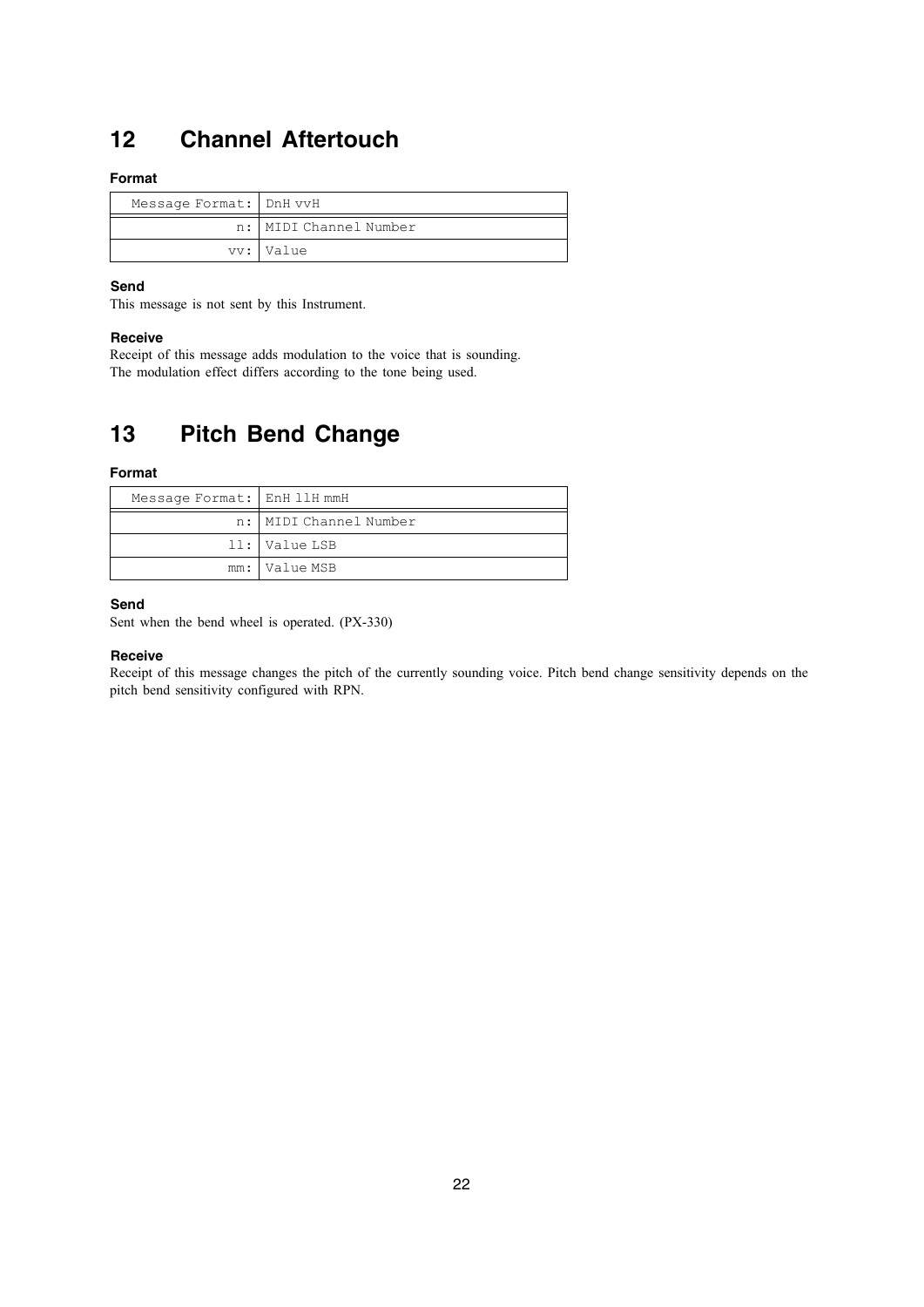# **Part III System Messages**

## **14 Active Sensing**

### **Format**

Message Format: FEH

### **Send**

This message is never sent.

### **Receive**

Once this message is received, the Active Sensing mode is entered. If no MIDI message is received for a specified amount of time, voices being sounded by the Instrument's sound source are released, the controller is reset, and the Active Sensing mode is exited.

## **15 System Exclusive Message**

### **Format**

| Message Format: FOHF7H |
|------------------------|
|------------------------|

The Instrument sends and receives standard universal system exclusive messages, and system exclusive messages that have Instrument-specific formats.

## **15.1 Universal Realtime System Exclusive Message**

### **Format**

| Message Format: FOH 7FHF7H |
|----------------------------|
|----------------------------|

## **15.1.1 Master Volume**

### **Format**

| Message Format:   FOH 7FH 7FH 04H 01H 11H mmH F7H |
|---------------------------------------------------|
| ll:   Value LSB                                   |
| mm: Value MSB                                     |

**Send**

This message is never sent.

### **Receive**

Receipt changes the Master Volume parameter. Note that the Master Volume parameter cannot be changed with an Instrument operation.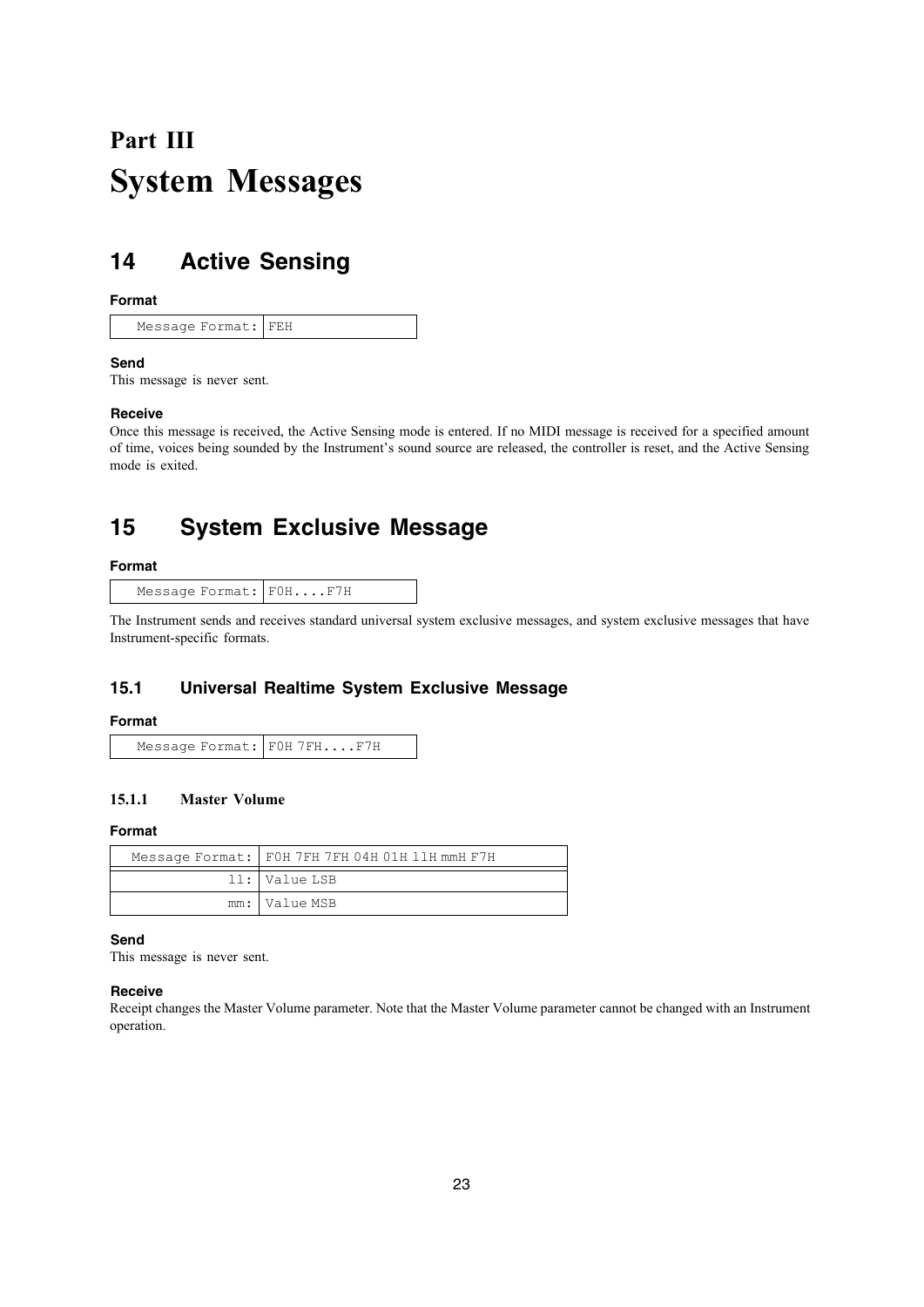### **15.1.2 Master Balance**

### **Format**

| Message Format:   FOH 7FH 7FH 04H 02H 11H mmH F7H |
|---------------------------------------------------|
| 11: Value LSB (Note1)                             |
| mm: Value MSB (Notel)                             |

### **Note 1:**

For information about the relationship between setting values and send/receive values, see "26.5 Pan Setting Value Table" in "Part VII Setting Values and Send/Receive Values".

### **Send**

This message is never sent.

### **Receive**

Receipt changes the Master Pan parameter. Note that the Master Pan parameter cannot be changed with an Instrument operation.

### **15.1.3 Master Fine Tuning**

### **Format**

| Message Format: FOH 7FH 7FH 04H 03H 11H mmH F7H |
|-------------------------------------------------|
| 11: Value LSB (Note1)                           |
| mm: Value MSB (Notel)                           |

### **Note 1:**

For information about the relationship between setting values and send/receive values, see "26.6 –100 - 0 - +99 Setting Value Table" in "Part VII Setting Values and Send/Receive Values" of this document.

### **Send**

This message is sent when the tuning setting is changed.

### **Receive**

Receipt changes the Master Fine Tune8 parameter of Patch.

### **Acoustic Resonance Actions**

Acoustic Resonance acoustic characteristics also alter Fine Tune of the strings that simulate resonance in accordance with the Master Fine Tune8 value. Because of this, receipt of this message may cause the resonance interval to change temporarily.

### **15.1.4 Master Coarse Tuning**

### **Format**

| Message Format: FOH 7FH 7FH 04H 04H 11H mmH F7H |
|-------------------------------------------------|
| 11: Send: 00H, Receive: Ignored                 |
| mm: Value MSB                                   |

### **Send**

This message is never sent.

#### **Receive**

Receipt changes the Patch Master Coarse Tune parameter.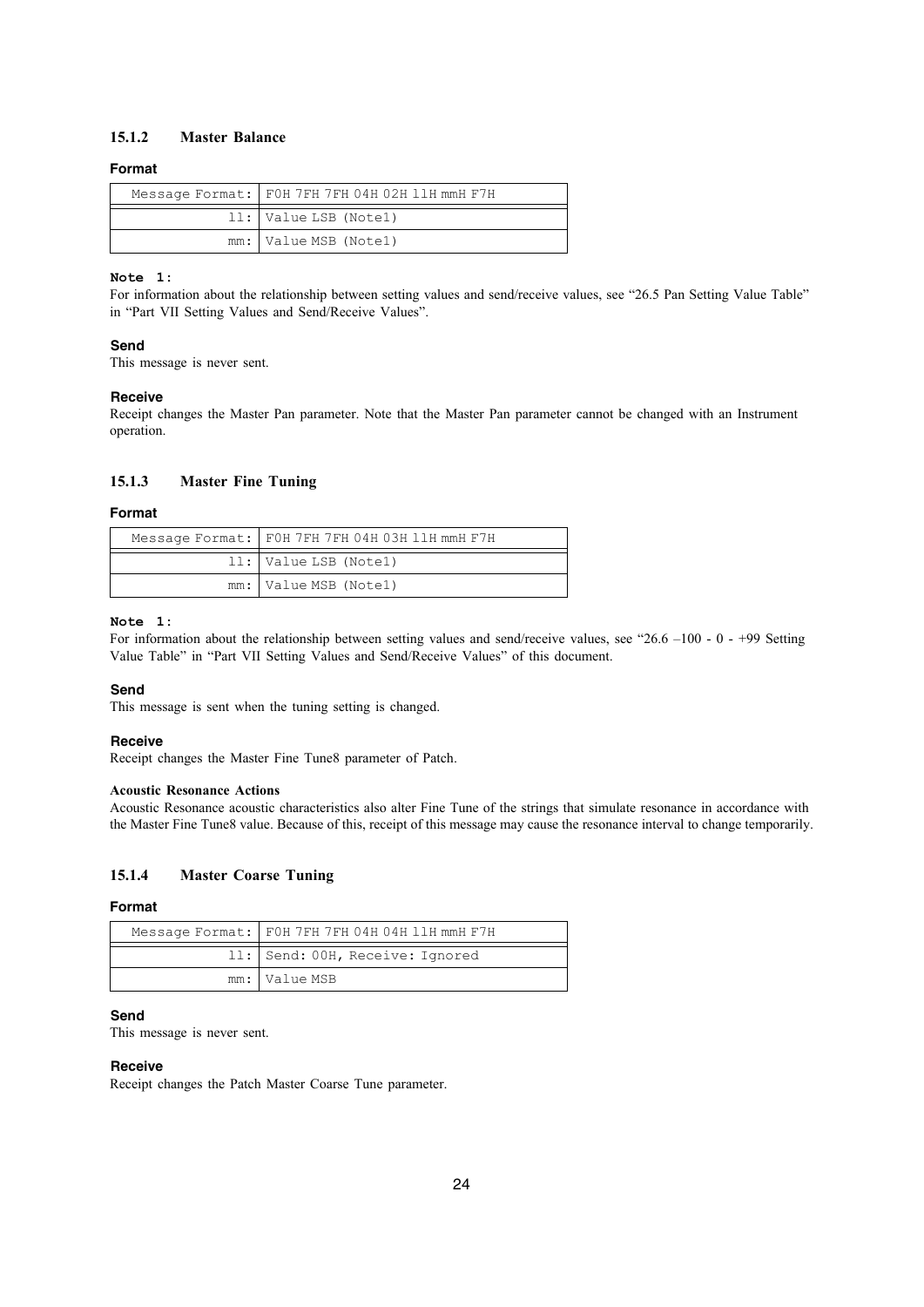### **15.1.5 Reverb Parameter**

### **Format**

| Message Format:   FOH 7FH 7FH 04H 05H 01H 01H 01H<br>01H 01H ppH vvH F7H |
|--------------------------------------------------------------------------|
| pp: Parameter                                                            |
| vv: Value                                                                |

### **Type Format**

| Message Format:   FOH 7FH 7FH 04H 05H 01H 01H 01H<br>01H 01H 00H vvH F7H |
|--------------------------------------------------------------------------|
| vv:   Value (Notel)                                                      |

### **Note 1:**

For information about the relationship between setting values and send/receive values, see "26.7 Reverb Type Setting Value Table" in "Part VII Setting Values and Send/Receive Values".

### **Send**

This message is sent when the System Reverb Type setting is changed.

### **Receive**

Receipt changes the Reverb Type parameter.

### **Time Format**

| Message Format:   FOH 7FH 7FH 04H 05H 01H 01H 01H<br>01H 01H 01H vvH F7H |
|--------------------------------------------------------------------------|
| vy: Value                                                                |

### **Send**

This message is never sent.

### **Receive**

Receipt changes the Reverb Time parameter.

### **15.1.6 Chorus Parameter**

### **Format**

| Message Format:   FOH 7FH 7FH 04H 05H 01H 01H 01H<br>01H 02H ppH vvH F7H |
|--------------------------------------------------------------------------|
| pp: Parameter                                                            |
| vv:   Value                                                              |

### **Type Format**

| Message Format: FOH 7FH 7FH 04H 05H 01H 01H 01H<br>01H 02H 00H vvH F7H |
|------------------------------------------------------------------------|
| vv: Value (Notel)                                                      |

### **Note 1:**

For information about the relationship between setting values and send/receive values, see "26.8 Chorus Type Setting Value Table" in "Part VII Setting Values and Send/Receive Values".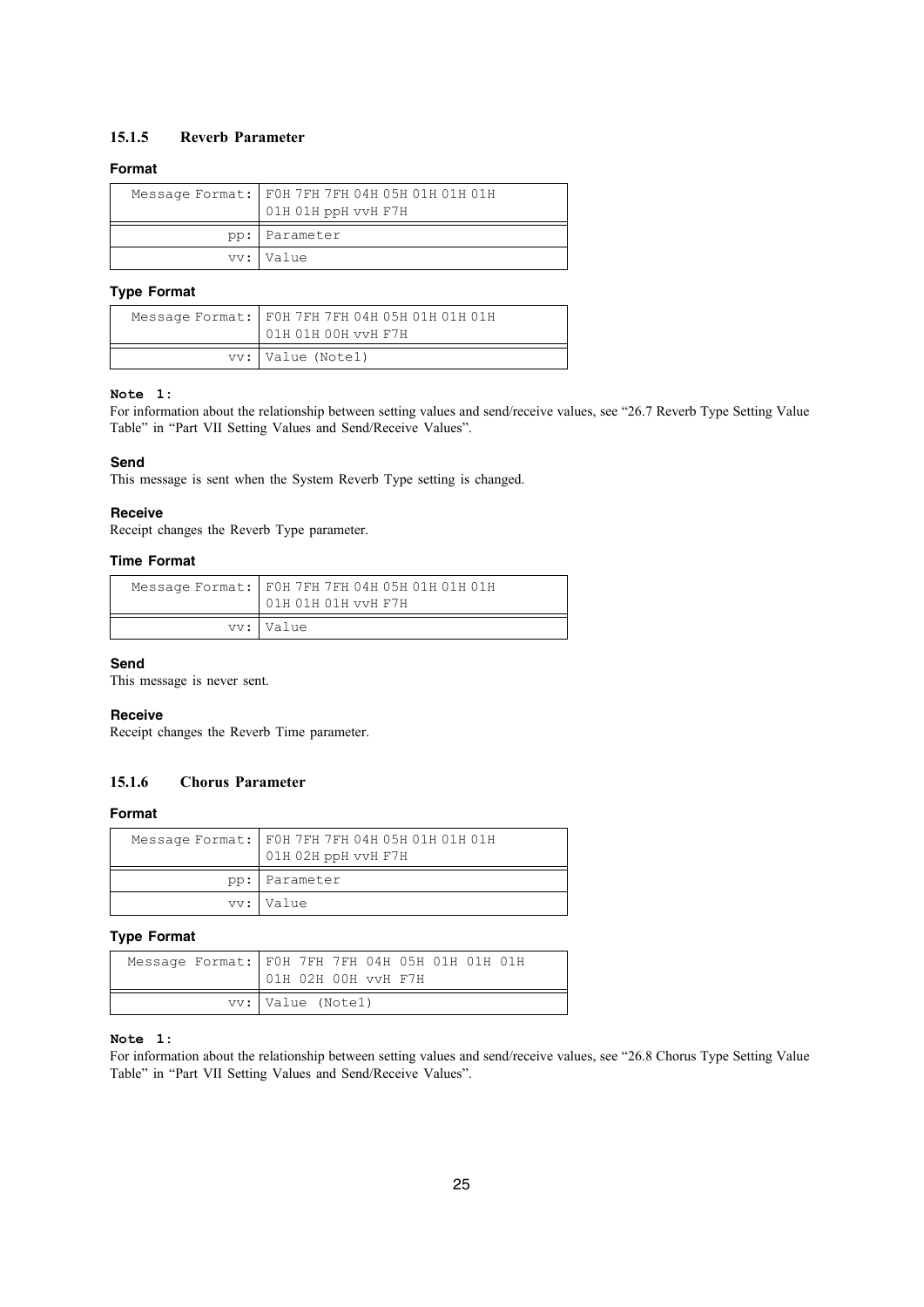### **Send**

This message is sent when the System Chorus Type setting is changed.

### **Receive**

Receipt changes the System Chorus Type parameter.

### **Rate Format**

| Message Format:   FOH 7FH 7FH 04H 05H 01H 01H 01H<br>01H 02H 01H vvH F7H |
|--------------------------------------------------------------------------|
| vv: Value                                                                |

### **Send**

This message is never sent.

#### **Receive**

Receipt changes the System Chorus Rate parameter.

### **Depth Format**

| Message Format:   FOH 7FH 7FH 04H 05H 01H 01H 01H<br>01H 02H 02H vvH F7H |
|--------------------------------------------------------------------------|
| vv: Value                                                                |

### **Send**

This message is never sent.

#### **Receive**

Receipt changes the System Chorus Depth parameter.

### **Feedback Format**

| Message Format:   FOH 7FH 7FH 04H 05H 01H 01H 01H<br>01H 02H 03H vvH F7H |
|--------------------------------------------------------------------------|
| vv: Value                                                                |

### **Send**

This message is never sent.

### **Receive**

Receipt changes the System Chorus Feedback parameter.

### **Send To Reverb Format**

| Message Format:   FOH 7FH 7FH 04H 05H 01H 01H 01H<br>01H 02H 04H vvH F7H |
|--------------------------------------------------------------------------|
| vv: Value                                                                |

### **Send**

This message is never sent.

### **Receive**

Receipt changes the Chorus Send To Reverb parameter.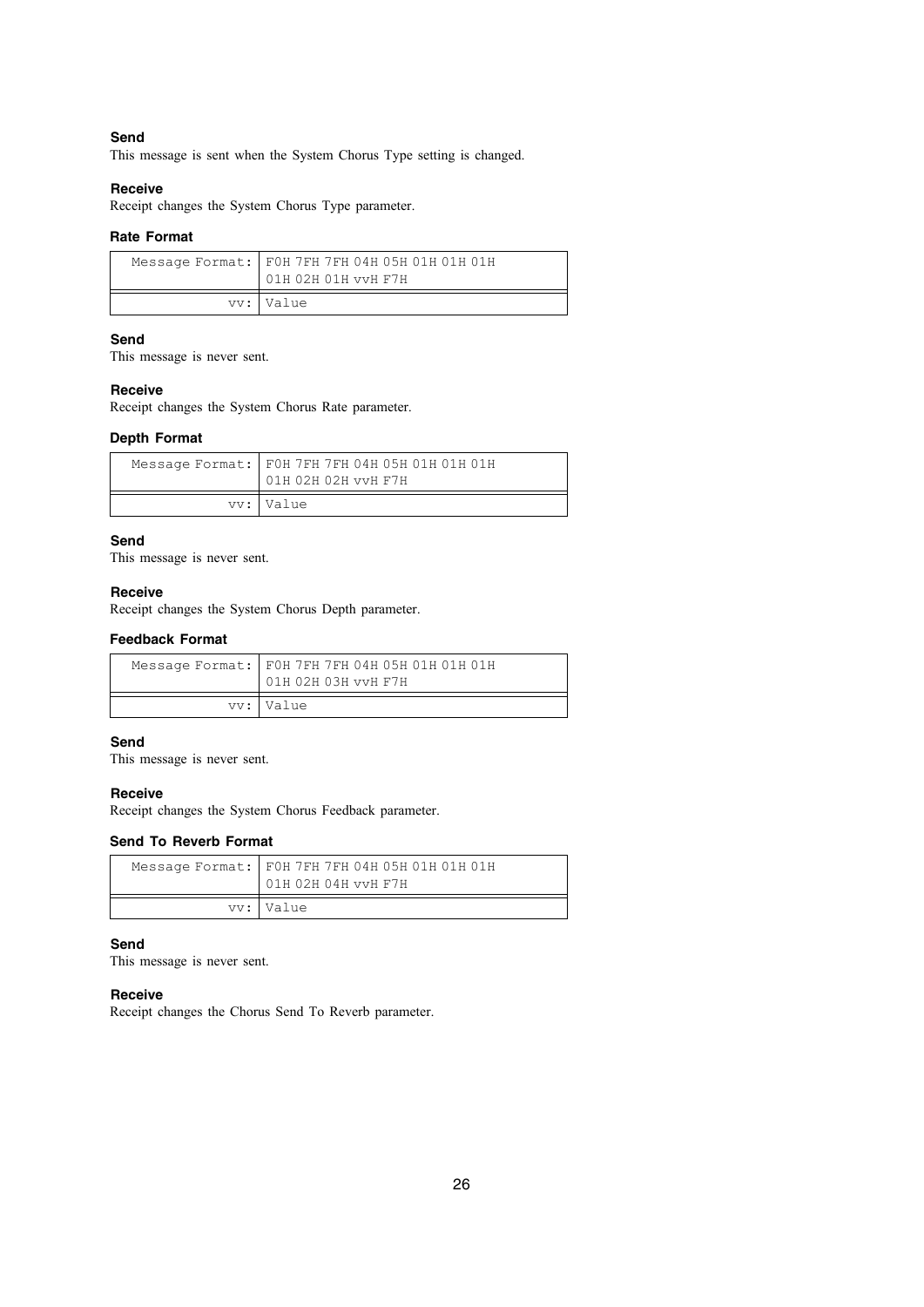### **15.1.7 GM System Message**

### **GM System On Format**

```
1 Message Format: F0H 7EH 7FH 09H 01H F7H
```
### **Send**

This message is never sent.

#### **Receive**

Receipt puts the sound source into a GM sound source mode. Also, the Scale Tune Enable setting shown under "20.7 Part Parameters" for parts C01 through C16 become zero, which disables the temperament (scale) function.

### **GM System Off Format**

Message Format: F0H 7EH 7FH 09H 02H F7H

### **Send**

This message is never sent.

#### **Receive**

Receipt returns the sound source to its power on default settings.

### **GM2 System On Format**

Message Format: F0H 7EH 7FH 09H 03H F7H

### **Send**

This message is never sent.

### **Receive**

Though the Instrument does not support GM2, receipt of the GM2 System On message has the same result as receipt of the GM System On message.

### **15.1.8 GS Message**

| Message Format: F0H 41H ddH 42H 12H 40H 00H 7FH 00H 41H F7H |
|-------------------------------------------------------------|
| Note: dd (Device ID) is ignored.                            |

### **Send**

This message is never sent.

### **Receive**

Receipt performs the same operation as when the GM System On message is received.

## **15.2 Instrument-Specific System Exclusive Messages**

#### **Format**

Message Format: FOH 44H 15H 01H....F7H

Most Instrument parameters and user data, and some operation commands can be controlled using this message.

For more information, see "Part IV Instrument-Specific System Exclusive Messages".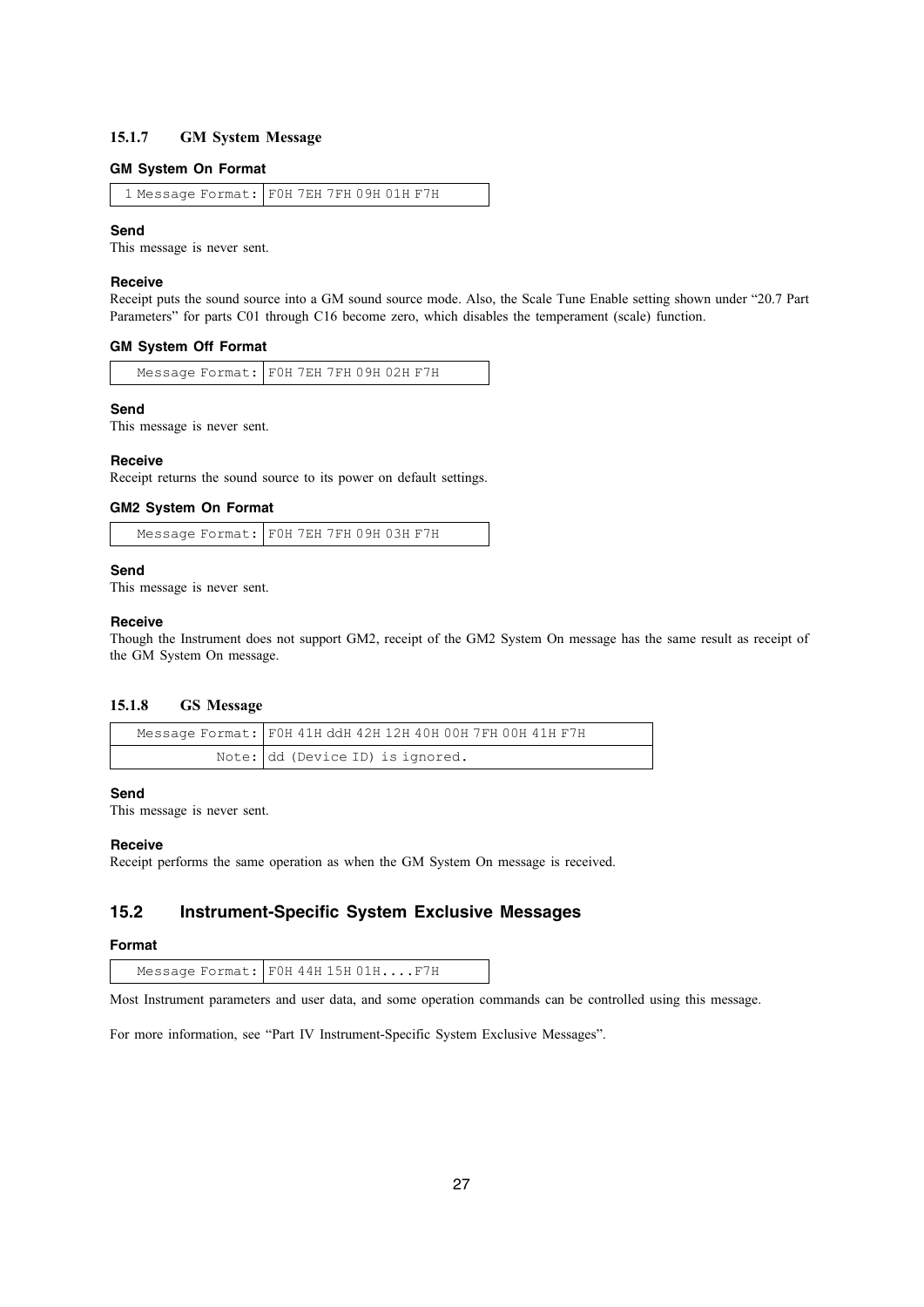# **Part IV Instrument-Specific System Exclusive Messages**

## **16 Format**

This section explains the format of the Instrument-specific System Exclusive Messages. See "Part V Parameter List" for information about what type of data can actually be sent.

## **16.1 Message Classifications**

Basically, the operation that corresponds to Instrument-specific system exclusive messages is parameter data transfer. The following operations can be performed from an external device using this parameter transfer message.

- Modification of an individual Instrument parameter
- Import of an individual Instrument parameter value

In addition to parameters being used as device setting values, some parameters act as commands when received by the Instrument and as device status information when sent from the Instrument.

The following table shows the parameter category for each type of transfer.

|                 | FunctionSection   Parameter Category | Description                                                                                                                                    |  |  |  |  |
|-----------------|--------------------------------------|------------------------------------------------------------------------------------------------------------------------------------------------|--|--|--|--|
| System          | System                               | Commands, Instrument status                                                                                                                    |  |  |  |  |
|                 | Setup                                | Instrument basic settings                                                                                                                      |  |  |  |  |
| Sound Generator | Patch                                | Sound source common settings (systemeffects, master<br>settings, etc.)<br>Sound source part settings (tone selection, mixing,<br>tuning, etc.) |  |  |  |  |
|                 | Tone                                 | Tone parameter, DSP settings                                                                                                                   |  |  |  |  |
|                 | Scale Tune                           | Scale Tune Table                                                                                                                               |  |  |  |  |
| Music Player    | Music Library                        | User song data                                                                                                                                 |  |  |  |  |

## **16.2 Basic Message Structure**

Since Instrument-specific System Exclusive messages are sent and received on an individual parameter basis, the Individual Parameter Transfer method is used, and a number of message types are provided to suit specific operations. The field in the SysEx message that specifies the message type is the action (act) field. The format of the "*body*" part of the message depends on the "*act*" value.

The table below shows the body format for each action of Instrument-specific system exclusive messages. An actual message consists of the items indicated by "Y", from left to right.

| act | SX | MAN | <b>MOD</b> | dev | act |          |     |      |        |           | <i>body</i> (Depends on <i>act</i> .) |     |     |      | EOX      |
|-----|----|-----|------------|-----|-----|----------|-----|------|--------|-----------|---------------------------------------|-----|-----|------|----------|
|     |    |     |            |     |     | cat      | mem | pset | blk    | pkt       | prm                                   | idx | len | data |          |
| IPR |    | . . | . .        | . . |     | <b>T</b> | 37  | . .  | $\tau$ | T         |                                       | 37  |     | -    |          |
| IPS | 37 |     | ۳.۶        | . . |     | <b>T</b> | 37  | . .  | 37     | <b>TT</b> | . .                                   | 37  |     | 37   | <b>T</b> |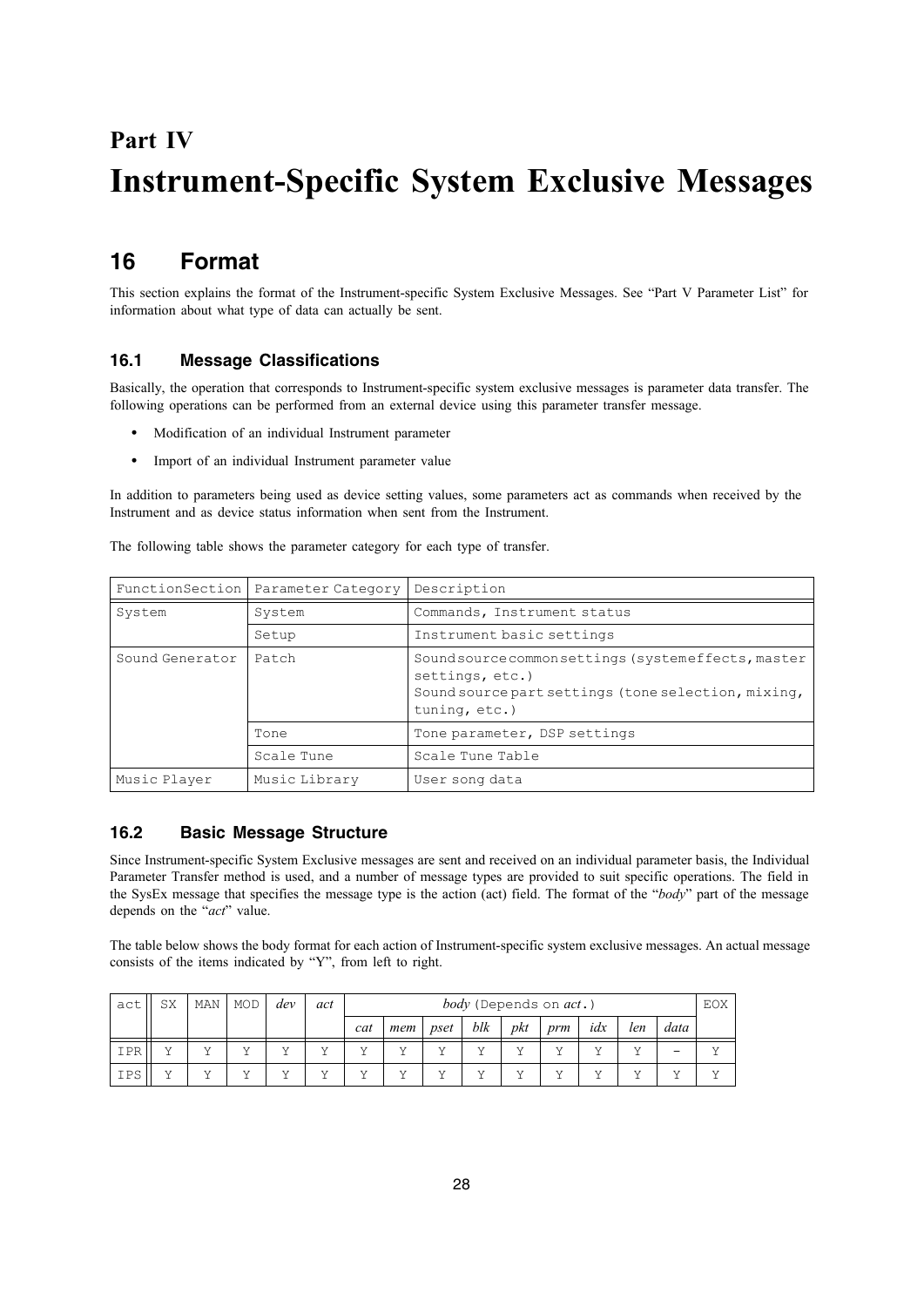### **16.3 Field Formats**

### **16.3.1 SX : System Exclusive Message Status**

Format: 11110000B (F0H)

This is the System Exclusive Message status byte established by the MIDI standard.

### **16.3.2 MAN : Manufacturer's ID**

|  |  | Format: $01000100B$ (CASIO = 44H) |  |
|--|--|-----------------------------------|--|
|--|--|-----------------------------------|--|

Indicates this Instrument's manufacturer ID.

### **16.3.3 MOD : Model ID**

|  | Format:   MSB   00010101B (15H) |
|--|---------------------------------|
|  | LSB 00000010B (02H)             |

These two successive bytes (MSB, LSB) indicate the PX-130, 330, 3, 730, 7, 830, and AP-220, 420, 620, 6 model ID.

### **16.3.4** *dev* **: MIDI DeviceID 00H - 7FH**

```
Format: 0dddddddB
```
The contents of this field in a received message are compared with the Model's MIDI Device ID, and receipt of the incoming message is allowed only when the two IDs match. The default value for this field is 10H. When a message containing 7FH is received, receipt of the message is always allowed, regardless of the Instrument's ID setting. MIDI Device ID is a Patch Parameter, and it can be changed with a System Exclusive Message. In this case, the Device ID of the MIDI System Exclusive Message must be set to 7FH before it is sent.

#### **16.3.5** *act* **: Action**

|  | Format:   OaaaaaaaB |
|--|---------------------|
|--|---------------------|

This field indicates the operation of the Instrument-specific System Exclusive Message.

|     |         | aaaaaaaB Action Function     |
|-----|---------|------------------------------|
| 00H | I PR    | Individual Parameter Request |
|     | 01H IPS | Individual Parameter Send    |

IPR : Individual Parameter Request

Indicates an individual parameter value send request message. When the Instrument receives this action, it uses an IPS message to return the specified parameter value.

IPS : Individual Parameter Send

Indicates an individual parameter value send message. When the Instrument receives this action, it rewrites the value specified by the data field with the specified parameter value.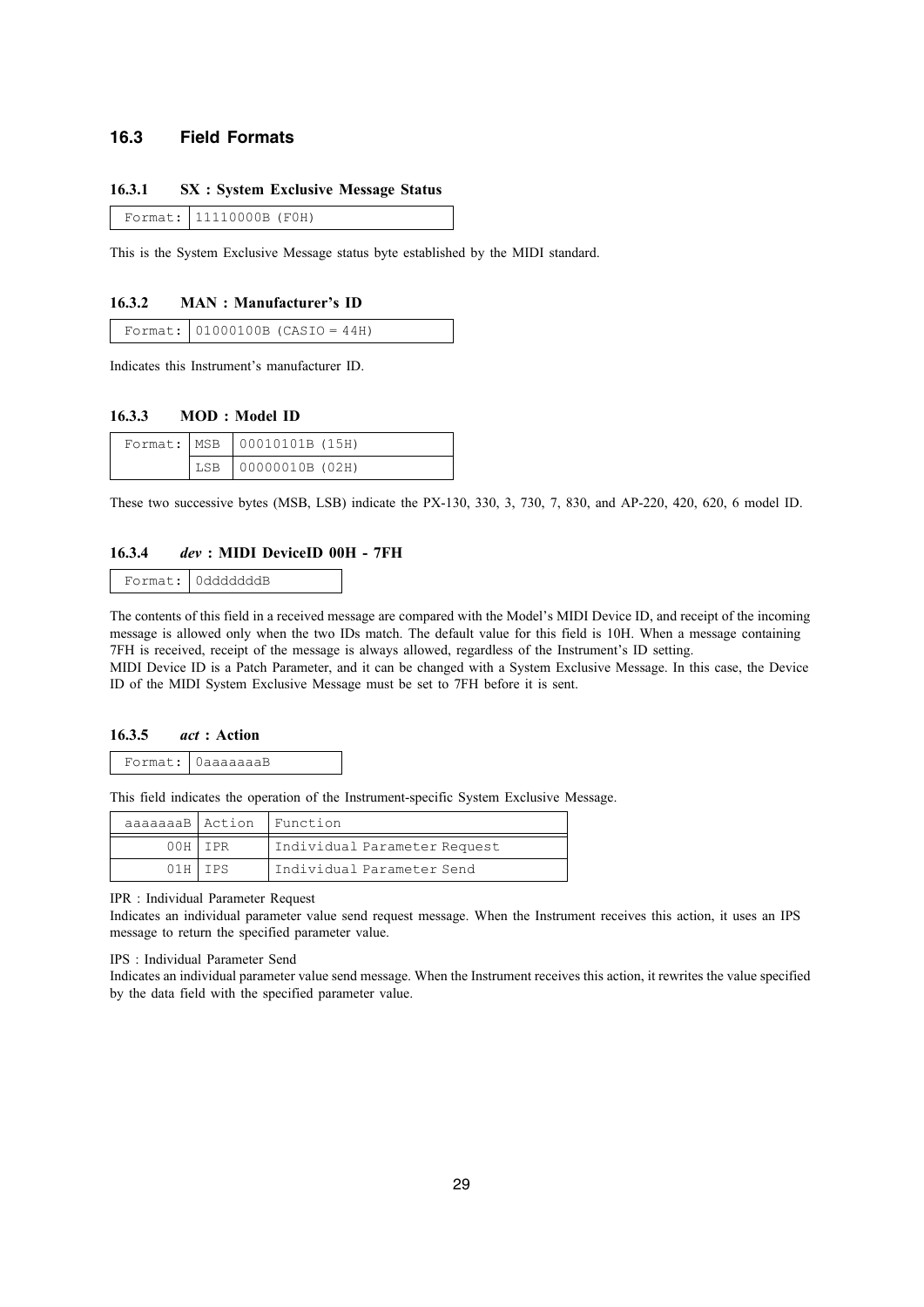### **16.3.6** *cat* **: Category**

Format: 0cccccccB

### $0cccccccB = CategorV$  (7bit)

The category indicates the categories of data handled by the System Exclusive Message. The ID number (ID) of the category is indicated on the left, while the communication operation (Action) is indicated on the right.

| Category    |               | Transfer             |
|-------------|---------------|----------------------|
| ID(C)       | Parameter Set | Individual Parameter |
| 00H         | System        | А                    |
| 01H         | Setup         | А                    |
| 02H         | Patch         | А                    |
| 03H<br>Tone |               | А                    |
| 21H         | Music Library | F                    |

A .. Available (Also including when only some parameters are available.)

F... File Information (Not the data itself. Name, size, and other file information only.)

### **16.3.7** *mem* **: Memory Area ID**

|  | Format: OmmmmmmmB |
|--|-------------------|
|--|-------------------|

Specifies the memory area that is the object of the parameter transfer. The following are defined for this Instrument. Basically, Instrument-specific System Exclusive messages are valid for user area data only.

| mem | Data Type   | Meaning             |  |  |
|-----|-------------|---------------------|--|--|
|     | User area   | Read/write enabled  |  |  |
|     | Preset area | Read/write disabled |  |  |

### **16.3.8** *pset* **: Parameter Set Number**

|     | Format: LSB 0nnnnnnnR |
|-----|-----------------------|
| MSR | mmmmmmmR              |

This field is a 2-byte (LSB, MSB) value indicating the number of the parameter set (mmmmmmmnnnnnnnB, binary) being transferred.

### **16.3.9** *blk* **: Block Number**

This supplementary number specifies which block is the object when there are multiple blocks within the same parameter set.

|  |  | OiiiiiiiB (LSB) |  | (MSB<br>JkkkkkkkR 1 |
|--|--|-----------------|--|---------------------|
|--|--|-----------------|--|---------------------|

When there are multiple parameters with the same ID inside the same category, as with the mixer channel volume setting for example, the block number required to specify to which block data belongs is specified as: kkkkkkkijjjjjjiiiiiiiiB (Binary).

When the parameter block has a multi-dimensional array structure, bit 21 of the block number is divided into prescribed bit fields based on the rules explained below.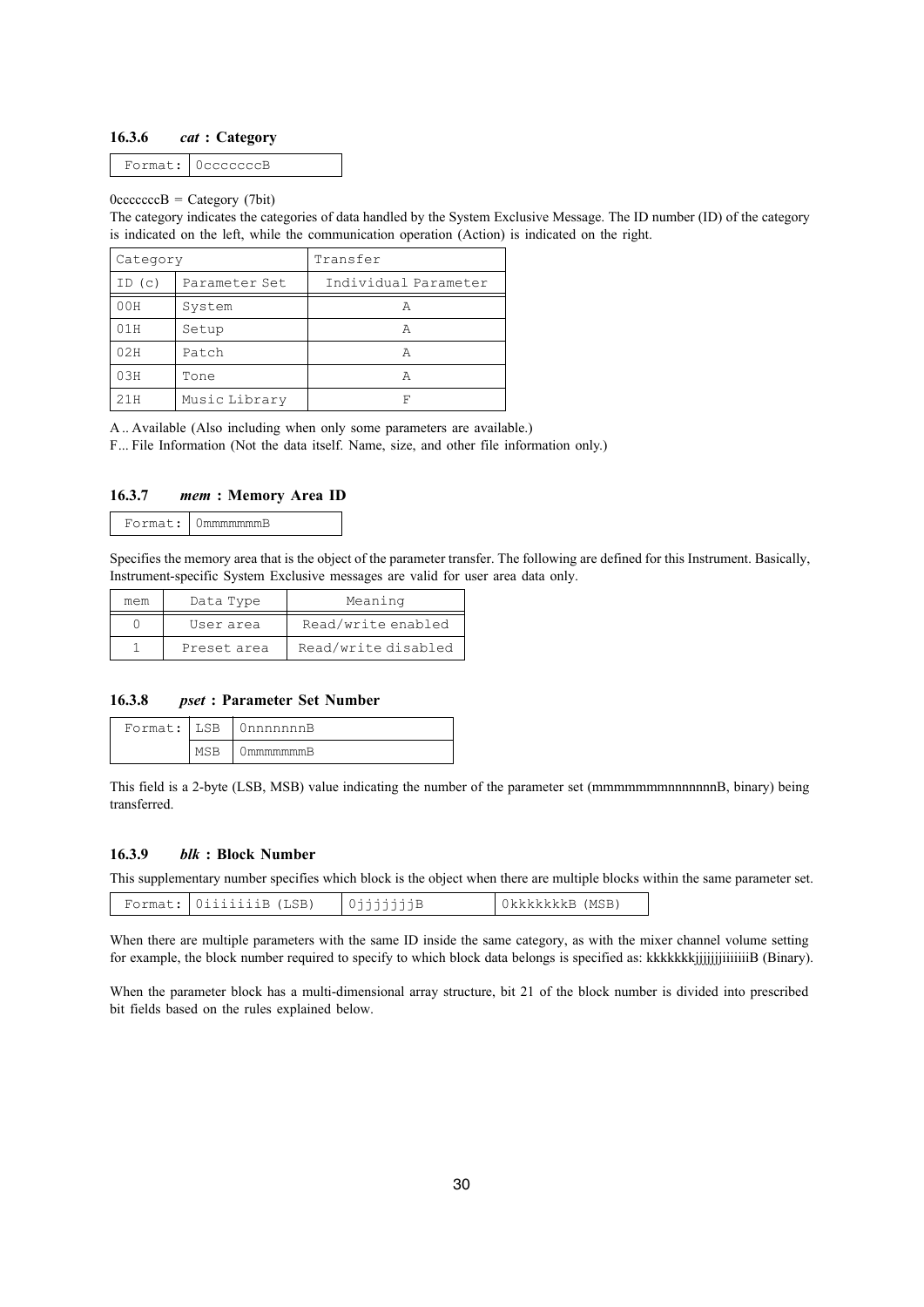### **Block Bit Field Division**

• Case 1

When an array has three or fewer nesting levels and the number of arrays in each dimension is 128 or less, they are assigned below the three 7-bit fields. Unused regions are filled with zeros.

Example:

parameter [A][B][C]

With a 3-dimensional array parameter that consists of A=8 (3 bits), B=5 (3 bits) and C=10 (4 bits), the block bit fields are allocated as:  $Block = 0000$ aaa 000bbb ccccccc (Binary).

Case 2

When Case 1 conditions are not satisfied, the minimal number of fields required for each number of arrays is reserved from the lower bit of the block. Unused regions are filled will zeros.

Example 1: parameter [A][B][C][D] With a 4-dimensional array parameter that consists of A=3 (2 bits), B=4 (2 bits), C=3 (2 bits) and D=4 (2 bits) like the one shown above, the block bit fields are allocated as: Block = 0000000 00000a abbccdd (Binary).

Example 2:

parameter [A][B]

With an A=3 (2bit), B=200 (8bit) 2-dimensional array parameter, the block bit fields are allocated as: Block = 0000000 000aab bbbbbbb (Binary).

### **16.3.10** *prm* **: Parameter ID**

|     | Format: LSB OpppppppB                                   |
|-----|---------------------------------------------------------|
| MSP | $\sim$ $\sim$ $\sim$ $\sim$ $\sim$ $\sim$ $\sim$ $\sim$ |

The Parameter ID indicates the parameter type. (See "Part V Parameter List".)

When transferring individual parameters individually (as opposed to bulk transfer), this field is used to identify the parameter by its parameter ID.

### **16.3.11** *idx* **: Data Index Number**

| _____ | Format: I Oiiiiiii |
|-------|--------------------|
|-------|--------------------|

The data index number indicates the first array number of the array where transfer starts.

### **16.3.12** *len* **: Data Length**

|  | Format: 01111111B |
|--|-------------------|
|--|-------------------|

The value of this field specifies the size of the parameter value stored in the data field. Data length indicates the length of the array being transferred minus 1 when the parameter contains a character string or other similar array structure.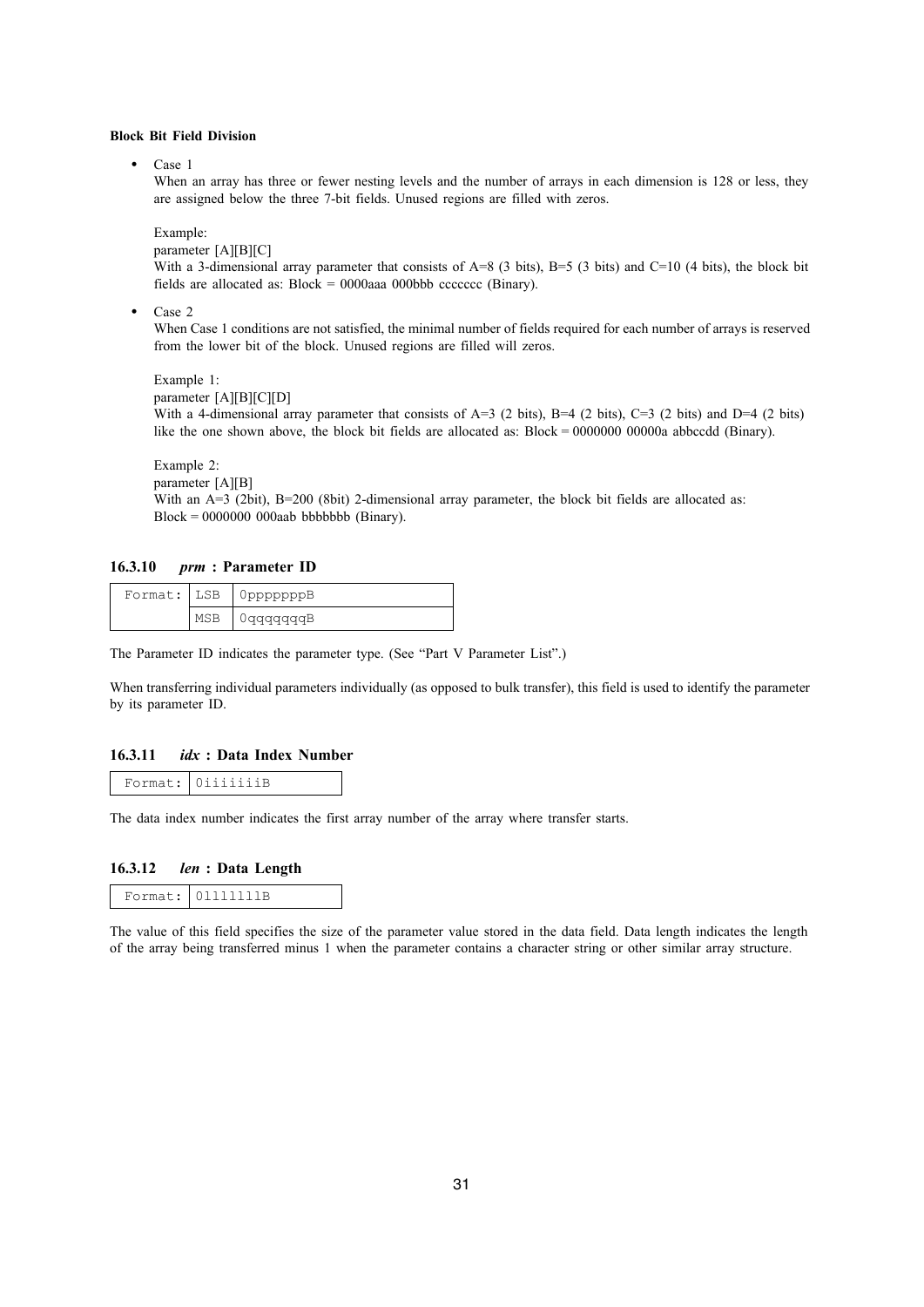| Format: | index0 | 0dddddddB (0eeeeeeeB) (0fffffffB) (0gggggggB) (0hhhhhhhB) |
|---------|--------|-----------------------------------------------------------|
|         | index1 | 0dddddddB (0eeeeeeeB) (0fffffffB) (0gggggggB) (0hhhhhhhB) |
|         | index2 | 0dddddddB (0eeeeeeeB) (0fffffffB) (0gggggggB) (0hhhhhhhB) |
|         |        |                                                           |
|         | indexN | OdddddddB (OeeeeeeeB) (OfffffffB) (OgggggggB) (OhhhhhhhB) |

### **16.3.13** *data* **: Parameter Data**

Parameter data indicates the parameter value.

The data array size is *len + 1*. For a one data item structure, the length depends on the data bit width, as shown below.

| $d d d d B + 1$ | Number of data |
|-----------------|----------------|
| $1 - 7$         |                |
| $8 - 14$        | 2              |
| $15 - 21$       | २              |
| $22 - 28$       |                |
| $29 - 32$       | 5              |

Each block of data is packed from the lowest order byte first. In the case of multiple-byte data, the lowest weighted bit is the LSB of the first "*data*" block, and the highest weighted bit is the MSB of the final "*data*" block.

The following shows an example of how data would be divided for transfer in the case of 32-bit data.

|        |          | 6        | 5.       | 4        | 3.              | 2       |         | $\Omega$ |
|--------|----------|----------|----------|----------|-----------------|---------|---------|----------|
| data0: | $\Omega$ | [bit06]  | [bit05]  |          | [bit04] [bit03] | [bit02] | [bit01] | [bit00]  |
| datal: | $\Omega$ | [bit13]  | [bit12]  | [bit11]  | [bit10]         | [bit09] | [bit08] | [bit07]  |
| data2: | - 0      | [bit20]  | [bit19]  | [bit18]  | [bit17]         | [bit16] | [bit15] | [bit14]  |
| data3: | $\Omega$ | [bit27]  | [bit26]  | [bit25]  | [bit24]         | [bit23] | [bit22] | [bit21]  |
| data4: |          | $\Omega$ | $\left($ | $\Omega$ | [bit31]         | [bit30] | [bit29] | [bit28]  |

### **Single Message Size Limit**

With the Instrument's system exclusive message format, the size of a single message cannot exceed 48 bytes. The data size and the array size, however, can cause a packet to exceed 48 bytes when transferring a single parameter array. In this case, the IPS and IPR message data length and data index number values can be modified to enable division of a single parameter value into multiple messages so it can be sent that way.

### **16.3.14 EOX : End of System Exclusive Message**

| ermat: IP<br>$\cdots$ | 1110111n |
|-----------------------|----------|
|-----------------------|----------|

This is the End of System Exclusive Message status byte established by the MIDI standard.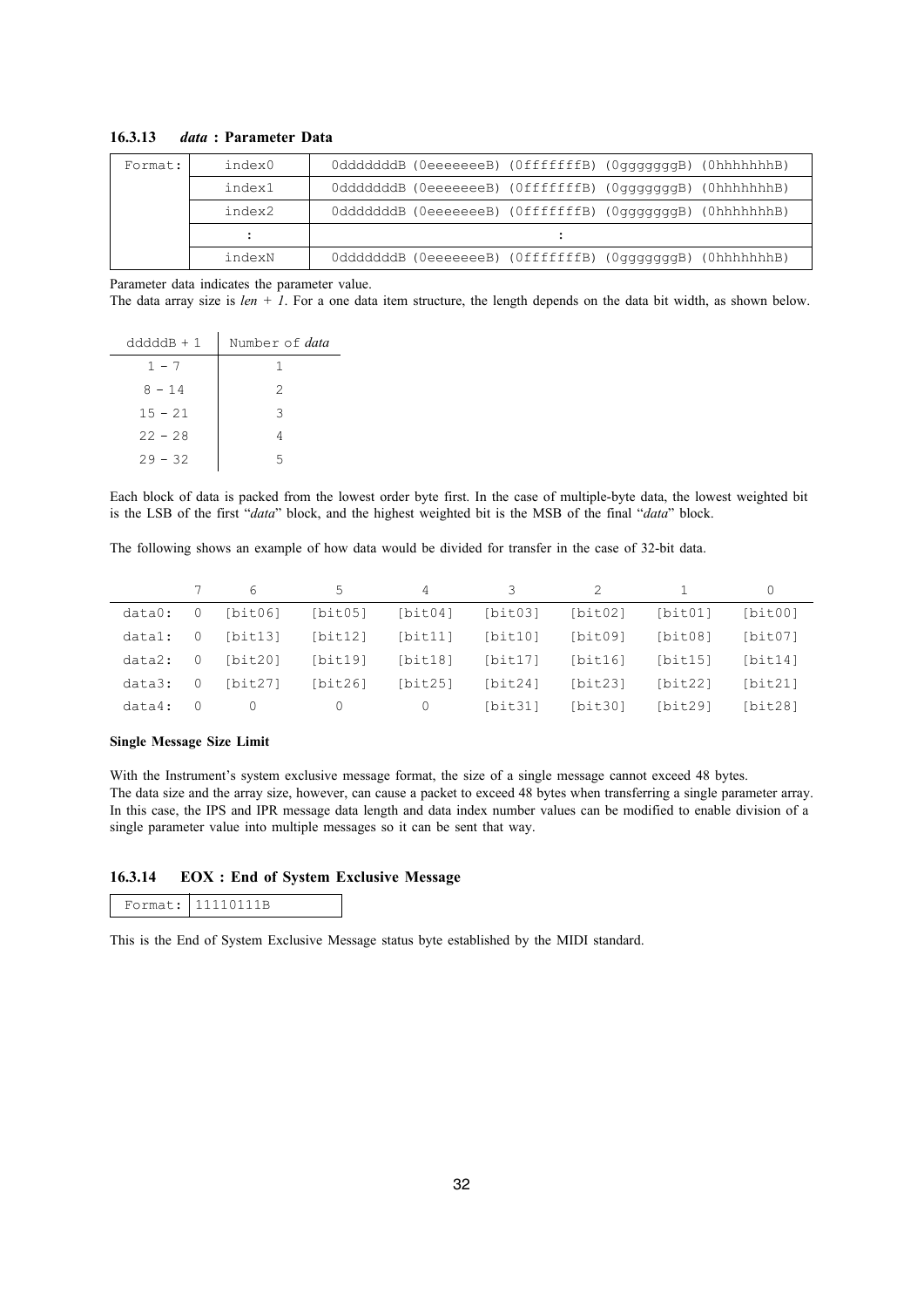## **17 Parameter Transfer**

There are two parameter operations: Individual Parameter Transfer and Individual Parameter Request.

A single session is concluded only when this Instrument returns an IPS (Individual Parameter Send) in response to an IPR (Individual Parameter Request) from an external device, or when an external device or this Instrument spontaneously sends an IPS. If this Instrument received an IPS, the value of the applicable parameter is changed.

Depending on the function of a parameter, Individual Parameter Send may be used to issue a command to the Instrument or Individual Parameter Request may be used to check Instrument status information.

### **17.1 Two-way Communication**

### **17.1.1 Example : Data send in response to send request to the Instrument**

| Data Receiver     | Data Sender      | Operation     |  |
|-------------------|------------------|---------------|--|
| TPR $\rightarrow$ |                  | Send Request  |  |
|                   | $\leftarrow$ TPS | Data Transfer |  |

## **17.2 One-way Communication**

### **17.2.1 Example : Data send to Instrument from external source**

| Data Sender | Data Receiver     | Operation     |
|-------------|-------------------|---------------|
|             | $\rightarrow$ TPS | Data Transfer |

### **17.2.2 Example : Data send resulting from Instrument operation**

| Data Receiver | Data Sender      | Operation     |
|---------------|------------------|---------------|
|               | $\leftarrow$ TPS | Data Transfer |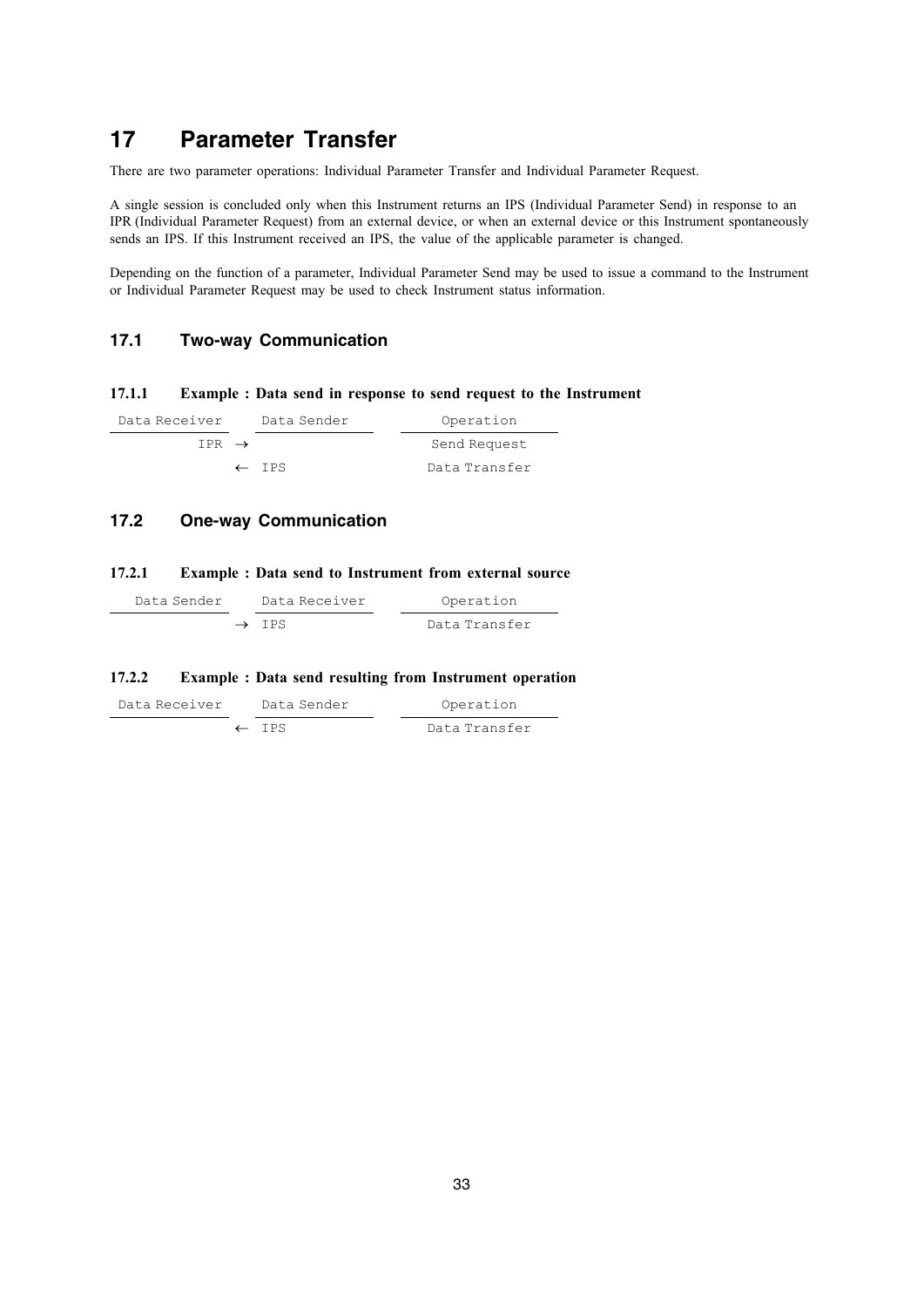# **Part V Parameter List**

### **How to Read the Tables**

### **Number Base Notation**

"Size" indicates the parameter value bit width as a decimal value. The bit field position of "Block" as a decimal value. Values used in the explanations under "Description" are all decimal values, unless specified otherwise. Values other than those described above are all hexadecimal.

### **R/W field**

The R/W field indicates whether an IPR (Individual Parameter Request) read operation or IPS (Individual Parameter Send) write operation is enabled.

## **18 System Parameters**

These parameters make it possible for an external device to check the status of the Instrument and for an external device to command some operation of the Instrument.

### **18.1 System Information Parameter**

This parameter is a container for system information.

| Parameter ID |      |   |          |    | R/W Block Size Array Min-Def-Max Description |                    |
|--------------|------|---|----------|----|----------------------------------------------|--------------------|
| Model        | 0000 | R | 000000 7 | 01 | 00-00-7F                                     | $0 \ldots$ PX-130  |
|              |      |   |          |    |                                              | $1PX-330$          |
|              |      |   |          |    |                                              | $2PX-730/PX-7$     |
|              |      |   |          |    |                                              | $3PX-830$          |
|              |      |   |          |    |                                              | 4reserved          |
|              |      |   |          |    |                                              | $5AP-220$          |
|              |      |   |          |    |                                              | $6. \ .$ $AP-420$  |
|              |      |   |          |    |                                              | $7.$ $AP-620/AP-6$ |
|              |      |   |          |    |                                              | $8 \ldots$ PX-3    |
|              |      |   |          |    |                                              |                    |

## **19 Setup Parameter**

Setup Parameters put a device into the setup mode.

### **19.1 MIDI Parameter**

| Parameter                                          |  |  |  | ID R/W Block Size Array Min-Def-Max Description |
|----------------------------------------------------|--|--|--|-------------------------------------------------|
| Midi Device Id 006D R/W 000000 7 01 00-7F-7F 0-127 |  |  |  |                                                 |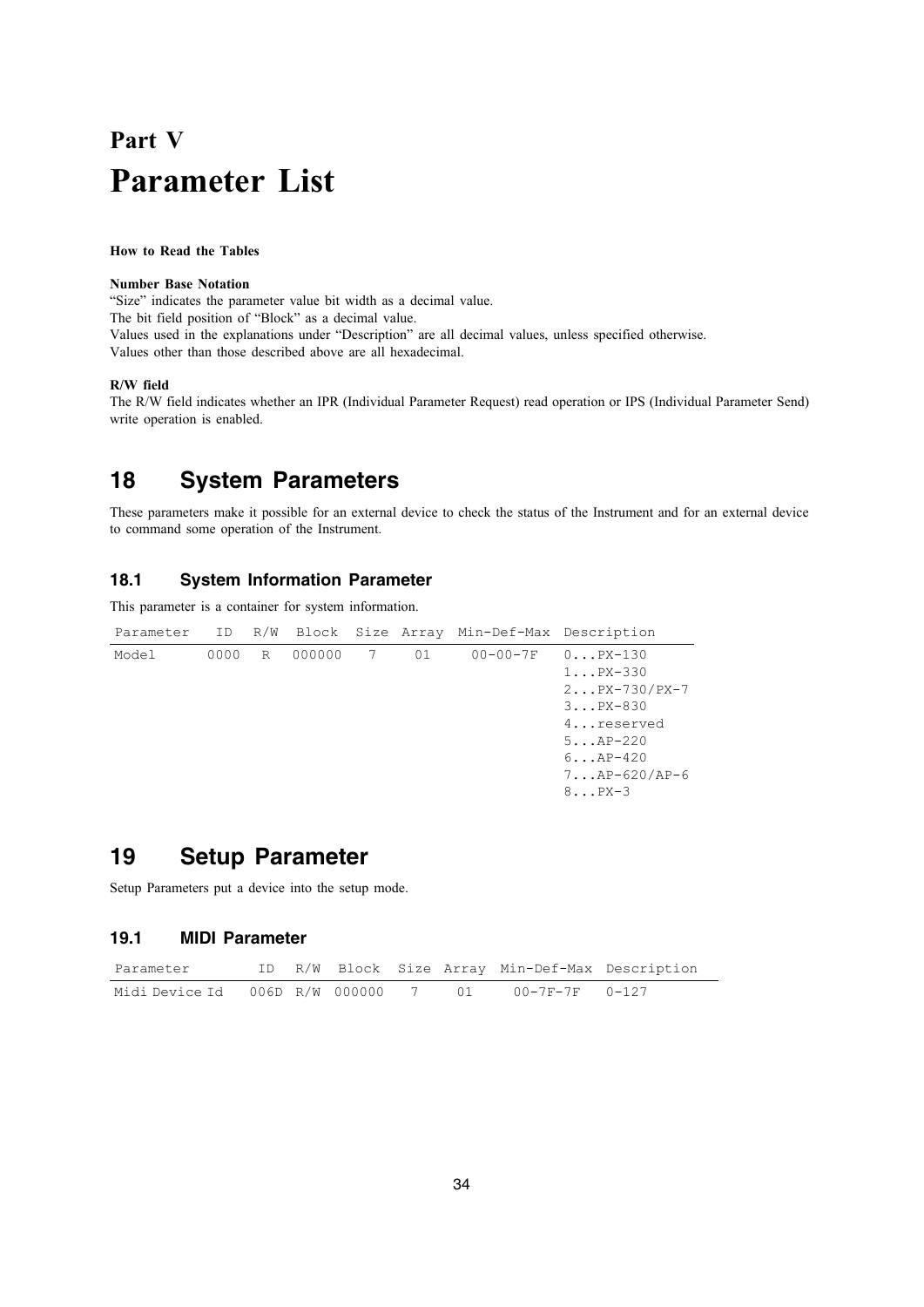## **20 Patch Parameters**

The main function of patch parameters is to configure the settings of the sound source of a device.

## **20.1 Master Tune Parameters**

These parameters configure the Master Tuning Settings.

| Parameter           |          |                 |      | ID R/W Block Size Array Min-Def-Max Description |                                     |
|---------------------|----------|-----------------|------|-------------------------------------------------|-------------------------------------|
| Master Fine Tune8   |          | 0001 R/W 000000 | 8 01 |                                                 | $00-80-FF -100 - 0 - +99$ (cent)    |
| Master Coarse Tune  | 0002 R/W |                 | 7 01 |                                                 | $00-40-7F -24 - 0 - +24$ (semitone) |
| Stretch Tune Enable | 0003 R/W |                 | 1 01 |                                                 | $00-01-01$ $0$ Disable              |
|                     |          |                 |      |                                                 | $1.$ . $Enable$                     |

## **20.2 Master Mixer Parameters**

These parameters configure the Master settings of the mixer.

| Parameter           | ΙD       | R/W |            |   |    | Block Size Array Min-Def-Max Description |                   |
|---------------------|----------|-----|------------|---|----|------------------------------------------|-------------------|
| Master Volume       | 0012 R/W |     | 000000     | 7 | 01 | $00 - 7F - 7F$                           | $0 - 127$         |
| Master Pan          | 0013 R/W |     |            |   | 01 | $00 - 40 - 7F$                           | $-64 - 0 - +63$   |
| Acou Reso To Chorus | 0016 R/W |     | ↑          | 7 | 01 | $00 - 00 - 7F$                           | $0 - 127$         |
| Acou Reso To Reverb | 0018 R/W |     |            | 7 | 01 | $00 - 00 - 7F$                           | $0 - 127$         |
| Acou Reso Return    | 0019 R/W |     | $\uparrow$ |   | 01 | $00 - 40 - 7F$                           | $0 - 127$         |
| Chorus To Reverb    | 001D R/W |     | $\uparrow$ | 7 | 01 | $00 - 00 - 7F$                           | $0 - 127$         |
| Chorus Return       | 001E R/W |     | ↑          | 7 | 01 | $00 - 40 - 7F$                           | $0 - 127$         |
| Reverb Return       | 0025 R/W |     |            | 7 | 01 | $00 - 40 - 7F$                           | $0 - 127$         |
| Dsp Cancel          | 0028 R/W |     |            |   | 01 | $00 - 00 - 01$                           | $0 \ldots$ Normal |
|                     |          |     |            |   |    |                                          | $1.$ $Cancel$     |

### **20.3 System Chorus Parameter**

| Parameter | ΙD       | R/W |        |    | Block Size Array Min-Def-Max Description |                |
|-----------|----------|-----|--------|----|------------------------------------------|----------------|
| Cancel    | 0050     | R/W | 000000 | 01 | $00 - 00 - 01$                           | $0$ Normal     |
|           |          |     |        |    |                                          | $1$ Cancel     |
| Type      | 0051 R/W |     |        | 01 | $00 - 02 - 0F$                           | $1-16$ (Notel) |
| Rate      | 0052     | R/W |        | 01 | $00-0B-7F$                               | $0 - 127$      |
| Depth     | 0053     | R/W |        | 01 | $00 - 21 - 7F$                           | $0 - 127$      |
| Feedback  | 0054     | R/W | ↑      | 01 | $00 - 00 - 7F$                           | $0 - 127$      |
| Tone      | 0055     | R/W |        | 01 | $00 - 4B - 7F$                           | $0 - 127$      |

### **Note 1:**

Selects the System Chorus preset type. Receipt of GM/GS Reset selects Chorus3. The value of this type is also linked to System Chorus parameters, and to the Chorus Send to Reverb and System Chorus Return Level parameters, and its setting causes these parameters to change to prescribed values. For details about the preset type list, see "26.8 Chorus Type Setting Value Table".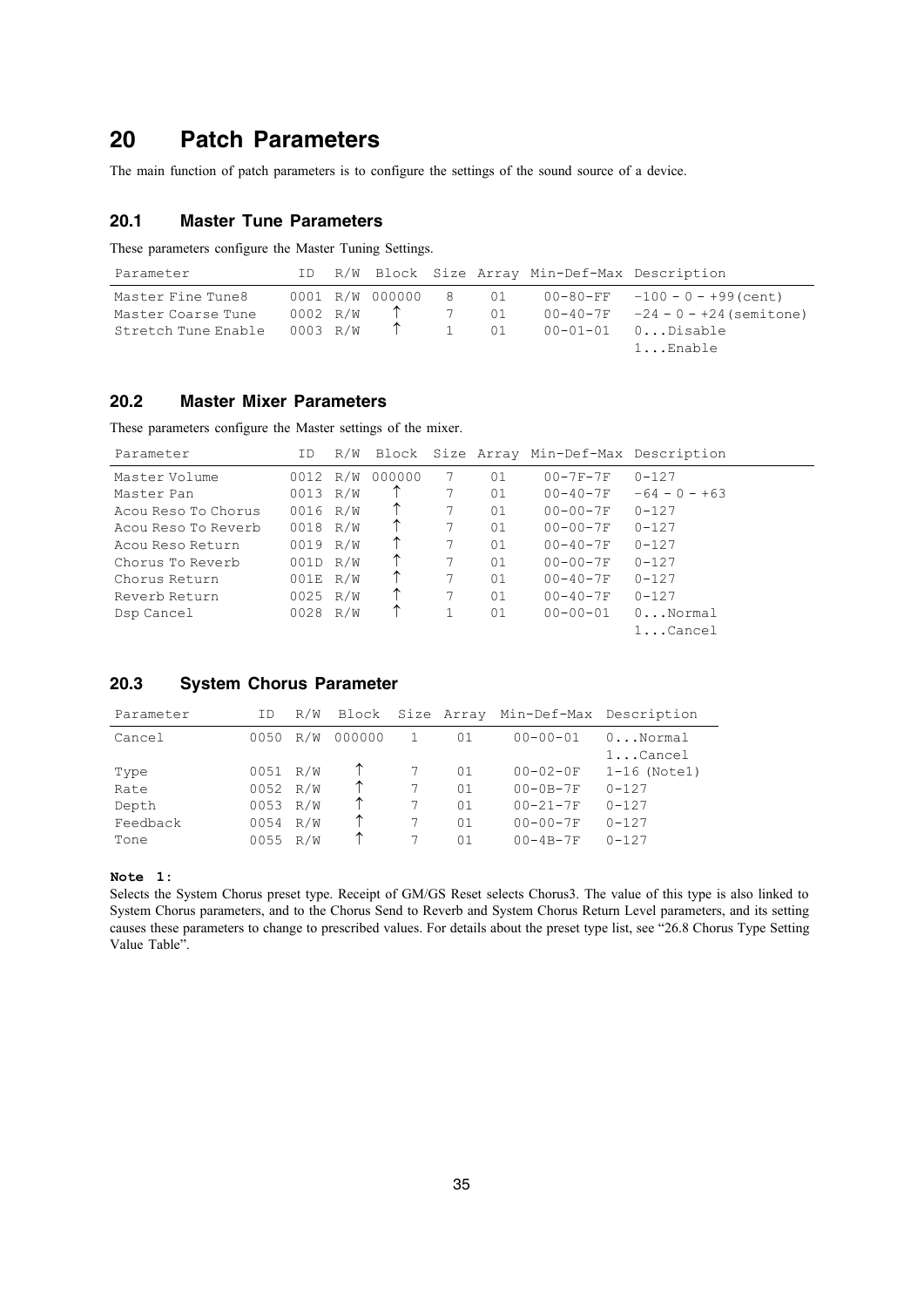| Parameter | ΙD       | R/W |        |    | Block Size Array Min-Def-Max Description |                                 |
|-----------|----------|-----|--------|----|------------------------------------------|---------------------------------|
| Cancel    | 0080     | R/W | 000000 | 01 | $00 - 00 - 01$                           | $0 \ldots$ Normal<br>$1$ Cancel |
| Type      | 0081 R/W |     |        | 01 | $00 - 04 - 0F$                           | $1-16$ (Notel)                  |
| Feedback  | 0082     | R/W |        | 01 | $00 - 40 - 7F$                           | $0 - 127$                       |
| Er Level  | 0083     | R/W |        | 01 | $00 - 40 - 7F$                           | $0 - 127$                       |
| Damp      | 0084     | R/W |        | 01 | $00 - 67 - 7F$                           | $0 - 127$                       |
| Tone      | 0085     | R/W |        | 01 | $00 - 65 - 7F$                           | $0 - 127$                       |

### **20.4 System Reverb Parameters**

### **Note 1:**

Selects the System Reverb preset type. Receipt of GM/GS Reset selects Hall2. This is the value of this Type is also linked to each of the System Reverb parameters and to the System Reverb Return Level parameter, and changes them to prescribed values. For details about the preset type list, see "26.7 Reverb Type Setting Value Table".

### **20.5 System Acoustic Resonance Parameters**

| Parameter       | ΙD         |     | R/W Block Size Array |    |    | Min-Def-Max          | Description                  |
|-----------------|------------|-----|----------------------|----|----|----------------------|------------------------------|
| Cancel          | 0030       | R/W | 000000               |    | 01 | $00 - 00 - 01$       | $0$ Normal                   |
|                 |            |     |                      |    |    |                      | $1$ Cancel                   |
| Tuning          | 0031 R/W   |     |                      |    | 01 | $00 - 40 - 7F$       | $-100-0-+99$ (cent) (Notel)  |
| Damper Pedal    | 0032 R/W   |     | $\uparrow$           |    | 01 | $00 - 00 - 7F$       | $0-127$ (Note2)              |
| Wet Level Max   | $003B$ R/W |     | ↑                    | 16 | 01 | 0000-0800-7FFF       | $0x0000 - 0x7$ FFF (Note3)   |
| Low Boost Freq  | 003C R/W   |     | ↑                    | 16 | 01 | $0000 - 0A00 - 4000$ | 0x0000-0x4000                |
| Low Boost Level | 003D R/W   |     | ↑                    | 16 | 01 | $0000 - 7$ FFF-7FFF  | $0x0000-0x7FFF$              |
| High Cut Freg   | $003E$ R/W |     | ↑                    | 16 | 01 |                      | 0000-2F00-7FFF 0x0000-0x7FFF |

### **Note 1:**

Changing this parameter configures the Tuning setting of System Acoustic Resonance. When the Instrument's Master Fine Tune8 setting is changed, this parameter is reset to the Master Fine Tune8 value.

### **Note 2:**

Changing this parameter performs a Damper Pedal operation on System Acoustic Resonance. When the damper pedal of the part being used by System Acoustic Resonance is operated, this parameter is reset to the depth of the damper pedal operation.

### **Note 3:**

The value is set when the damper pedal is completely depressed.

## **20.6 Brilliance Parameters**

|                                    |  |  | Parameter ID R/W Block Size Array Min-Def-Max Description |                                             |
|------------------------------------|--|--|-----------------------------------------------------------|---------------------------------------------|
| Type                               |  |  |                                                           | 00A0 R/W 000000 7 01 00-00-01 0For Speaker  |
|                                    |  |  |                                                           | $1 \ldots$ For Phones                       |
| Mid6 Gain 00AE R/W $\uparrow$ 7 01 |  |  |                                                           | $00-0C-18$ $-12-0-+12$ (Brilliance) (Notel) |

**Note 1:**

Selects Master EQ mid 6 (Brilliance) gain. See "26.11 Brilliance Gain Setting Value Table".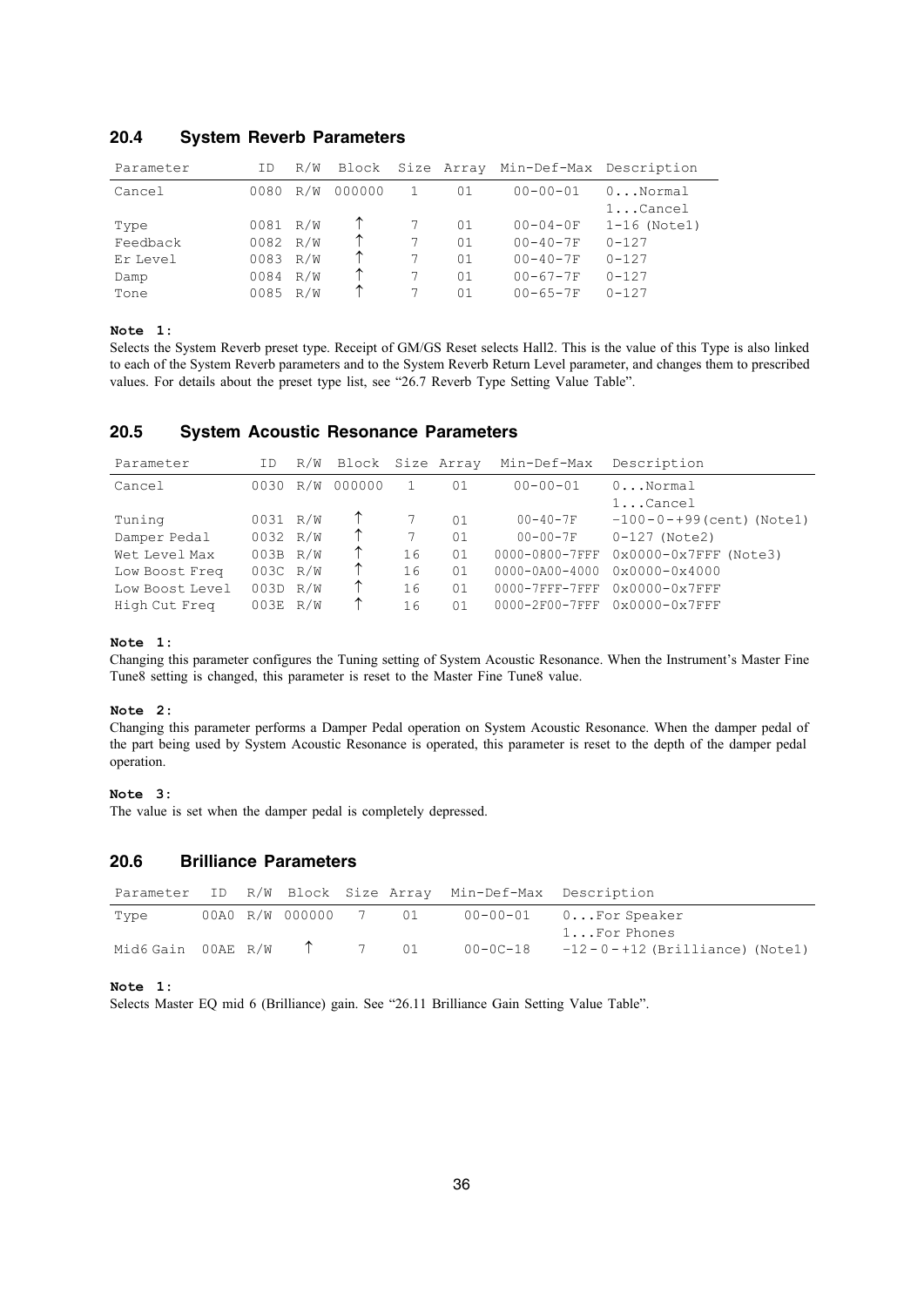## **20.7 Part Parameters**

| Parameter       | ID       | R/W | Block            |    | Size Array | Min-Def-Max    | Description                |
|-----------------|----------|-----|------------------|----|------------|----------------|----------------------------|
| Part Enable     | 00E0 R/W |     | $20 - 6:0$       |    | 01         | $00 - 01 - 01$ | 0.000                      |
|                 |          |     | $5 - 0$ : Part # |    |            |                | $1 \ldots$ On              |
| Tone Num        | 00E1     | R/W |                  | 14 | 01         | 0000-0000-3FFF | $0 - 16383$                |
| Fine Tune       | 00E2 R/W |     |                  |    | 01         | $00 - 40 - 7F$ | $-100 - 0 - +99$ (cent)    |
| Coarse Tune     | 00E3 R/W |     |                  |    | 01         | $28 - 40 - 58$ | $-24 - 0 - +24$ (semitone) |
| ScaleTuneEnable | 00E4 R/W |     |                  |    | 01         | $00 - 00 - 01$ | 0Disable                   |
|                 |          |     |                  |    |            |                | $1.$ . $Enable$            |
| Volume          | 00E5 R/W |     |                  |    | 01         | $00 - 64 - 7F$ | $0 - 127$                  |
| Acmp Volume     | 00E6 R/W |     |                  | 7  | 01         | $00 - 7F - 7F$ | $0 - 127$                  |
| Pan             | 00E7 R/W |     |                  |    | 01         | $00 - 40 - 7F$ | $-64 - 0 - +63$            |
| Cho Send        | 00E8 R/W |     |                  |    | 01         | $00 - 00 - 7F$ | $0 - 127$                  |
| Rev Send        | 00E9 R/W |     |                  |    | 01         | $00 - 28 - 7F$ | $0 - 127$                  |
| Acou Reso Send  | 00EA R/W |     |                  | 7  | 01         | $00 - 00 - 7F$ | $0 - 127$                  |
| Bend Range      | 00EC R/W |     |                  | 7  | 01         | $00 - 02 - 18$ | $0 - 24$                   |

## **21 Tone Parameters**

## **21.1 Basic Parameters**

| Parameter            | ID   | R/W | Block  |              | Size Array | Min-Def-Max    | Description           |
|----------------------|------|-----|--------|--------------|------------|----------------|-----------------------|
| Name                 | 0000 | R/W | 000000 | 7            | 10         | $00 - 20 - 7F$ | Ascii Character       |
| Timbre Type          | 0001 | R/W |        | 4            | 01         | $00 - 00 - 0F$ | $0$ Melody            |
|                      |      |     |        |              |            |                | $1.$ . Piano          |
|                      |      |     |        |              |            |                | $2$ Drum              |
|                      |      |     |        |              |            |                | 3reserved             |
|                      |      |     |        |              |            |                | $4LM$ Piano           |
| Timbre Num           | 0002 | R/W |        | 14           | 01         | 0000-0000-3FFF | $0 - 16383$           |
| Oct Shift            | 0003 | R/W |        | 3            | 01         | $02 - 04 - 06$ | $-2 - 0 - +2$         |
| Line Select          | 0004 | R/W | ↑      | $\mathbf{1}$ | 01         | $00 - 00 - 01$ | $0$ Direct            |
|                      |      |     |        |              |            |                | $1 \ldots$ DSP        |
| Level                | 0005 | R/W |        | 7            | 01         | $00 - 7F - 7F$ | $0 - 127$             |
| Touch Sens           | 0006 | R/W |        | 7            | 01         | $00 - 7F - 7F$ | $-64 - 0 - +63$       |
| Sys Fx Send Override | 0007 | R/W | ↑      | 1            | 01         | $00 - 00 - 01$ | $0 \ldots$ No (Notel) |
|                      |      |     |        |              |            |                | $1 \ldots Y$ es       |
| Cho Normal Send      | 0008 | R/W |        | 7            | 01         | $00 - 00 - 7F$ | $0 - 127$             |
| Cho Deep Send        | 0009 | R/W | ↑      | 7            | 01         | $00 - 00 - 7F$ | $0 - 127$             |
| Rev Send             | 000A | R/W |        | 7            | 01         | $00 - 28 - 7F$ | $0 - 127$             |
| Acou Reso Send       | 000B | R/W |        | 7            | 01         | $00 - 00 - 7F$ | $0 - 127$             |

**Note 1:**

When a tone is selected whose Sys Fx Send Override parameter setting is "Yes", the send level setting value to the System Chorus, System Reverb, and System Acoustic Resonance of the part assigned to this tone is rewritten to the value that is stored by this tone.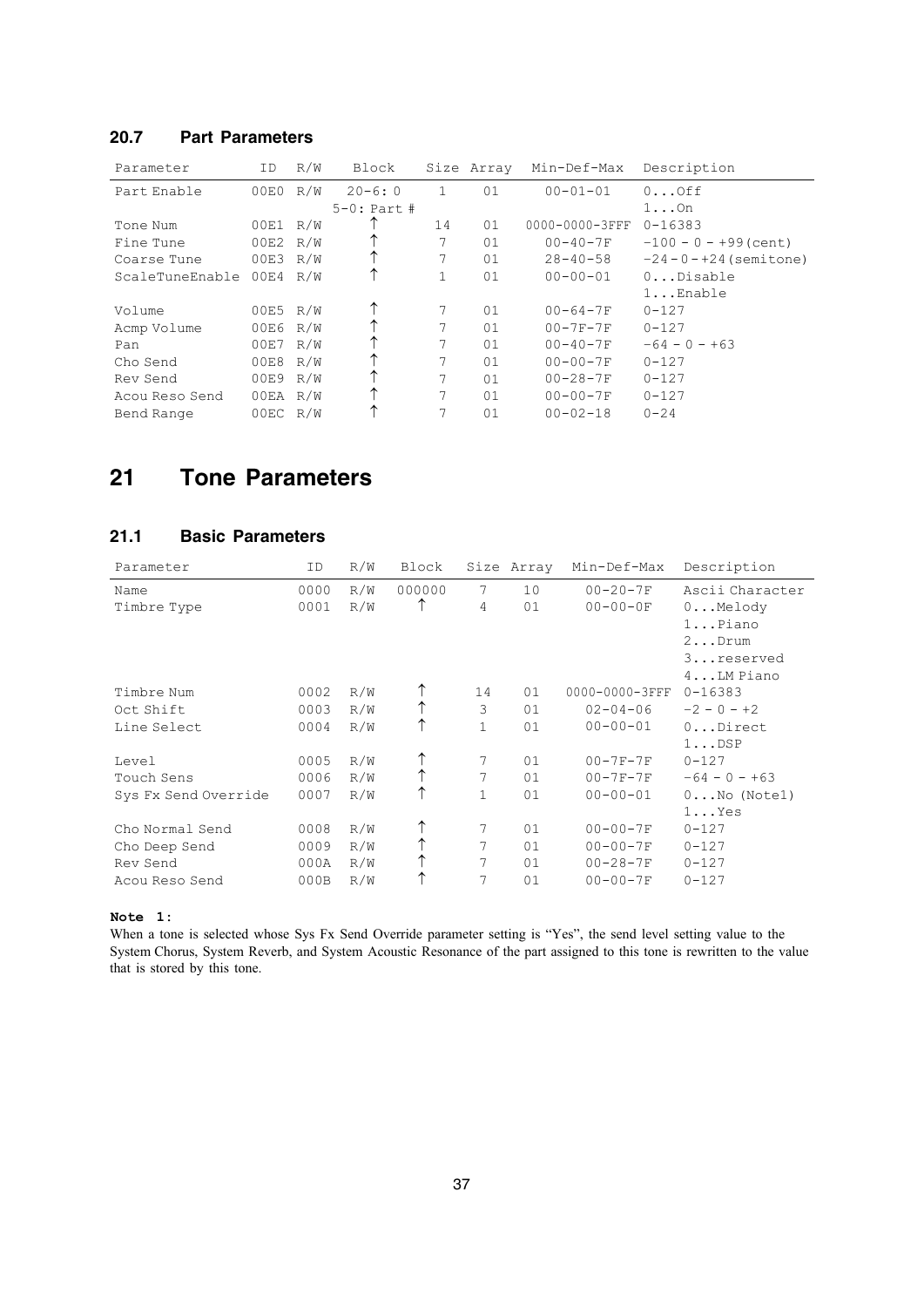| Parameter           | ID   | R/W | Block      |                |    | Size Array Min-Def-Max Description |                                                                                                                                      |
|---------------------|------|-----|------------|----------------|----|------------------------------------|--------------------------------------------------------------------------------------------------------------------------------------|
| Vib Wave            | 000D | R/W | 000000     | $\overline{4}$ | 01 | $00 - 00 - 0F$                     | $0$ Sin<br>$1 \ldots$ Tri<br>$2$ Saw Up<br>3Saw Down<br>$4$ Pulse $1:3$<br>$5$ Pulse $2:2$<br>$6$ Pulse $3:1$<br>15Dependsonoriginal |
| Vib Rate            | 000E | R/W | ↑          | 7              | 01 | $00 - 40 - 7F$                     | $-64 - 0 - +63$ (Notel)                                                                                                              |
| Vib Auto Delay      | 000F | R/W | ↑          | 7              | 01 | $00 - 40 - 7F$                     | $-64 - 0 - +63$ (Notel)                                                                                                              |
| Vib Auto Rise       | 0010 | R/W | ↑          | 7              | 01 | $00 - 40 - 7F$                     | $-64 - 0 - +63$ (Notel)                                                                                                              |
| Vib Auto Depth      | 0011 | R/W | ↑          | 7              | 01 | $00 - 40 - 7F$                     | $-64 - 0 - +63$ (Notel)                                                                                                              |
| Vib Mod Depth       | 0012 | R/W | $\uparrow$ | 7              | 01 | $00 - 40 - 7F$                     | $-64 - 0 - +63$ (Notel)                                                                                                              |
| Vib After Depth     | 0013 | R/W | ↑          | 7              | 01 | $00 - 40 - 7F$                     | $-64 - 0 - +63$ (Notel)                                                                                                              |
| Lfo Wave            | 0014 | R/W | ↑          | 4              | 01 | $00 - 00 - 0F$                     | $0$ Sin                                                                                                                              |
|                     |      |     |            |                |    |                                    | $1 \ldots$ Tri<br>$2$ Saw Up<br>3Saw Down<br>$4$ Pulse $1:3$<br>$5$ Pulse $2:2$<br>$6$ Pulse $3:1$<br>15Dependsonoriginal            |
| Lfo Rate            | 0015 | R/W | ↑          | 7              | 01 | $00 - 40 - 7F$                     | $-64 - 0 - +63$ (Notel)                                                                                                              |
| Lfo Fil Auto Delay  | 0016 | R/W | ↑          | 7              | 01 | $00 - 40 - 7F$                     | $-64 - 0 - +63$ (Notel)                                                                                                              |
| Lfo Fil Auto Rise   | 0017 | R/W | ↑          | 7              | 01 | $00 - 40 - 7F$                     | $-64 - 0 - +63$ (Notel)                                                                                                              |
| Lfo Fil Auto Depth  | 0018 | R/W | ↑          | 7              | 01 | $00 - 40 - 7F$                     | $-64 - 0 - +63$ (Notel)                                                                                                              |
| Lfo Fil Mod Depth   | 0019 | R/W | ↑          | 7              | 01 | $00 - 40 - 7F$                     | $-64 - 0 - +63$ (Notel)                                                                                                              |
| Lfo Fil After Depth | 001A | R/W | ↑          | 7              | 01 | $00 - 40 - 7F$                     | $-64 - 0 - +63$ (Notel)                                                                                                              |
| Lfo Amp Auto Delay  | 001B | R/W | ↑          | 7              | 01 | $00 - 40 - 7F$                     | $-64 - 0 - +63$ (Notel)                                                                                                              |
| Lfo Amp Auto Rise   | 001C | R/W | ↑          | 7              | 01 | $00 - 40 - 7F$                     | $-64 - 0 - +63$ (Notel)                                                                                                              |
| Lfo Amp Auto Depth  | 001D | R/W | $\uparrow$ | 7              | 01 | $00 - 40 - 7F$                     | $-64 - 0 - +63$ (Notel)                                                                                                              |
| Lfo Amp Mod Depth   | 001E | R/W | ↑          | 7              | 01 | $00 - 40 - 7F$                     | $-64 - 0 - +63$ (Notel)                                                                                                              |
| Lfo Amp After Depth | 001F | R/W | ↑          | 7              | 01 | $00 - 40 - 7F$                     | $-64 - 0 - +63$ (Notel)                                                                                                              |

## **21.2 LFO Parameters**

### **Note 1:**

The function of this parameter is to relatively change the original setting value of the tone. The parameter is set to the maximum value when the maximum is exceeded, and to the minimum when the minimum is exceeded.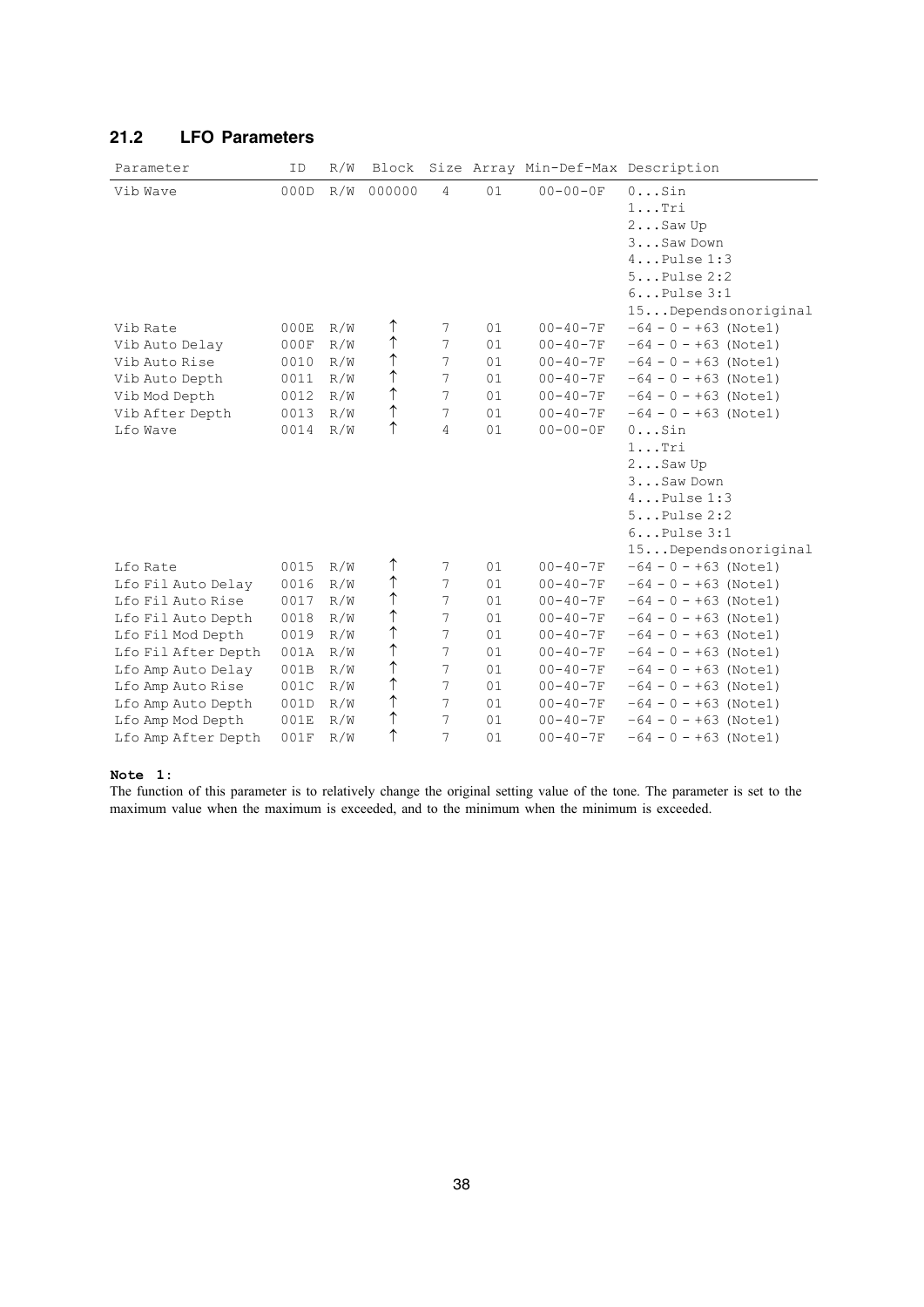## **21.3 DSP Parameters**

| Parameter       | ΙD         | R/W | Block  |    | Size Array | Min-Def-Max          | Description                     |
|-----------------|------------|-----|--------|----|------------|----------------------|---------------------------------|
| Name            | 002D R/W   |     | 000000 |    | 10         | $00 - 20 - 7F$       | Ascii Character                 |
| Algorithm       | $002E$ R/W |     |        | 14 | 01         | 0000-0000-3FFF       | Serial Number                   |
|                 |            |     |        |    |            |                      | (Note1)                         |
| Cho Normal Send | $002F$ R/W |     | ↑      |    | 01         | $00 - 00 - 7F$       | $0 - 127$                       |
| Cho Deep Send   | 0030 R/W   |     |        |    | 01         | $00 - 00 - 7F$       | $0 - 127$                       |
| Rev Send        | 0031 R/W   |     | ↑      |    | 01         | $00 - 28 - 7F$       | $0 - 127$                       |
| Acou Reso Send  | 0032 R/W   |     | ᠰ      |    | 01         | $00 - 00 - 7F$       | $0 - 127$                       |
| Parameter7      | 0034 R/W   |     | ᠰ      |    | 20         | $00 - 40 - 7F$       | $0 - 127$                       |
| Parameter16     | 0035 R/W   |     | ᠰ      | 16 | 10         | $0000 - 8000 - FFFF$ | $0 \times 0000 - 0 \times$ FFFF |

### **Note 1:**

This value is the DSP algorithm ID, which cannot be changed directly at the user level. Changing the DSP Type or Tone Number causes the algorithm ID of the original DSP to be copied automatically to this area. See "24 DSP Algorithm ID Tables".

## **21.4 Scale Tune**

| Parameter  | ID       | R/W | Block  |              | Size Array     | Min-Def-Max    | Description                                                                                                                                                                                                        |
|------------|----------|-----|--------|--------------|----------------|----------------|--------------------------------------------------------------------------------------------------------------------------------------------------------------------------------------------------------------------|
| Note       | 0000 R/W |     | 000000 | 8            | 0 <sup>C</sup> | $00 - 80 - FF$ | $-128 - 0 - 127$<br>Array: Note<br>$0 \ldots C$<br>$1 \ldots C#$<br>$2 \ldots D$<br>$3 \ldots D#$<br>$4 \ldots E$<br>5F<br>$6 \ldots$ $\mathrm{F#}$<br>$7. \ldots G$<br>$8 \ldots G#$<br>$9 \ldots A$<br>$10$ $A#$ |
| A Key Mode | 0001 R/W |     | ↑      | $\mathbf{1}$ | 01             | $00 - 00 - 01$ | 11B<br>$0$ Relative<br>1Absolute                                                                                                                                                                                   |

## **22 Music Library Parameters**

This parameter is a container for Music Library related information.

| Parameter | ID          |   | R/W Block Size Array |     |     | Min-Def-Max                                                 | Description     |
|-----------|-------------|---|----------------------|-----|-----|-------------------------------------------------------------|-----------------|
| Name      | . 0000      | R | 000000               |     | 0C. | $20 - 20 - 7F$                                              | Ascii Character |
| Address   | $0001 \t R$ |   |                      | 32  | 01  | 00000000-00000000-00FFFFFF 0-0xFFFFFFFF                     |                 |
| Size      | $0002$ R    |   |                      | 32. | 01  | $00000000 - 00000000 - 00$ FFFFFFF $0 - 0 \times$ FFFFFFFFF |                 |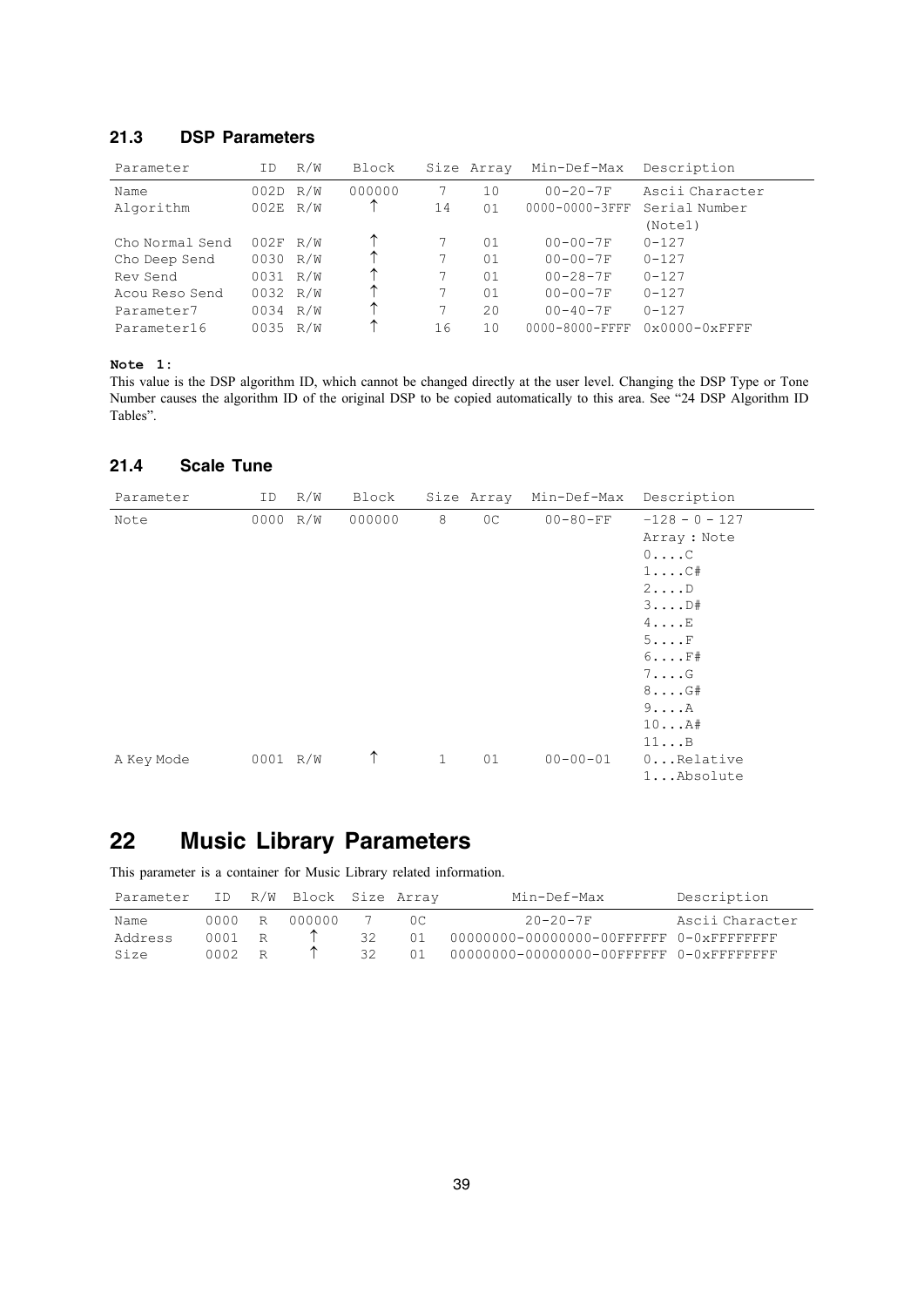# **Part VI DSP Parameter List**

## **23 Tone with DSP List**

This is a list of tones that use DSP.

| Tone Name              | Display          | Mono/Stereo   | DSP Algorithm    |
|------------------------|------------------|---------------|------------------|
| GRAND PIANO MODERN     | GrPianoModrn     | Stereo-Stereo | Wide-3Band EO    |
| LA PIANO               | LA Piano         | Stereo-Stereo | Wide-3Band EO    |
| MODERN PIANO           | Modern Piano     | Stereo-Stereo | Wide-3Band EO    |
| DANCE PIANO            | Dance Piano      | Stereo-Stereo | Wide-3Band EO    |
| GRAND PIANO CLASSIC    | GrPianoClasc     | Stereo-Stereo | Wide-3Band EO    |
| STRINGS PIANO          | StringsPiano     | Stereo-Stereo | Enhancer         |
| PIANO PAD              | Piano Pad        | Mix-Stereo    | Enhancer         |
| 60'S E.PIANO           | $60$ 's E. Piano | Mono-Mono     | Tremolo          |
| DYNO ELEC. PIANO       | Dyno E.Piano     | Mono-Stereo   | Auto Pan         |
| POP ELEC. PIANO        | Pop E. Piano     | Mono-Mono     | Enhancer         |
| VIBRAPHONE             | Vibraphone       | Mono-Mono     | Tremolo          |
| CLAVI                  | Clavi            | Mono-Mono     | Enhancer         |
| ROCK ORGAN             | Rock Organ 1     | Mix-Stereo    | Drive Rotary     |
| <b>JAZZ ORGAN</b>      | Jazz Organ       | Mix-Stereo    | Rotary           |
| DRAWBAR ORGAN          | DrawbarOrgan     | Mix-Stereo    | Rotary           |
| ROTARY DRAWBAR         | RotaryDrwbar     | Mix-Stereo    | Rotary           |
| ROTARY ORGAN           | Rotary Organ     | Mix-Stereo    | Rotary           |
| PERC.ORGAN             | Perc.Organ       | Mix-Stereo    | Rotary           |
| 70'S ORGAN             | 70's Organ       | Mix-Stereo    | Rotary           |
| <b>OVERDRIVE ORGAN</b> | OverdriveOrg     | Mono-Mono     | Distortion       |
| TREMOLO ORGAN          | Tremolo Orq      | Mono-Mono     | Tremolo          |
| SYNTH-STRINGS          | SynthStrings     | Mono-Mono     | 3Band EO         |
| NEW AGE                | New Age          | Mono-Mono     | 3Band EO         |
| CHORUS CLEAN GUITAR    | Cho.CleanGt      | Mono-Mono     | Enhancer         |
| OVERDRIVE GUITAR       | Overdrive Gt     | Mono-Mono     | Distortion       |
| TRUMPET                | Trumpet          | Mono-Mono     | Enhancer         |
| TROMBONE               | Trombone         | Mono-Mono     | Enhancer         |
| STEREO BRASS           | Stereo Brass     | Mix-Stereo    | Early Reflection |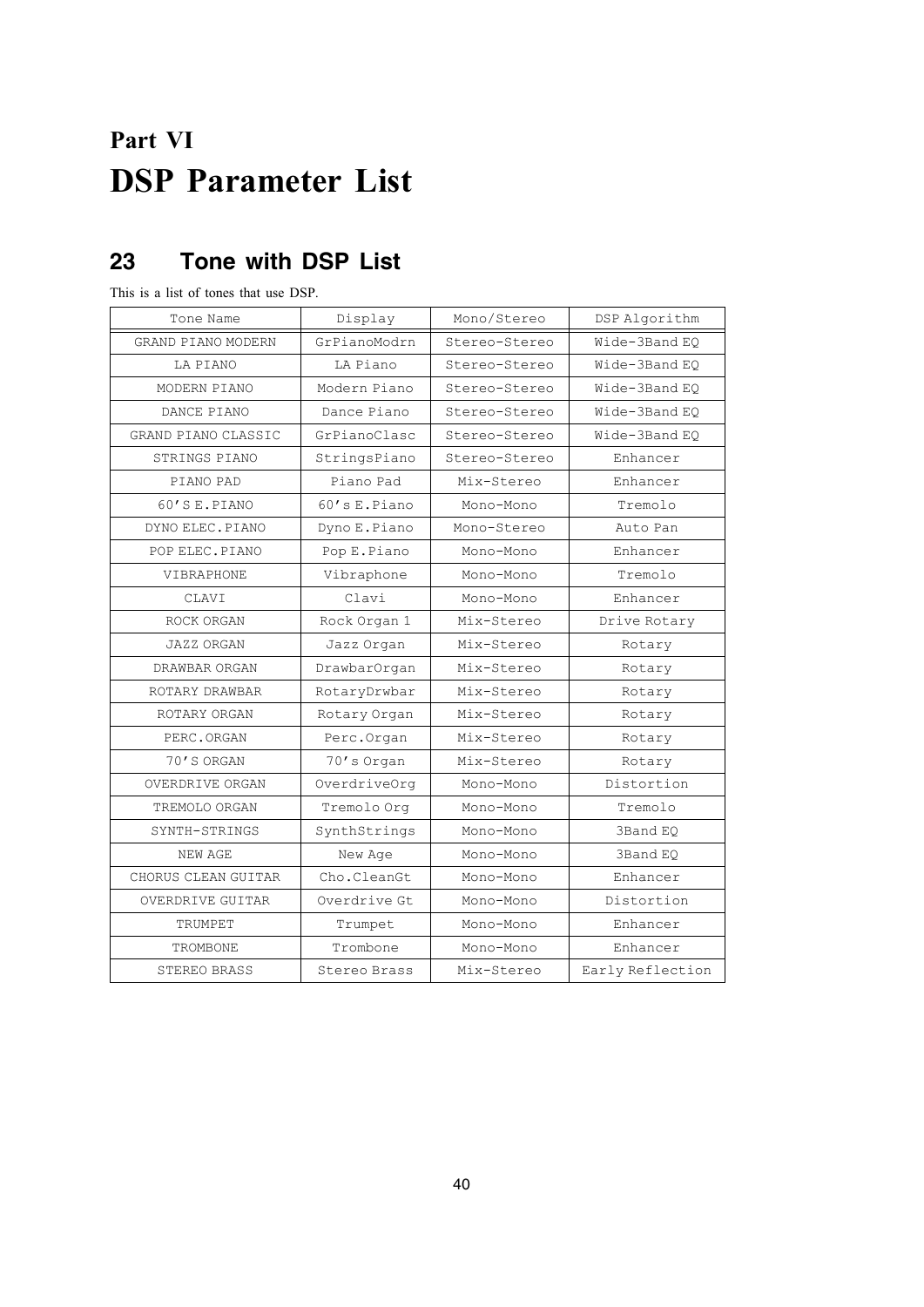## **24 DSP Algorithm ID Tables**

The lists in this section show the DSP algorithms that are built into the Instrument.

## **24.1 Monaural Tone DSP**

| ΙD   | Algorithm     | Input | Output | Parameter Set Type |
|------|---------------|-------|--------|--------------------|
| 0001 | Tremolo       | Mono  | Mono   | Tremolo/Auto Pan   |
| 0002 | 3Band EO      | Mono  | Mono   | 3Band EO           |
| 000B | Auto Pan      | Mono  | Stereo | Tremolo/Auto Pan   |
| 0011 | Wide 3Band EO | Mono  | Mono   | 3Band EO           |
| 0013 | Distortion    | Mono  | Mono   | Distortion         |

## **24.2 Stereo Tone DSP**

| ΤD   | Algorithm        | Input  | Output | Parameter Set Type |
|------|------------------|--------|--------|--------------------|
| 2001 | 3Band EO         | Stereo | Stereo | 3Band EO           |
| 200B | Early Reflection | Mix    | Stereo | Early Reflection   |
| 200C | Rotary           | Mix    | Stereo | Rotary             |
| 200D | Drive Rotary     | Mix    | Stereo | Drive Rotary       |
| 2017 | Wide 3Band EO    | Stereo | Stereo | Wide 3Band EO      |

## **25 DSP Parameter Set Types**

This section describes the DSP parameter combination patterns of each algorithm specified in the "Parameter Set Type" column of "24 DSP Algorithm ID Tables".

### **Note:**

The characteristics of a DSP are different depending on the tone, even if the same algorithm is used. Because of this, the same algorithm may not produce the same effect for different tones.

## **25.1 Tremolo/Auto Pan**

| Parameter Number | Parameter Name | Value     | Notes |
|------------------|----------------|-----------|-------|
| Parameter7[00]   | Rate           | $00 - 7F$ |       |
| Parameter7[01]   | Depth          | $00 - 7F$ |       |

## **25.2 3Band EQ**

| Parameter Number | Parameter Name | Value     | Notes |
|------------------|----------------|-----------|-------|
| Parameter7[00]   | Low Freq       | $00 - 07$ | Note1 |
| Parameter7[01]   | Low Gain       | $34 - 4C$ | Note2 |
| Parameter7[02]   | Mid Freq       | $00 - 07$ | Note1 |
| Parameter7[03]   | Mid Gain       | $34 - 4C$ | Note2 |
| Parameter7[04]   | High Freg      | $00 - 07$ | Note1 |
| Parameter7[05]   | High Gain      | $34 - 4C$ | Note2 |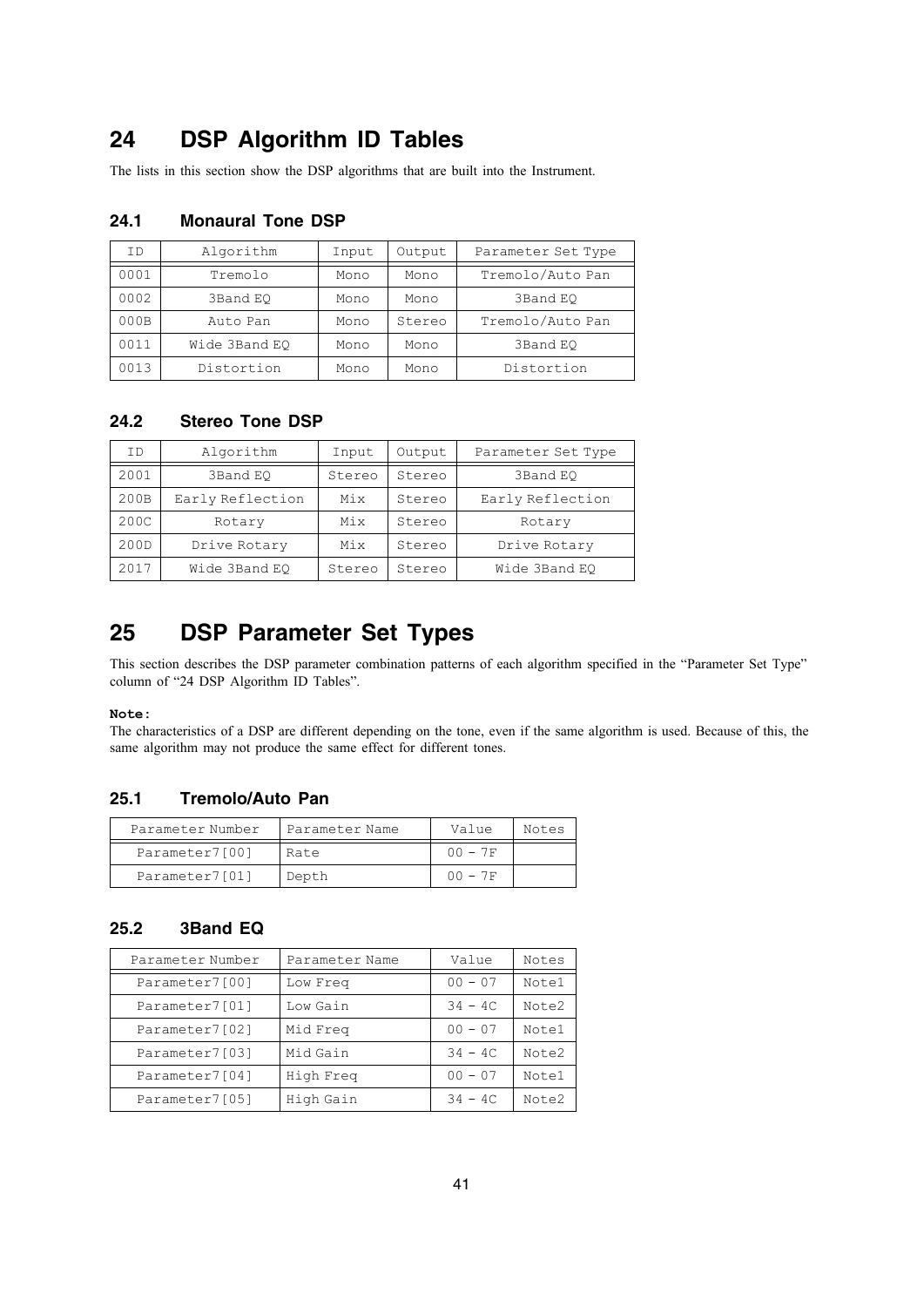**Note 1:** See "26.9 Equalizer Mid Frequency Setting Value Table".

**Note 2:** See "26.12 DSP Equalizer Gain Setting Value Table".

| Parameter Number | Parameter Name | Value     | Notes |
|------------------|----------------|-----------|-------|
| Parameter7[00]   | Low Freq       | $00 - 07$ | Notel |
| Parameter7[01]   | Low Gain       | $34 - 4C$ | Note2 |
| Parameter7[02]   | Mid Freq       | $00 - 07$ | Notel |
| Parameter7[03]   | Mid Gain       | $34 - 4C$ | Note2 |
| Parameter7[04]   | High Freq      | $00 - 07$ | Notel |
| Parameter7[05]   | High Gain      | $34 - 4C$ | Note2 |

## **25.3 Wide 3Band EQ**

**Note 1:** See "26.10 Wide Band Equalizer Mid Frequency Setting Value Table".

**Note 2:** See "26.12 DSP Equalizer Gain Setting Value Table".

## **25.4 Enhancer**

| Parameter Number | Parameter Name | Value     | Notes |
|------------------|----------------|-----------|-------|
| Parameter7[00]   | Low Freq       | $00 - 7F$ |       |
| Parameter7[01]   | Low Gain       | $00 - 7F$ |       |
| Parameter7[02]   | Hi Freq        | $00 - 7F$ |       |
| Parameter7[03]   | Hi Gain        | $00 - 7F$ |       |

## **25.5 Distortion**

| Parameter Number | Parameter Name | Value     | Notes |
|------------------|----------------|-----------|-------|
| Parameter7[00]   | Gain           | $00 - 7F$ |       |
| Parameter7[01]   | Low            | $00 - 7F$ |       |
| Parameter7[02]   | High           | $00 - 7F$ |       |
| Parameter7[03]   | Level          | $00 - 7F$ |       |

## **25.6 Early Reflection**

| Parameter Number | Parameter Name | Value     | Notes |
|------------------|----------------|-----------|-------|
| Parameter7[00]   | Wet Level      | $00 - 7F$ |       |
| Parameter7[01]   | Feedback       | $00 - 7F$ |       |
| Parameter7[02]   | Tone           | $00 - 7F$ |       |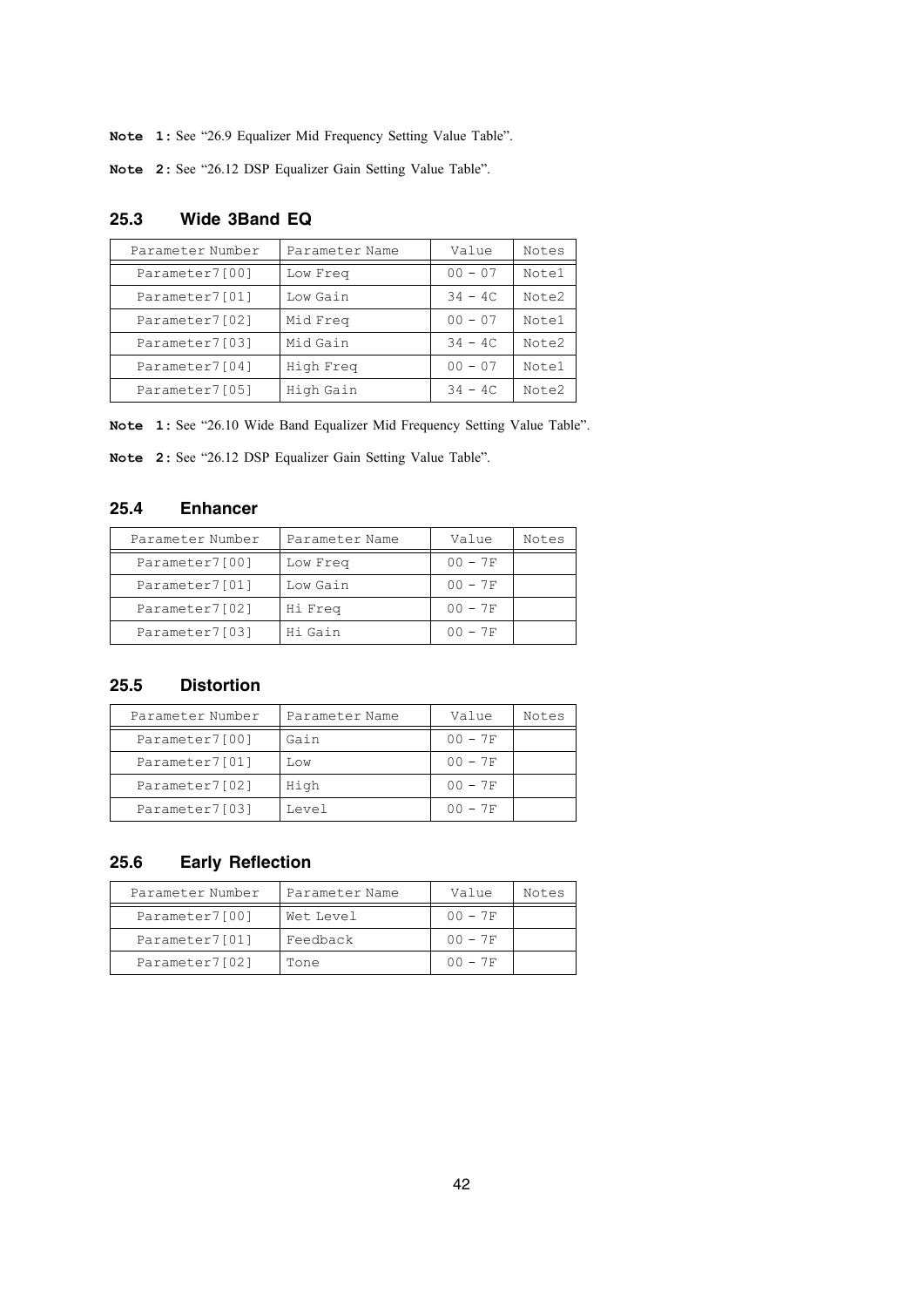## **25.7 Rotary**

| Parameter Number | Parameter Name | Value     | Notes |
|------------------|----------------|-----------|-------|
| Parameter7[00]   | Speed          | $0 - 1$   | Note1 |
| Parameter7[01]   | Brake          | $0 - 1$   | Note2 |
| Parameter7[02]   | Fall Accel     | $00 - 7F$ |       |
| Parameter7[03]   | Rise Accel     | $00 - 7F$ |       |
| Parameter7[04]   | Slow Rate      | $00 - 7F$ |       |
| Parameter7[05]   | Fast Rate      | $00 - 7F$ |       |

**Note 1:** See "26.2 Slow/Fast Setting Value Table".

**Note 2:** See "26.3 Rotate/Brake Setting Value Table".

## **25.8 Drive Rotary**

| Parameter Number | Parameter Name  | Value     | Notes |
|------------------|-----------------|-----------|-------|
| Parameter7[00]   | Overdrive Gain  | $00 - 7F$ |       |
| Parameter7[01]   | Overdrive Level | $00 - 7F$ |       |
| Parameter7[02]   | Speed           | $0 - 1$   | Note1 |
| Parameter7[03]   | Brake           | $0 - 1$   | Note2 |
| Parameter7[04]   | Fall Accel      | $00 - 7F$ |       |
| Parameter7[05]   | Rise Accel      | $00 - 7F$ |       |
| Parameter7[06]   | Slow Rate       | $00 - 7F$ |       |
| Parameter7[07]   | Fast Rate       | $00 - 7F$ |       |

**Note 1:** See "26.2 Slow/Fast Setting Value Table".

**Note 2:** See "26.3 Rotate/Brake Setting Value Table".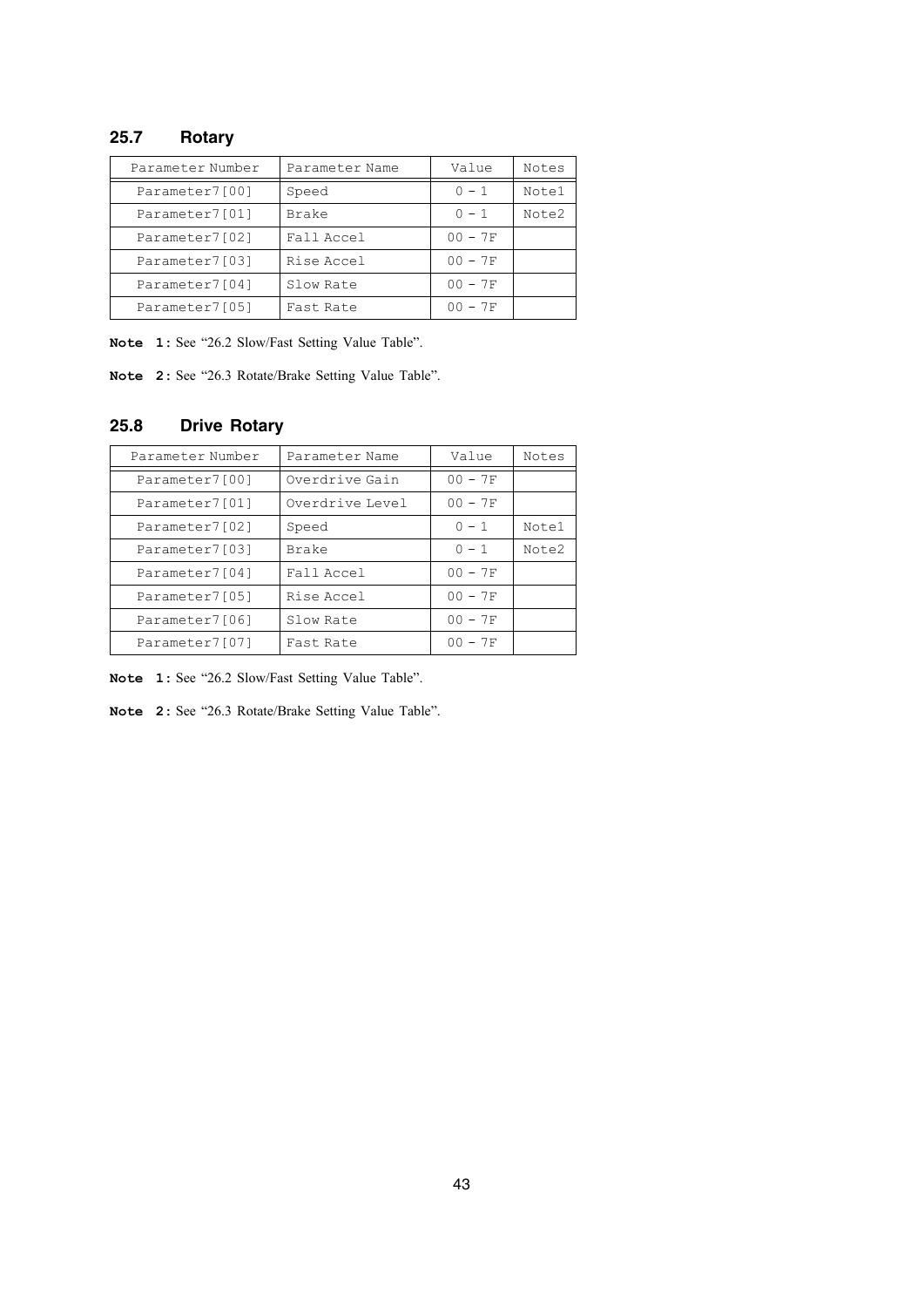# **Part VII Setting Values and Send/ Receive Values**

## **26 Setting Value Tables**

## **26.1 Off/On Setting Value Table**

| Transmit Value | Receive Value | Parameter |
|----------------|---------------|-----------|
| 00H            | $00H - 3FH$   | NFF       |
| 7 F H          | $40H - 7FH$   | ำท        |

## **26.2 Slow/Fast Setting Value Table**

|       | Transmit Value   Receive Value   Parameter |      |
|-------|--------------------------------------------|------|
| 00H   | $00H - 3FH$                                | Slow |
| 7 F H | $40H - 7FH$                                | Fast |

## **26.3 Rotate/Brake Setting Value Table**

| Transmit Value | Receive Value | <i>I</i> Parameter |
|----------------|---------------|--------------------|
| 00 H           | $00H - 3FH$   | Rotate             |
| 7 F H          | $40H - 7FH$   | Brake              |

### **26.4 –64 - 0 - +63 Setting Value Table**

| Transmit/Receive Value | Parameter |
|------------------------|-----------|
| 00H                    | $-64$     |
| 01H                    | $-63$     |
|                        |           |
| 40H                    |           |
|                        |           |
| 7EH                    | $+62$     |
| 7FH                    | $+63$     |

## **26.5 Pan Setting Value Table**

| Transmit/Receive Value | Parameter |  |
|------------------------|-----------|--|
| 00H                    | Left      |  |
|                        |           |  |
| 40H                    | Center    |  |
|                        |           |  |
| 7FH                    | Righet    |  |

## **26.6 –100 - 0 - +99 Setting Value Table**

| Transmit/Receive Value | Parameter |
|------------------------|-----------|
| $(MSB-LSB)$            |           |
| $00H - 00H$            | $-100$    |
|                        |           |
| $40H - 00H$            |           |
|                        |           |
| $7FH - 7FH$            | +99       |

## **26.7 Reverb Type Setting Value Table**

| Transmit/<br>Receive Value | Parameter        | Display   |
|----------------------------|------------------|-----------|
| 00H                        | Room1            |           |
| 01H                        | Room2            | Room      |
| 02H                        | Room3            |           |
| 03H                        | Hall1            | LargeHall |
| 04H                        | Ha112            | Hall      |
| 05H                        | Plate1           |           |
| 06H                        | Delay            |           |
| 07H                        | Panning Delay    |           |
| 08H                        | Plate2           |           |
| 09H                        | Plate3           |           |
| 0AH                        | Large Room1      |           |
| 0 <sub>BH</sub>            | Large Room2      |           |
| 0CH                        | Stadium1         | Stadium   |
| 0 <sub>DH</sub>            | Stadium2         |           |
| 0EH                        | Long Delay       |           |
| 0FH                        | LongPanningDelay |           |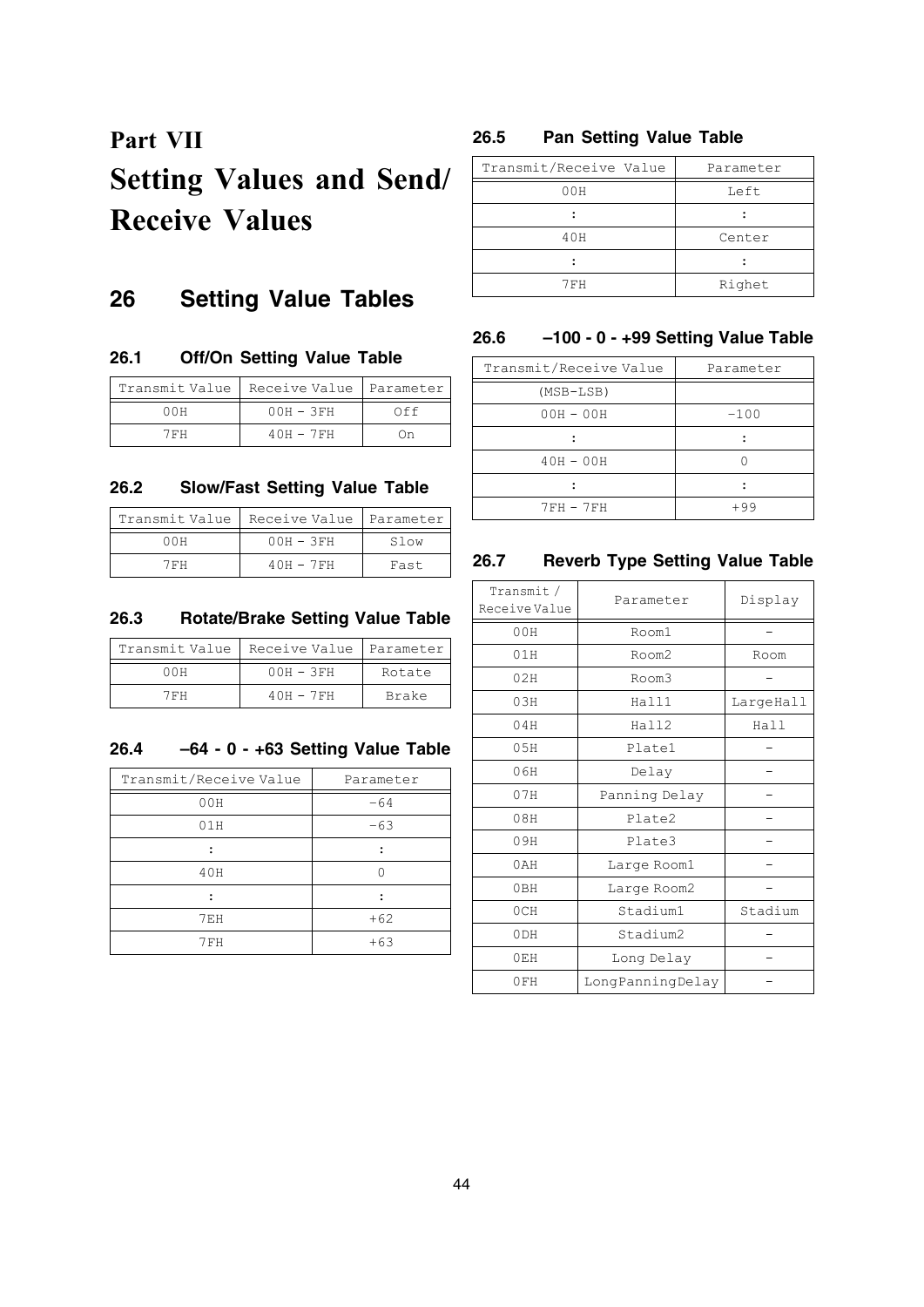| Transmit/       | Parameter                    |             |                 | <b>Frequency Setting Value Table</b> |
|-----------------|------------------------------|-------------|-----------------|--------------------------------------|
| Receive Value   |                              | Display     | Parameter Value | Frequency                            |
| 00H             | Chorus1                      | LightChorus | 00H             | 100Hz                                |
| 01H             | Chorus2                      |             | 01H             | 130Hz                                |
| 02H             | Chorus3                      | Chorus      | 02H             | 160Hz                                |
| 03H             | Chorus4                      |             | 03H             | 200Hz                                |
| 04H             | Feedback Chorus              |             | 04H             | 300Hz                                |
| 05H             | Flanger1                     |             | 05H             | 400Hz                                |
| 06H             | Short Delay                  | $\equiv$    | 06H             | 600Hz                                |
| 07H             | Short Delay FB               |             | 07H             | 800Hz                                |
| 08H             | Soft Chorus                  |             | 08H             | 1.0KHz                               |
| 09H             | Bright Chorus                |             | 09H             | 1.3KHz                               |
| 0AH             | Deep Chorus                  | Deep Chorus | 0AH             | 1.6KHz                               |
| 0 <sub>BH</sub> | Flanger2                     | Flanger     | 0BH             | 2.0KHz                               |
| OCH             | Flanger3                     |             | OCH             | 3.0KHz                               |
| 0 <sub>DH</sub> | Flanger4                     |             | 0 <sub>DH</sub> | 4.0KHz                               |
| 0EH             | Short Delay                  |             | 0EH             | 6.0KHz                               |
|                 | Modulation                   |             | 0FH             | 8.0KHz                               |
| 0FH             | Short Delay<br>Modulation FB |             |                 |                                      |

## **26.8 Chorus Type Setting Value Table**

# **26.10 Wide Band Equalizer Mid**

| Parameter Value | Frequency |
|-----------------|-----------|
| 00H             | 100Hz     |
| 01H             | 130Hz     |
| 02H             | 160Hz     |
| 03H             | 200Hz     |
| 04H             | 300Hz     |
| 05H             | 400Hz     |
| 06H             | 600Hz     |
| 07H             | 800Hz     |
| 08H             | 1.0KHz    |
| 09H             | 1.3KHz    |
| 0AH             | 1.6KHz    |
| 0 <sub>BH</sub> | 2.0KHz    |
| OCH             | 3.0KHz    |
| 0 <sub>DH</sub> | 4.0KHz    |
| 0EH             | 6.0KHz    |
| 0FH             | 8.0KHz    |

## **26.9 Equalizer Mid Frequency Setting Value Table**

| Parameter Value | Frequency |
|-----------------|-----------|
| 00H             | 1.0KHz    |
| 01H             | 1.3KHz    |
| 02H             | 1.6KHz    |
| 03H             | 2.0KHz    |
| 04H             | 3.0KHz    |
| 05H             | 4.0KHz    |
| 06H             | 6.0KHz    |
| 07H             | 8.0KHz    |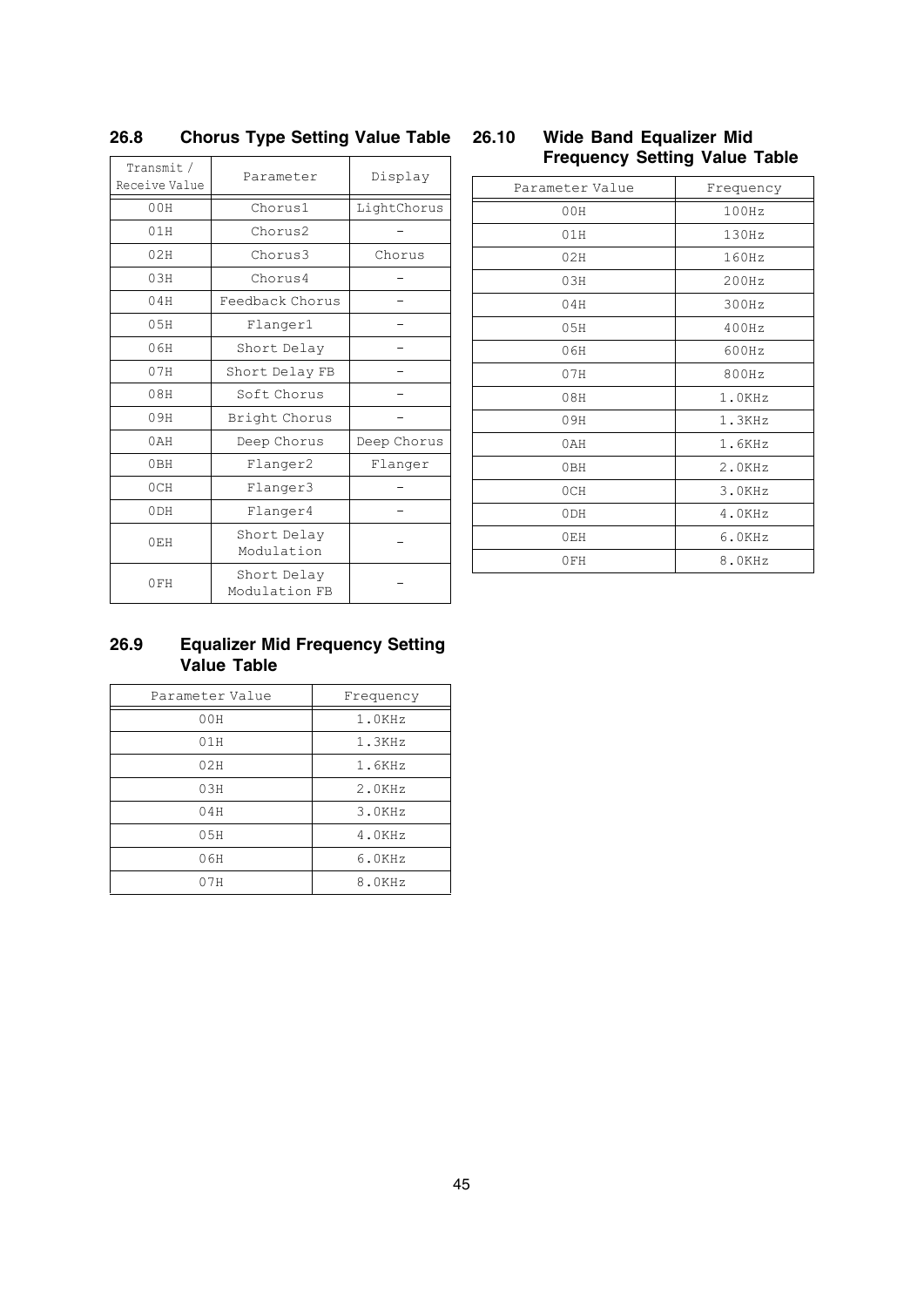| Parameter Value | Gain  |
|-----------------|-------|
| 00H             | $-12$ |
| 01H             | $-11$ |
| 02H             | $-10$ |
| 03H             | $-9$  |
| 04H             | $-8$  |
| 05H             | $-7$  |
| 06H             | $-6$  |
| 07H             | $-5$  |
| 08H             | $-4$  |
| 09H             | $-3$  |
| 0AH             | $-2$  |
| 0BH             | $-1$  |
| 0CH             | 0     |
| 0 <sub>DH</sub> | $+1$  |
| 0EH             | $+2$  |
| 0FH             | $+3$  |
| 10H             | $+4$  |
| 11H             | $+5$  |
| 12H             | $+6$  |
| 13H             | $+7$  |
| 14H             | $+8$  |
| 15H             | $+9$  |
| 16H             | $+10$ |
| 17H             | $+11$ |
| 18H             | $+12$ |

## **26.11 Brilliance Gain Setting Value Table**

## **26.12 DSP Equalizer Gain Setting Value Table**

| Parameter Value | Gain    |
|-----------------|---------|
| 34H             | $-12$   |
| 35H             | $-11$   |
| 36H             | $-10$   |
| 37H             | $-9$    |
| 38H             | $-8$    |
| 39H             | $-7$    |
| 3AH             | $-6$    |
| 3BH             | $-5$    |
| 3CH             | $-4$    |
| 3DH             | $-3$    |
| 3EH             | $-2$    |
| 3FH             | $-1$    |
| 40H             | $\circ$ |
| 41H             | $+1$    |
| 42H             | $+2$    |
| 43H             | $+3$    |
| 44H             | $+4$    |
| 45H             | $+5$    |
| 46H             | $+6$    |
| 47H             | $+7$    |
| 48H             | $+8$    |
| 49H             | $+9$    |
| 4AH             | $+10$   |
| 4BH             | $+11$   |
| 4CH             | $+12$   |

### **Note:**

The gain value does not exactly correspond to decibels (dB).

## **Note:**

The gain value does not exactly correspond to decibels (dB).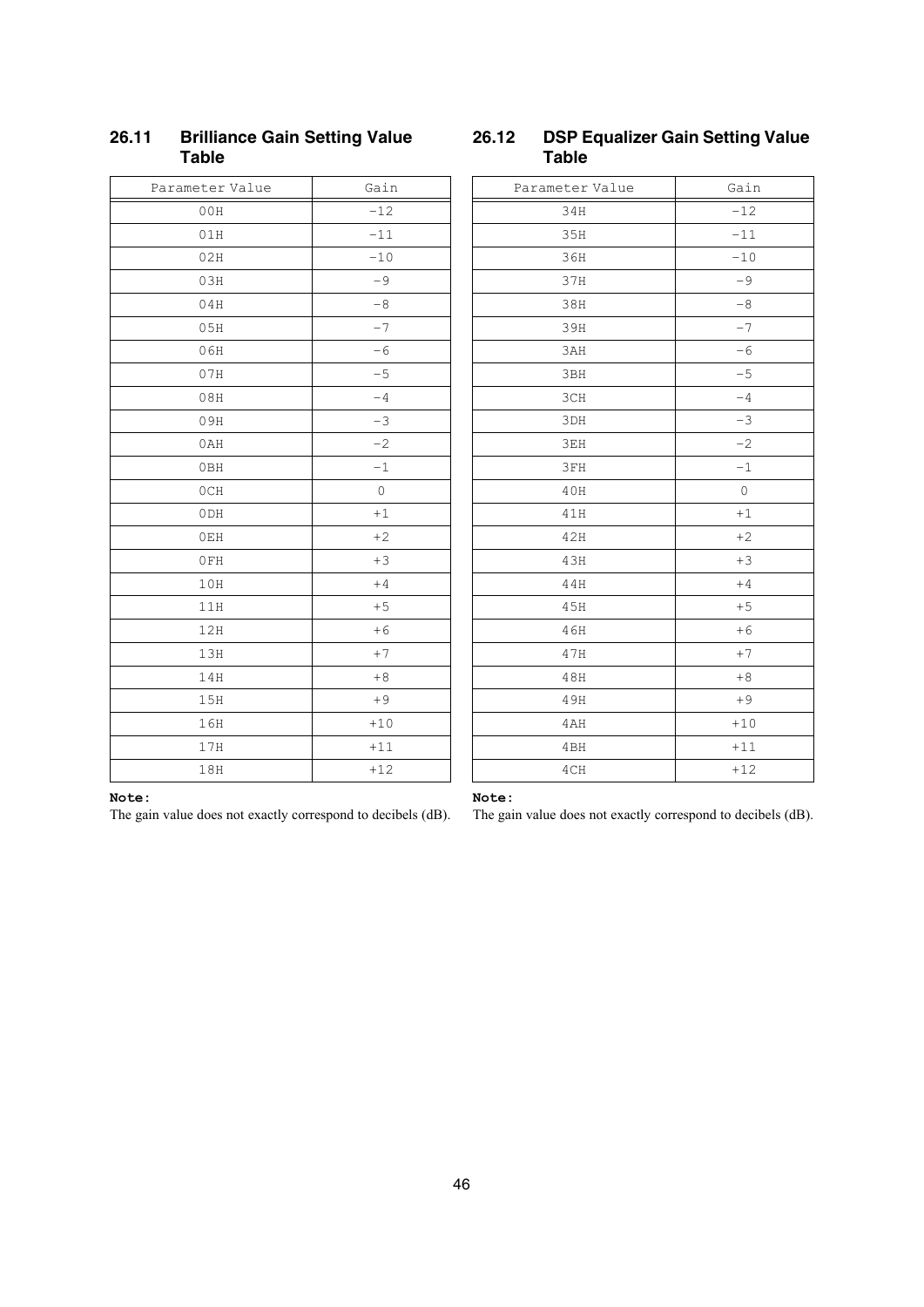# **Part VIII MIDI Implementation Notation**

## **27 Value Notation**

## **27.1 Hexadecimal Notation**

MIDI implementation sometimes requires that data be expressed in hexadecimal format. Hexadecimal values are indicated by the letter "H" after the value. The hexadecimal equivalents of decimal values 10 through 15 are expressed as the letters A through F. The table below shows the hexadecimal equivalents for decimal values 0 through 127, which are often used in MIDI messages.

| Decimal | Hexadecimal     | Decimal | Hexadecimal | Decimal | Hexadecimal     | Decimal | Hexadecimal |
|---------|-----------------|---------|-------------|---------|-----------------|---------|-------------|
| 0       | 00H             | 32      | 20H         | 64      | 40H             | 96      | 60H         |
| 1       | 01H             | 33      | 21H         | 65      | 41H             | 97      | 61H         |
| 2       | 02H             | 34      | 22H         | 66      | 42H             | 98      | 62H         |
| 3       | 03H             | 35      | 23H         | 67      | 43H             | 99      | 63H         |
| 4       | 04H             | 36      | 24H         | 68      | 44H             | 100     | 64H         |
| 5       | 05H             | 37      | 25H         | 69      | 45H             | 101     | 65H         |
| 6       | 06H             | 38      | 26H         | 70      | 46H             | 102     | 66H         |
| 7       | 07H             | 39      | 27H         | 71      | 47H             | 103     | 67H         |
| 8       | 08H             | 40      | 28H         | 72      | 48H             | 104     | 68H         |
| 9       | 09H             | 41      | 29H         | 73      | 49H             | 105     | 69H         |
| $10$    | 0AH             | 42      | 2AH         | 74      | 4 A H           | 106     | 6AH         |
| 11      | 0 <sub>BH</sub> | 43      | 2BH         | 75      | 4BH             | 107     | 6BH         |
| 12      | 0CH             | 44      | 2CH         | 76      | 4CH             | 108     | 6CH         |
| 13      | 0 DH            | 45      | 2DH         | 77      | 4 <sub>DH</sub> | 109     | 6DH         |
| 14      | 0EH             | 46      | 2EH         | 78      | 4EH             | 110     | 6EH         |
| 15      | 0FH             | 47      | 2FH         | 79      | 4FH             | 111     | 6FH         |
| 16      | 10H             | 48      | 30H         | 80      | 50H             | 112     | 70H         |
| 17      | 11H             | 49      | 31H         | 81      | 51H             | 113     | 71H         |
| 18      | 12H             | 50      | 32H         | 82      | 52H             | 114     | 72H         |
| 19      | 13H             | 51      | 33H         | 83      | 53H             | 115     | <b>73H</b>  |
| 20      | 14H             | 52      | 34H         | 84      | 54H             | 116     | 74H         |
| 21      | 15H             | 53      | 35H         | 85      | 55H             | 117     | 75H         |
| 22      | 16H             | 54      | 36H         | 86      | 56H             | 118     | 76H         |
| 23      | 17H             | 55      | 37H         | 87      | 57H             | 119     | 77H         |
| 24      | 18H             | 56      | 38H         | 88      | 58H             | 120     | 78H         |
| 25      | 19H             | 57      | 39H         | 89      | 59H             | 121     | 79H         |
| 26      | 1 A H           | 58      | ЗАН         | 90      | 5AH             | 122     | 7AH         |
| 27      | 1BH             | 59      | 3BH         | 91      | 5BH             | 123     | 7BH         |
| 28      | 1CH             | 60      | 3CH         | 92      | 5CH             | 124     | 7CH         |
| 29      | 1DH             | 61      | 3DH         | 93      | 5DH             | 125     | 7DH         |
| 30      | 1EH             | 62      | 3EH         | 94      | 5EH             | 126     | 7EH         |
| 31      | 1FH             | 63      | 3FH         | 95      | 5FH             | 127     | 7FH         |

## **27.2 Binary Notation**

When a MIDI implementation data value is expressed in binary, the letter "B" (for "binary") is affixed at the end of the value. The table below shows the binary equivalents for the decimal values 0 through 127, which are often used for settings.

| Decimal        | Hexadecimal          | Binary    |  |  |
|----------------|----------------------|-----------|--|--|
| $\Omega$       | 00H                  | 00000000B |  |  |
| 1              | 01H                  | 00000001B |  |  |
| $\overline{2}$ | 02H                  | 00000010B |  |  |
| 3              | 03H                  | 00000011B |  |  |
| 4              | 04H                  | 00000100B |  |  |
| 5              | 05H                  | 00000101B |  |  |
| 6              | 06H                  | 00000110B |  |  |
| 7              | 07H                  | 00000111B |  |  |
| 8              | 08H                  | 00001000B |  |  |
| 9              | 09H                  | 00001001B |  |  |
| 10             | 0AH                  | 00001010B |  |  |
| 11             | 0 <sub>BH</sub>      | 00001011B |  |  |
| 12             | 0CH                  | 00001100B |  |  |
| 13             | 0 <sub>DH</sub>      | 00001101B |  |  |
| 14             | 0EH                  | 00001110B |  |  |
| 15             | 0FH                  | 00001111B |  |  |
| 16             | 10H                  | 00010000B |  |  |
| $\ddot{\cdot}$ | $\ddot{\phantom{a}}$ |           |  |  |
| 125            | 7DH                  | 01111101B |  |  |
| 126            | 7EH                  | 01111110B |  |  |
| 127            | 7 F H                | 01111111B |  |  |